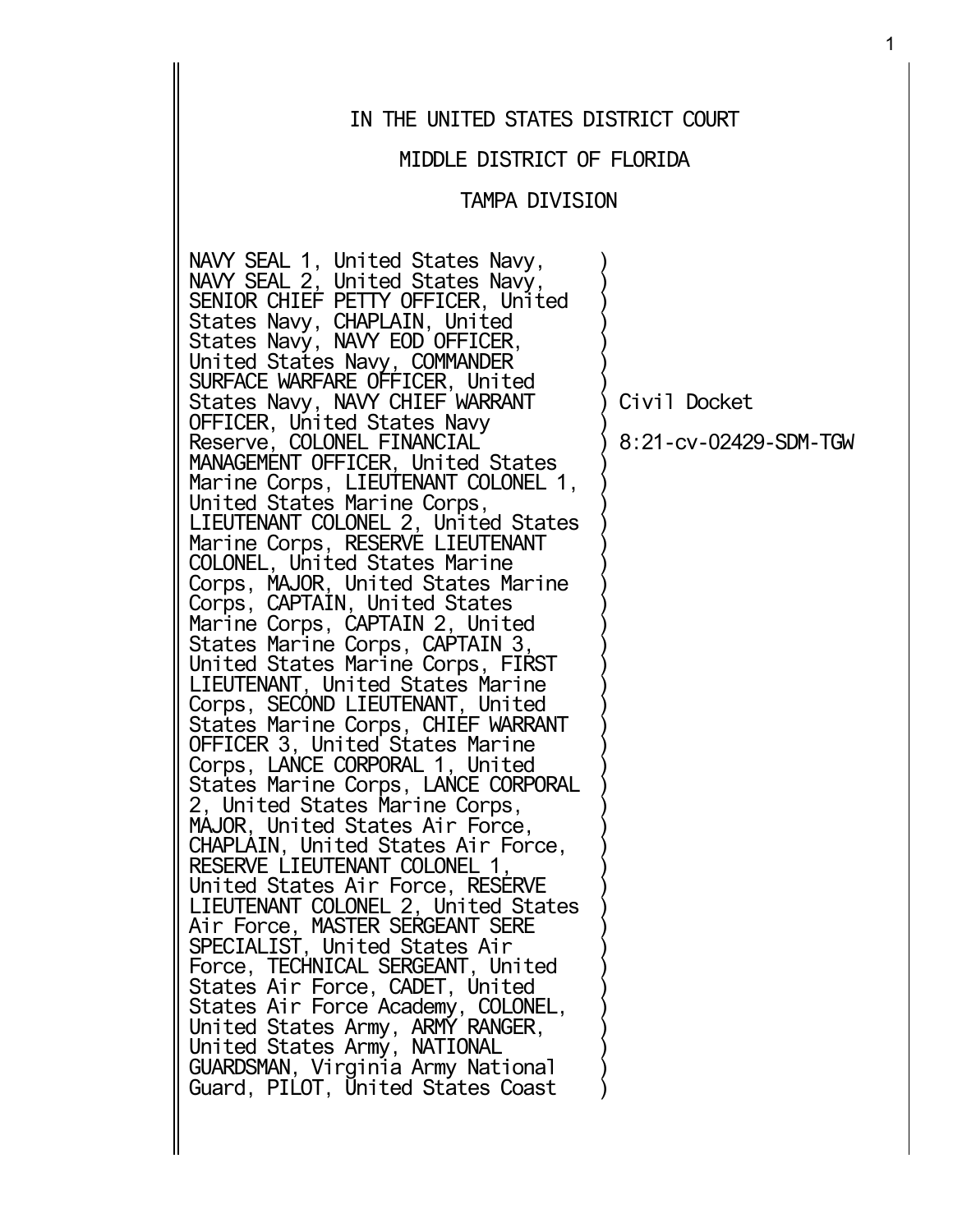Guard , LCDR PILOT , United States Coast Guard, LIEUTENANT, United States Coast Guard , MANAGEMENT AND PROGRAM ANALYST , Citizenship and Immigration Services , Department of Homeland Security , STATE DEPARTMENT EMPLOYEE 1 , and FEDERAL CIVILIAN CONTRACTOR EMPLOYER , for themselves and all others similarly situated ,

Plaintiffs ,

)))))))))))))))))))))))))))))))))))))))))))))))))

vs.

LLOYD AUSTIN , in his official capacity as Secretary of the United States Department of Defense , CHRISTINE WORMUTH , in her official capacity as Secretary of the United States Army , CARLOS DEL TORO , in his official capacity as Secretary of the United States Navy , GEN. DAVID H. BERGER , in his official capacity as Commandant of the United States Marine Corps , FRANK KENDALL , in his official capacity as Secretary of the United States Air Force , ALEJANDRO MAYORKAS , in his official capacity as Secretary of the Department of Homeland Security , ROBIN CARNAHAN , in her official capacity as Administrator of the United States General Services Administration , KIRAN AHUJA , in her official capacity as Director of the United States Office of Personnel Management , LESLEY A. FIELD , in her official capacity as Acting Administrator for Federal Procurement Policy , Office of Management and Budget , and MATHEW C. BLUM , in his official capacity as Chair of the Federal Acquisition Regulatory Council ,

Defendants.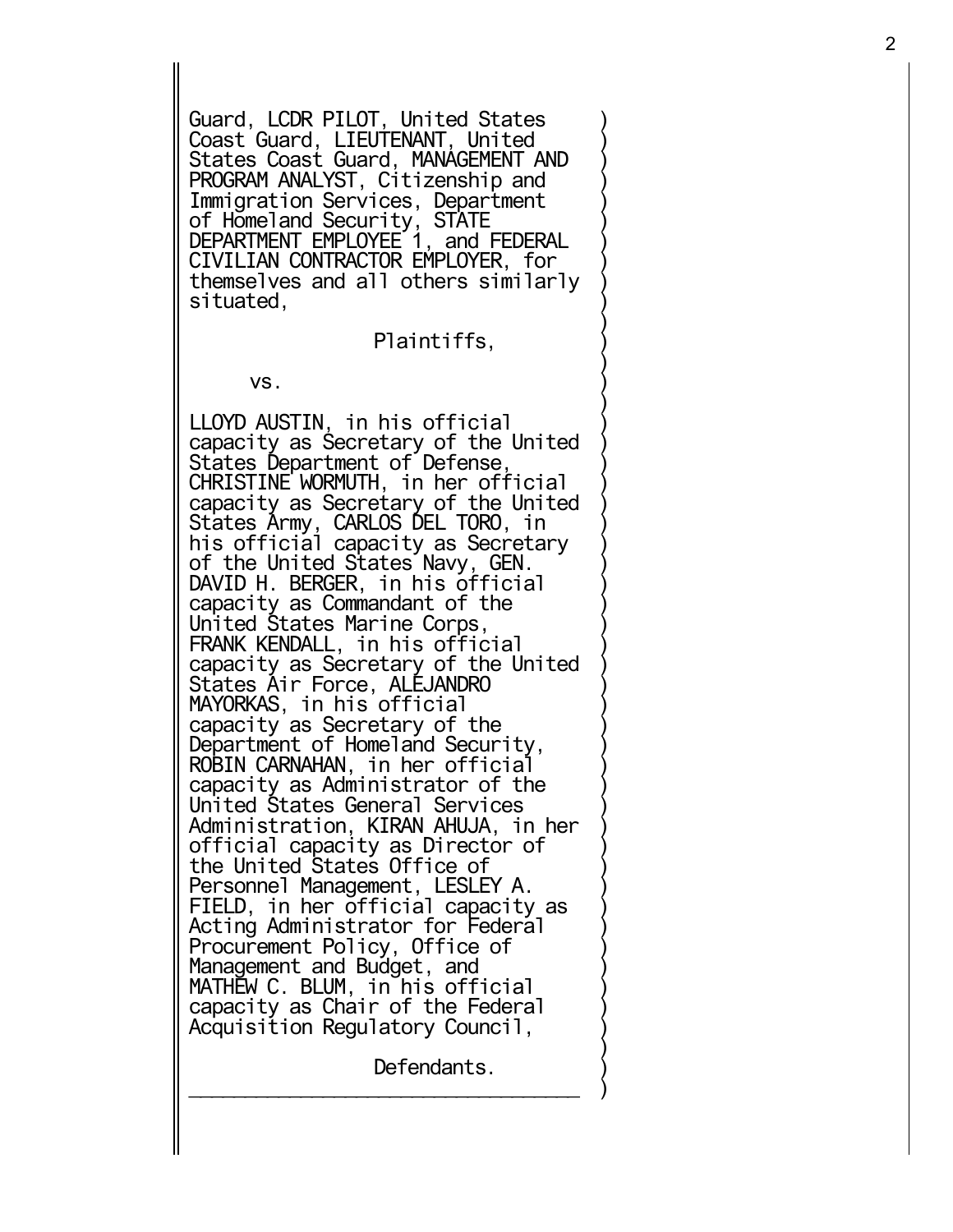Transcript of Evidentiary Hearing

Heard in Courtroom 15A Sam M. Gibbons United States Courthouse 801 North Florida Avenue Tampa, Florida 33602 Thursday - March 10, 2022 10:22 a.m. - 11:25 a.m.

## BEFORE THE HONORABLE STEVEN D. MERRYDAY

## UNITED STATES DISTRICT JUDGE

REBECCA M. SABO, RMR, CRR Federal Official Court Reporter Sam M. Gibbons United States Courthouse 801 North Florida Avenue, Room 1221 Tampa, Florida 33602 Rebecca\_Sabo@flmd.uscourts.gov (406) 855-6410

Proceedings recorded by machine shorthand Transcript produced by computer-assisted transcription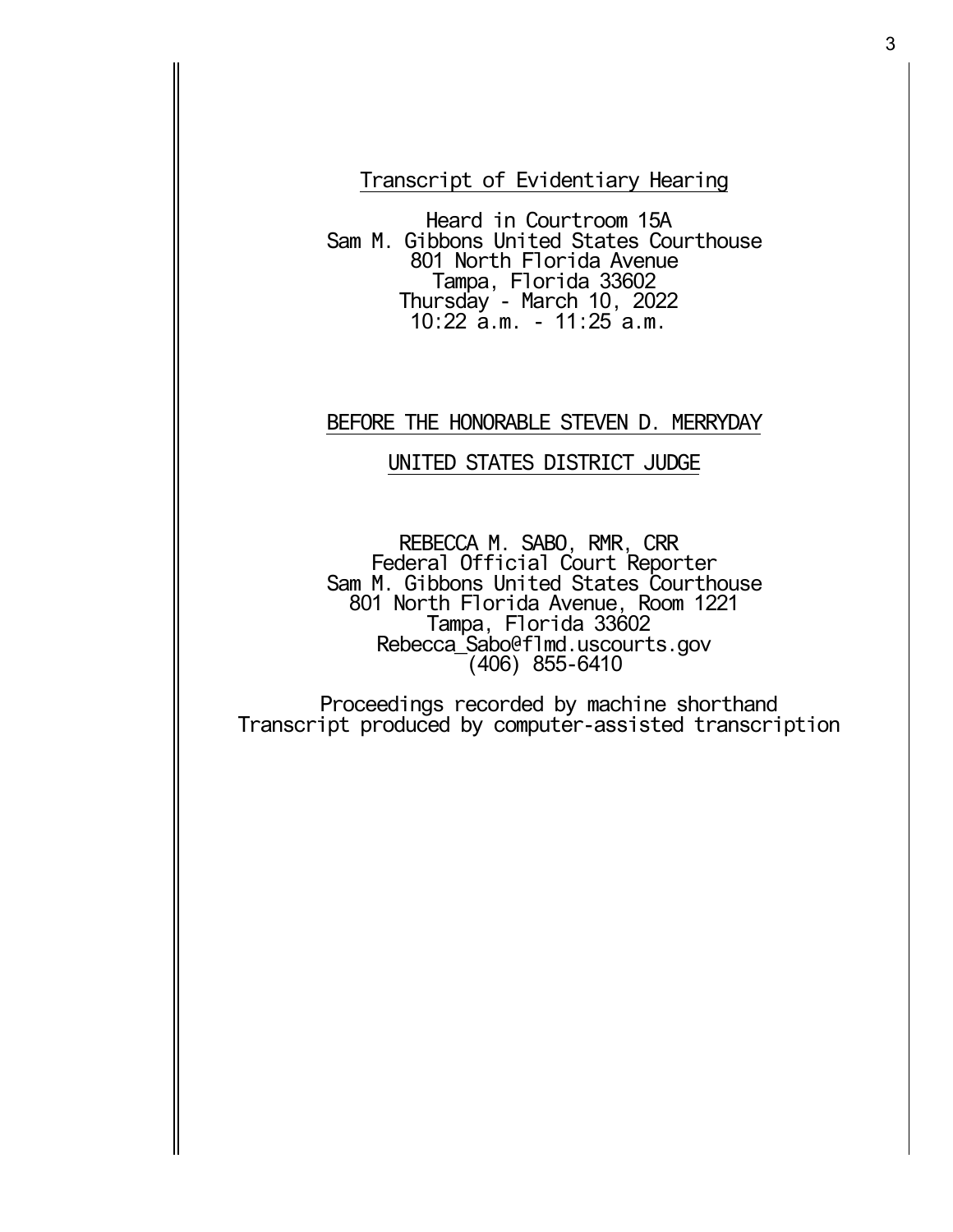## APPEARANCES

### PRESENT ON BEHALF OF THE PLAINTIFFS:

**Mathew D. Staver Daniel Joseph Schmid Horatio G. Mihet Roger K. Gannam** LIBERTY COUNSEL P.O. Box 540774 Orlando, Florida 32854-0774

PRESENT ON BEHALF OF THE DEFENDANTS:

**Amy Powell** DEPARTMENT OF JUSTICE - CIVIL 150 Fayetteville Street, Suite 2100 Raleigh, North Carolina 27601

**Catherine Yang** DEPARTMENT OF JUSTICE - CIVIL 1100 L St. NW Washington, DC 20005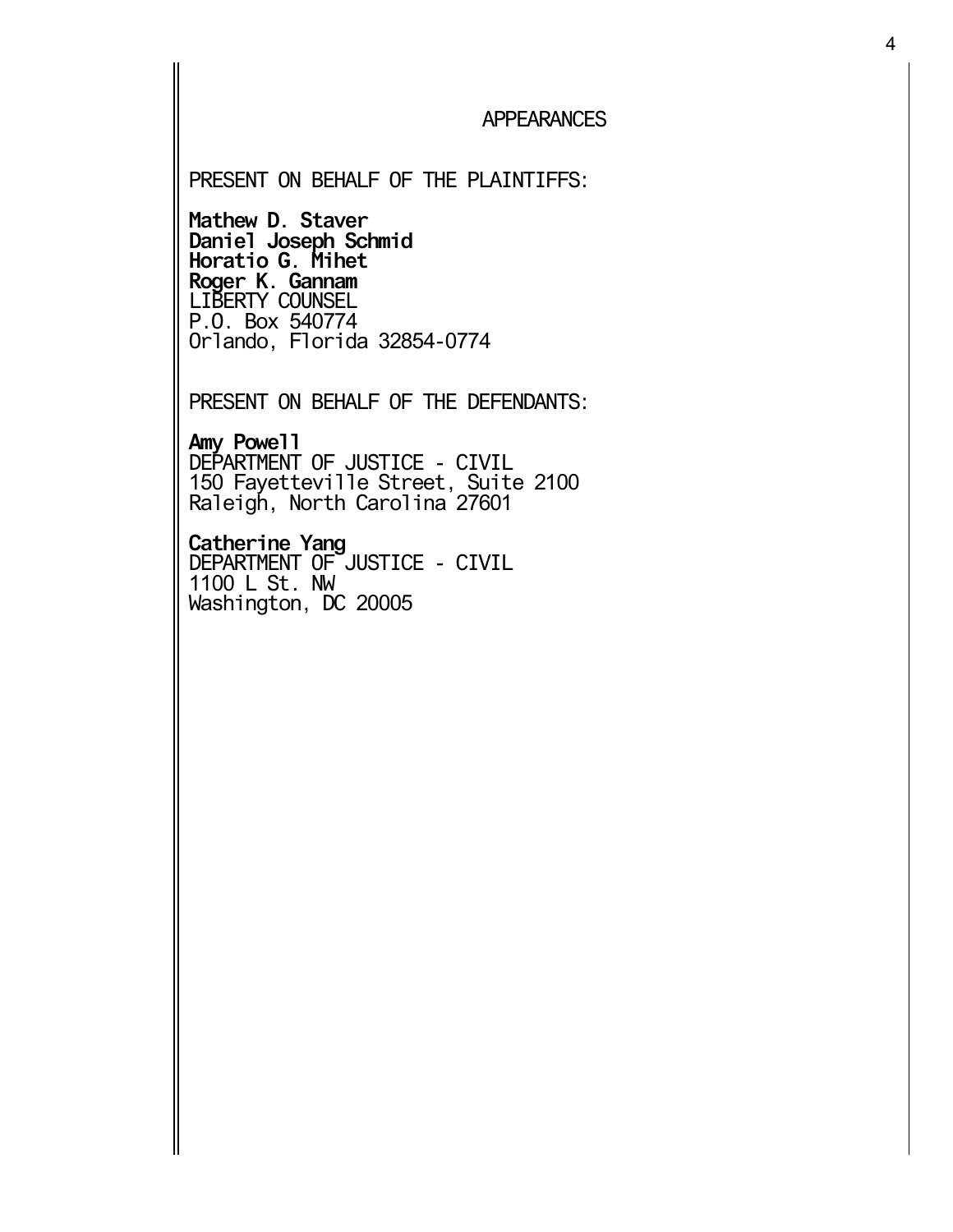# **I N D E X**

| WITNESSES CALLED BY THE PLAINTIFF: | <b>PAGE</b> |
|------------------------------------|-------------|
| COMMANDER SURFACE WARFARE OFFICER  |             |
| UNITED STATES NAVY                 |             |
| Direct Examination By Mr. Gannam   | 7           |
| Cross-Examination By Ms. Powell    | 33          |

| CIOSS EAGHLINGCION DY MS. FOWEII   | ر ر |
|------------------------------------|-----|
| Redirect Examination By Mr. Gannam |     |
|                                    |     |

Reporter's Certificate 53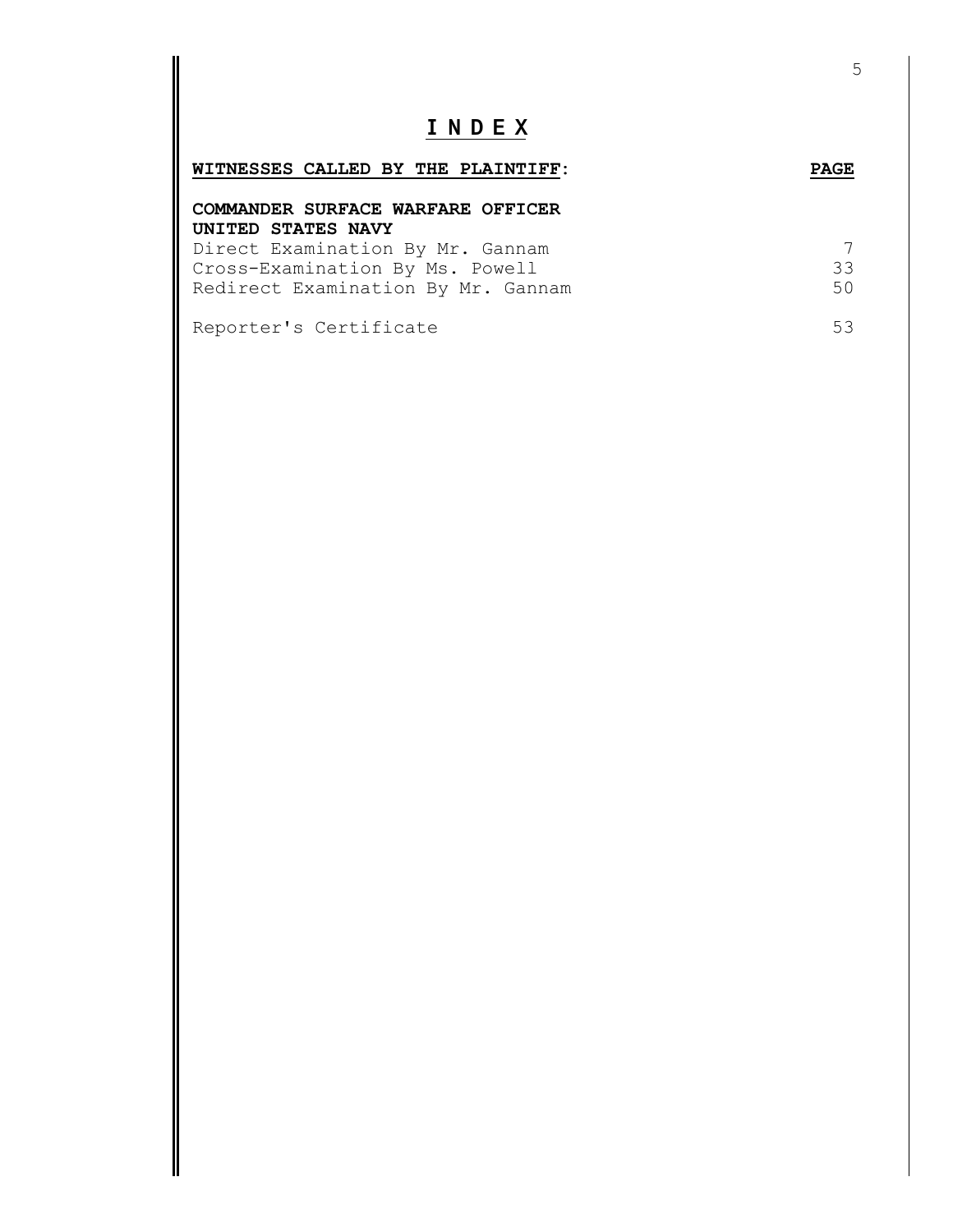|                 | 1               | <b>PROCEEDINGS</b>                                           |
|-----------------|-----------------|--------------------------------------------------------------|
|                 | $\overline{2}$  | (Open court.)                                                |
| 10:22:06AM      | 3               | MR. STAVER: Okay. Very good.                                 |
| 10:22:07AM      | 4               | With that in mind, we would like to just proceed with        |
| 10:22:12AM      | 5               | the first witness --                                         |
| 10:22:12AM      | 6               | THE COURT: You may.                                          |
| 10:22:14AM      | $\overline{7}$  | -- which would be the Commander.<br>MR. STAVER:              |
| 10:22:15AM      | 8               | THE COURT: You may.                                          |
| 10:22:29AM      | 9               | Good morning, sir. Let me ask you to pause and raise         |
|                 |                 | 10:22:29AM 10 your right hand.                               |
| 10:22:29AM      | 11              | COMMANDER SURFACE WARFARE OFFICER, UNITED STATES NAVY,       |
| 10:22:29AM      | 12              | having been sworn or affirmed under oath, was examined and   |
| 10:22:36AM      | 13              | testified as follows:                                        |
| 10:22:36AM 14   |                 | THE COURT: State your name, please.                          |
| $10:22:38AM$ 15 |                 | Are you the Lieutenant Commander who is referred to          |
| $10:22:42AM$ 16 |                 | in the complaint in this action?                             |
| 10:22:45AM      | 17 <sup>1</sup> | THE WITNESS: Yes, sir.                                       |
| 10:22:45AM      | 18              | THE COURT: Please have a seat in the witness stand,          |
| 10:22:48AM      | 19              | make yourself comfortable. We need to attach that microphone |
| 10:22:55AM 20   |                 | with which I think you're familiar.                          |
| 10:23:01AM      | 21              | And I'll recognize Mr. Gannam for his direct                 |
| 10:23:06AM      | 22              | examination.                                                 |
| 10:23:07AM      | 23              | Thank you, Your Honor.<br>MR. GANNAM:                        |
| 10:23:07AM      | 24              | May it please the Court.                                     |
| 10:23:07AM      | 25              | 111                                                          |
|                 |                 |                                                              |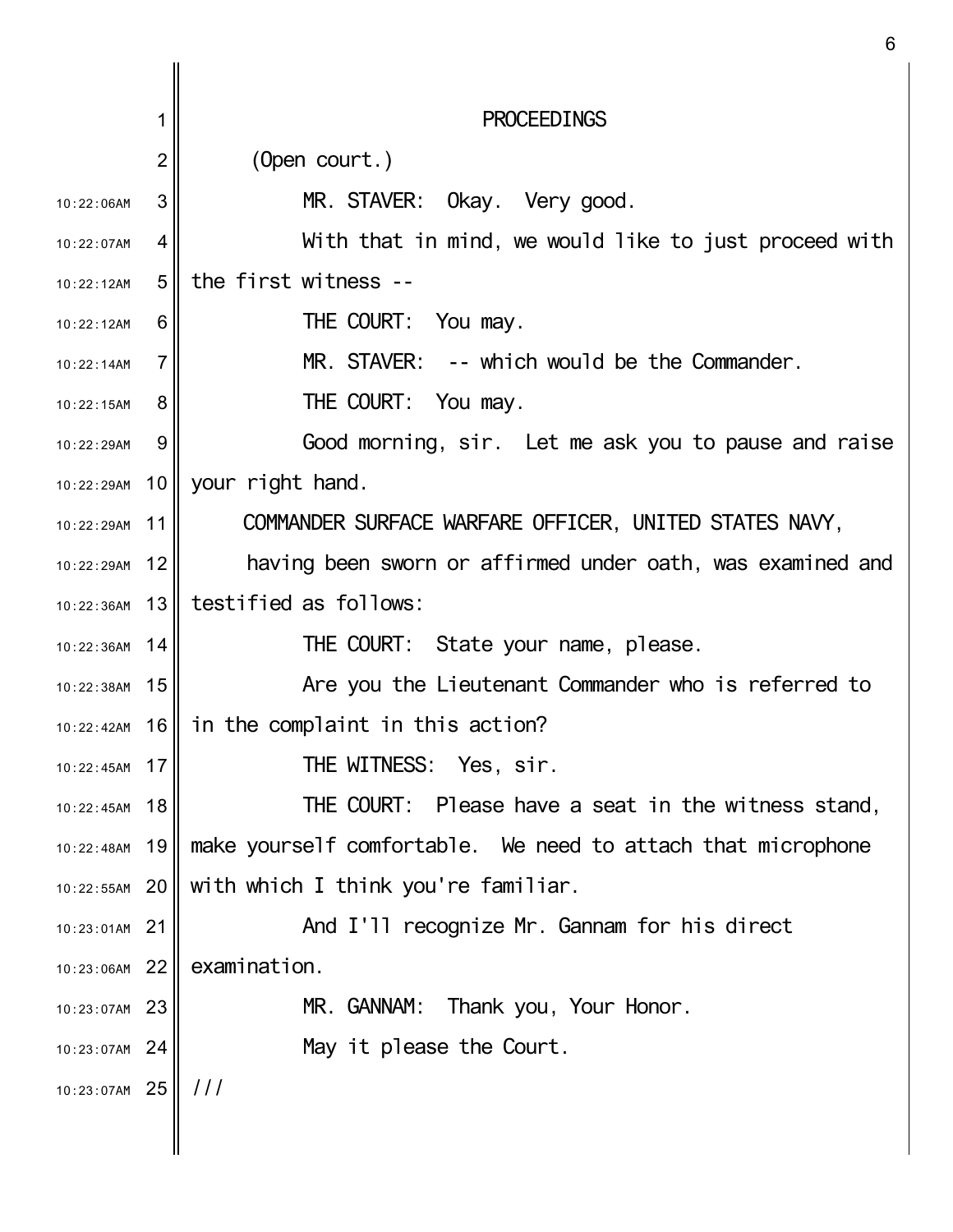| 10:23:11AM      |                | 111                                                              |
|-----------------|----------------|------------------------------------------------------------------|
| 10:23:11AM      | $\overline{2}$ | DIRECT EXAMINATION                                               |
| 10:23:11AM      | 3              | BY MR. GANNAM:                                                   |
| 10:23:16AM      | 4 II           | Commander, will you please just state again for the record<br>Q. |
| 10:23:21AM      | 5 <sup>1</sup> | that you are in fact the Navy Commander Surface Warfare Officer  |
| 10:23:27AM      | 6              | proceeding under pseudonym in this case?                         |
| 10:23:30AM      | 7 <sup>1</sup> | I am the Navy Commander.<br>A.                                   |
| 10:23:34AM      | 8              | Q. And, Commander, are you aware of a preliminary injunction     |
| 10:23:37AM      | 9              | order that was entered by this Court on February 18 essentially  |
| 10:23:42AM      | 10             | prohibiting the Navy from taking any adverse action against you  |
| 10:23:45AM      |                | 11 as a result of your unvaccinated status?                      |
| 10:23:48AM      | 12             | Yes, sir.<br>А.                                                  |
| 10:23:49AM      | 13             | Q. And are you aware that also on February 28th the              |
| 10:23:53AM 14   |                | defendants filed an emergency motion in this court to stay that  |
| 10:23:58AM      | 15             | preliminary injunction order?                                    |
| 10:23:59AM      | 16             | Yes, I am.<br>Α.                                                 |
| 10:24:00AM 17   |                | Have you read that motion to stay?<br>Q.                         |
| 10:24:02AM      | 18             | I have.<br>А.                                                    |
| 10:24:04AM      | 19             | I'm going to refer to a few portions of it.<br>Q.                |
| 10:24:08AM 20   |                | On page 1, and this is, for the record, Document 118,            |
| $10:24:13AM$ 21 |                | page 1, about three-quarters of the way down, it reads, "The     |
| 10:24:18AM 22   |                | Order is an extraordinary intrusion upon the inner workings of   |
| $10:24:22AM$ 23 |                | the military that presents a direct and imminent threat to       |
| 10:24:25AM 24   |                | national security during a global military crisis, and it        |
| 10:24:29AM 25   |                | indefinitely sidelines a Navy warship."                          |
|                 |                |                                                                  |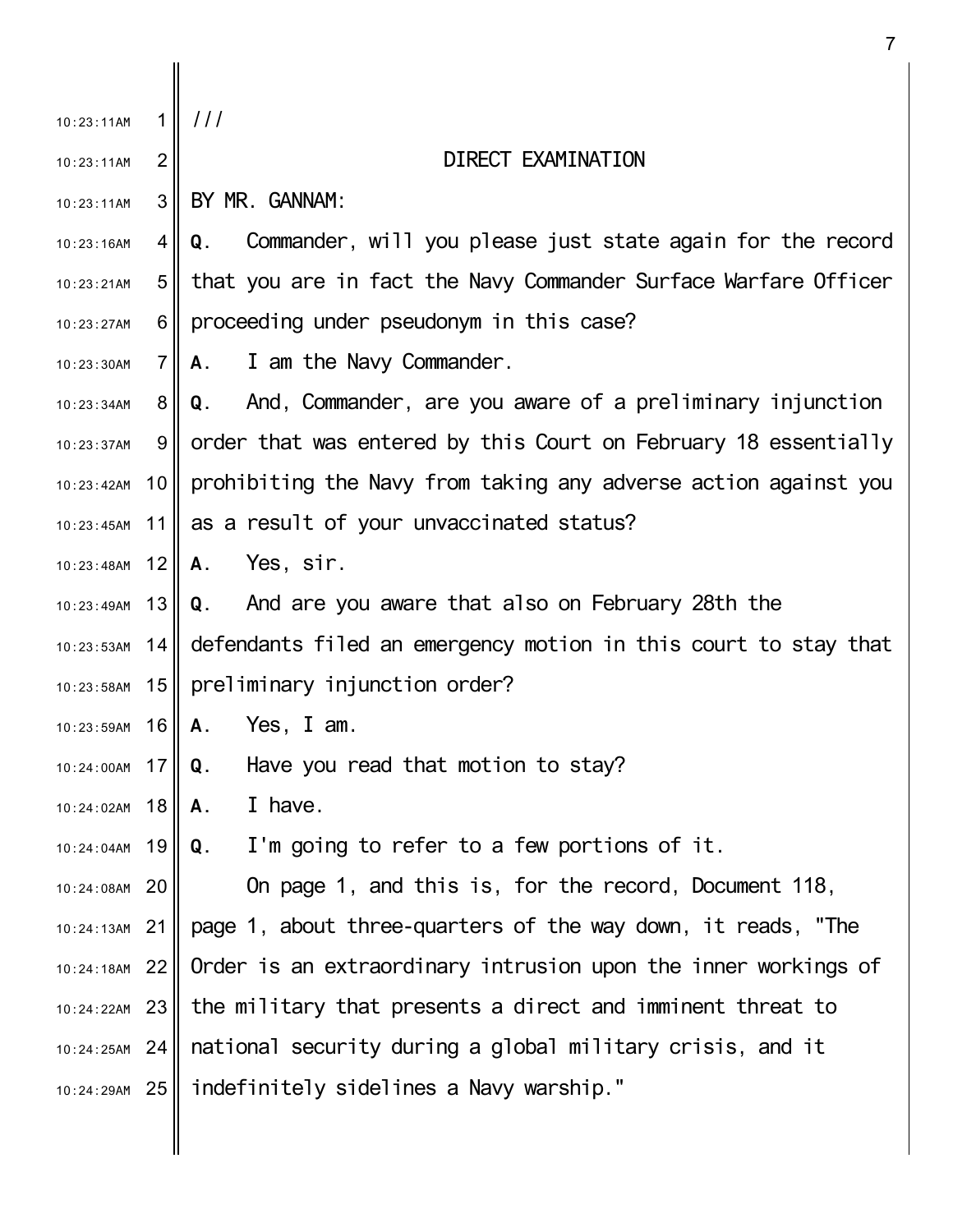- 1 10:24:31AM Had you read that statement in the motion?
- $2<sub>1</sub>$ 10:24:34AM **A.** Yes, sir, I did.

3 II 4 II 10:24:35AM 10:24:38AM **Q.** And did you understand that warship to be referring to the destroyer that you command?

5 10:24:40AM **A.** Yes, sir.

6 II 7 8 II 9 II 10 10:24:58AM 11 10:24:42AM  $10.24.46$ AM 10:24:50AM 10:24:55AM 10:25:02AM **Q.** I also want to refer to page 16 of the same document, Document 118, about halfway down it reads, "By forcing the Navy to keep in place a commander of a destroyer who has lost the trust of his superior officers and the Navy at large, this Order effectively places a multi-billion dollar guided missile destroyer out of commission."

12 10:25:03AM 13 10:25:06AM Do you remember reading that statement in the motion? **A.** Yes, sir, I do.

14 10:25:08AM 10:25:12AM 15 | stating that your destroyer was indefinitely sidelined and 16 10:25:16AM **Q.** On February 28th, when the defendants filed this motion effectively out of commission, where were you?

17 10:25:19AM **A.** I was out at sea.

18 10:25:22AM **Q.** How were you out at sea, Commander?

19 10:25:24AM 20 10:25:28AM **A.** I was commanding my warship on a two-week underway period conducting training exercises.

21 10:25:31AM 22 10:25:35AM **Q.** And can you explain what kind of training exercises you were performing?

23 10:25:36AM 24 10:25:43AM 25 10:25:47AM **A.** Yes, sir. Specifically my ship is in our training cycle, and we have basic mission areas that we need to conduct training, assessments, and certifications on to get us ready.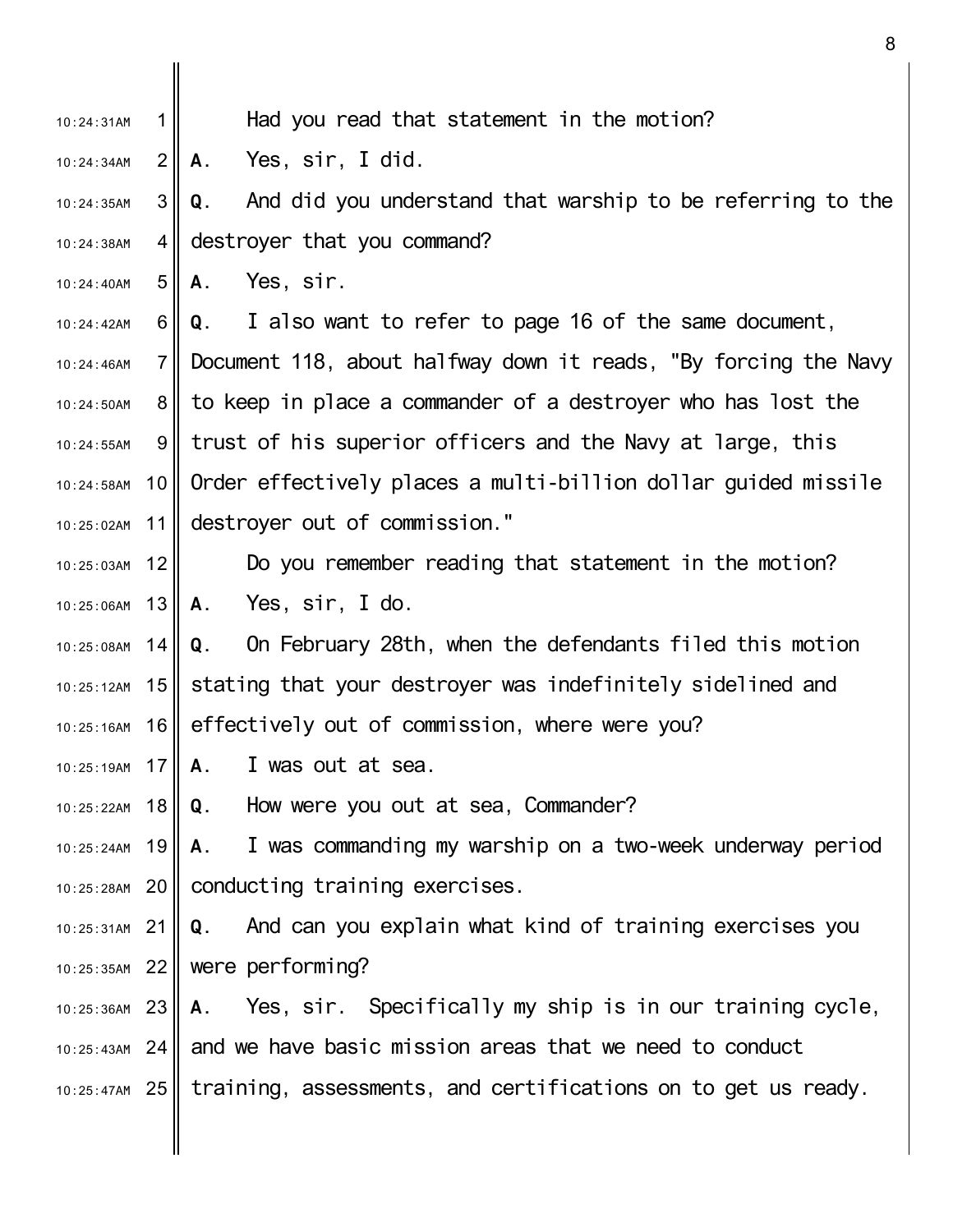1 2 3 4 5 6 7 8 10:25:53AM 10:25:56AM 10:25:58AM 10:26:01AM 10:26:05AM 10:26:08AM 10:26:12AM 10:26:16AM Most recently, my ship came out of a maintenance availability last year, we came out of a shipyard. When you come out of a shipyard, you also have to do some engineering light-off assessments, dock trials, crew certification. We fast cruise to make sure the ship is qualified, watch bills, and ready to conduct sea trials, which was generally the first underway period that the ship has since preceding the shipyard availability window. We conducted that in December.

9 10 11 12 10:26:19AM 10:26:23AM 10:26:27AM 10:26:30AM We closed out our maintenance phase window in that time frame and started our basic phase training cycle; it's generally about six months. We started that in January and it will go into July.

13 14 15 10:26:41AM 16 10:26:32AM 10:26:43AM Once our ship finishes that basic phase training cycle, we start moving into integrative and advanced phases where we integrate with other assets, working with, you know, a strike group so we can, you know, certify to go on deployment.

17 10:26:47AM 18 19 10:26:55AM 20 21 22 10:27:08AM 23 10:27:11AM 24 10:27:15AM 10:26:52AM 10:26:59AM 10:27:02AM My ship right now is in that basic window where we're working on our basic certifications. Basic certifications are not warfare specific. They include basic things that a warship needs to do, like seamanship, navigation, damage control, engineering, aviation, and communications. This past two-week underway, we were specifically doing engineering training and certifications to make sure we knew how to do engineering evolutions, drills, and combat main space fire.

25 10:27:20AM

10:26:36AM

We did that all successfully. We finished that actually a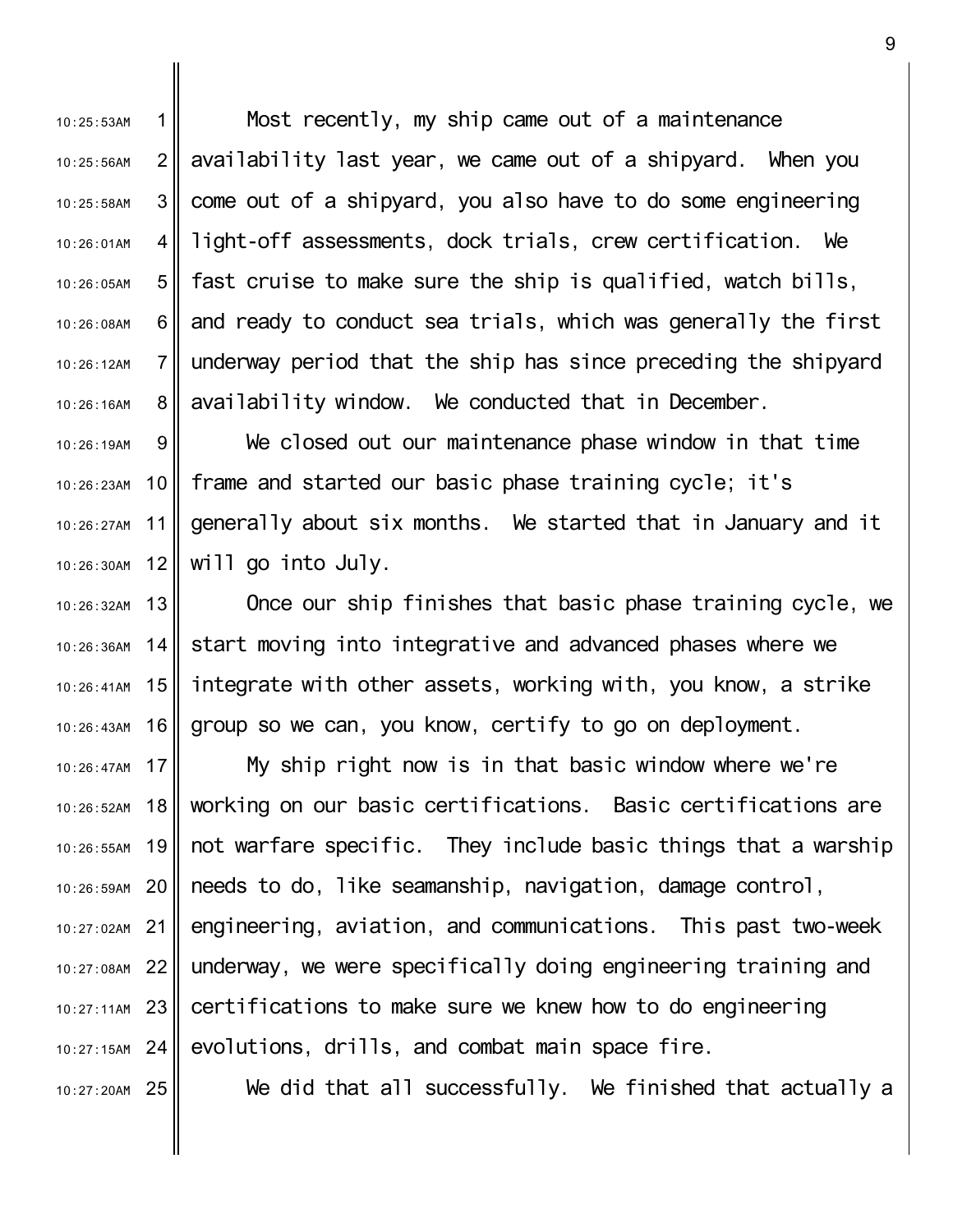1  $2<sub>1</sub>$ 3 II 4 II 5 6 II 7 10:27:24AM 10:27:28AM 10:27:31AM 10:27:35AM 10:27:37AM 10:27:42AM  $10.27.45$ AM day early over that two-week period, and we were moving very well in accordance of the assessment team that was onboard to evaluate us. Most ships, and this is from the assessor's point of view that I got, don't always finish that on time. They have to, you know, continue, you know, doing these evolutions and drills, you know, later underways which kind of prolong their training time.

8 9 10 11  $12$ 13 10:28:03AM  $10:28:04$ AM 14 that window. 10:27:46AM 10:27:50AM 10:27:54AM 10:27:57AM 10:28:01AM My ship was able to do that a day early. I try to move forward and ask for to finish our certification altogether, we didn't get approval to do that due to the inspection team's shore leadership management, but that's okay. My ship celebrated that victory for getting through our engineering drills and certifications that we were required to complete in

15 10:28:06AM 16 10:28:09AM **Q.** And were you in command of the ship throughout this training exercise?

17 10:28:10AM **A.** Yes, sir, I was.

18 10:28:11AM 19 10:28:14AM 20 10:28:21AM **Q.** And were you in command of the ship -- or strike that. The completion of the training exercise successfully was all under your command, correct?

21 10:28:23AM **A.** That is correct.

22 10:28:25AM 23 10:28:32AM 24 10:28:36AM **Q.** Has the training schedule of your ship continued on the same schedule as was in place prior to this Court entering its preliminary injunction?

25 10:28:38AM **A.** Yes, sir, for the most part. You know, if things do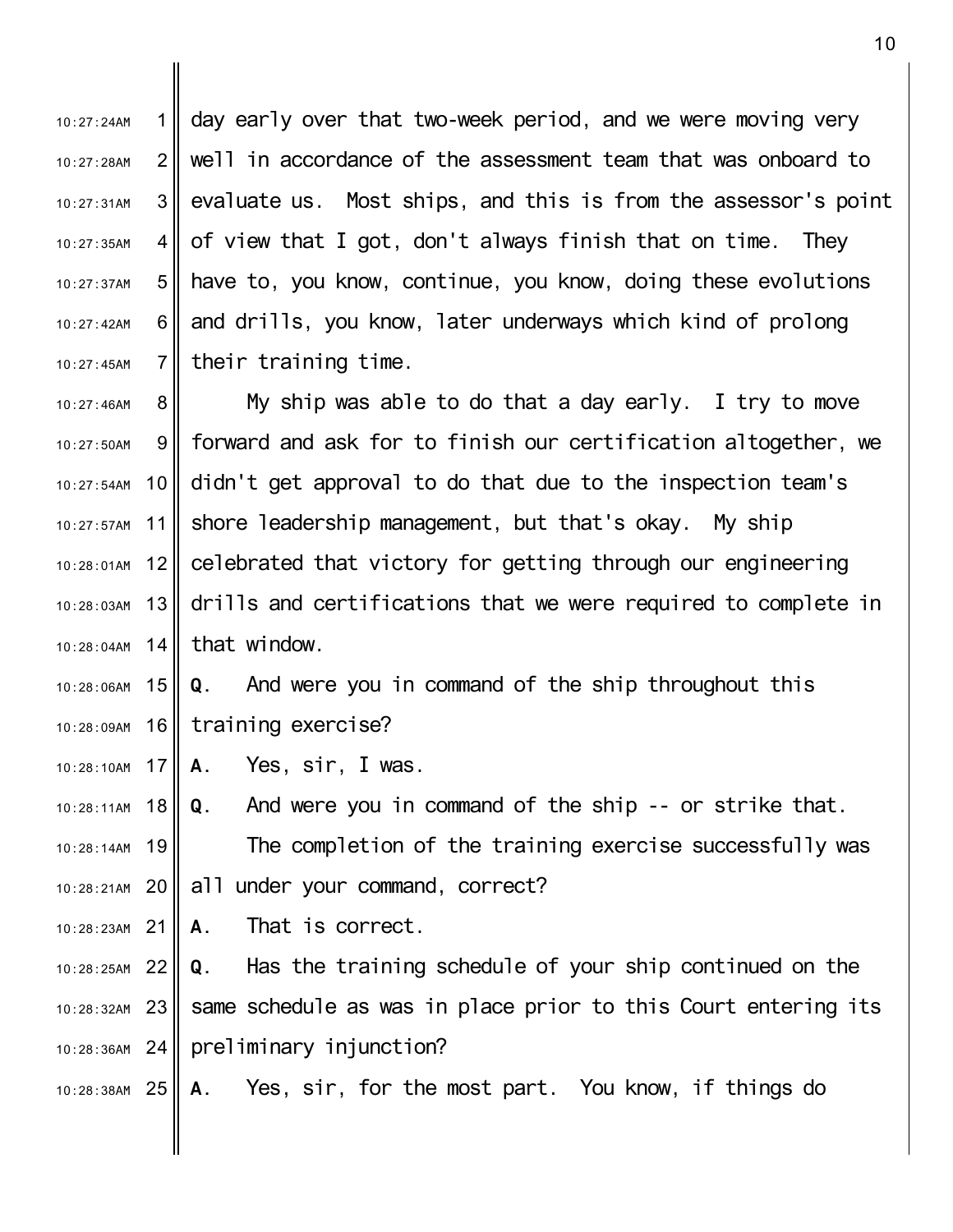1 II  $2<sub>l</sub>$ 3 4 I 5 6 II 7 8 II 9 10 11 12 13 14 $\parallel$ 10:29:27AM 15 16 17 18 19 10:29:42AM 20 10:29:49AM 21 10:29:51AM 22 10:29:53AM 10:28:42AM 10:28:45AM 10:28:47AM 10:28:51AM 10:28:55AM 10:28:59AM 10:29:01AM 10:29:05AM 10:29:06AM 10:29:09AM 10:29:12AM 10:29:15AM 10:29:19AM 10:29:23AM 10:29:32AM 10:29:35AM 10:29:39AM change by, you know, training teams or schedule changes or whatnot, you know, as long as we do it within our windows, we are fine. And I say that under the auspices of, you know, last time I testified in our January underway, our schedule was impacted slightly by the weather and so we had to pull into port and adjust our schedule for what training and certifications we did, but we still completed them within our allotted time. **Q.** Has any aspect of your ship's training qualifications schedule been impacted by your vaccine status? **A.** No, sir, it has not. **Q.** So is the work that you're doing for these training qualifications, is it different from if your -- for example, your ship was tasked with a combat mission? **A.** Yes. So while we're in the basic phase training cycle, it's kind of divided in half. You have Tier 1 certifications, which are the non-warfare specific ones as previously mentioned, and you have Tier 2 certifications, which go into warfare specific areas, things like air warfare, surface warfare, anti-submarine warfare, electronic warfare, so on and so forth. As a result of the USS Fitzgerald and John S. McCain

23 10:29:56AM 24 10:30:00AM 25 10:30:04AM collisions back in 2017, the surface fleet and/or the Navy adjusted the training cycle to make sure that, hey, we will not task ships with missions unless they have met their basic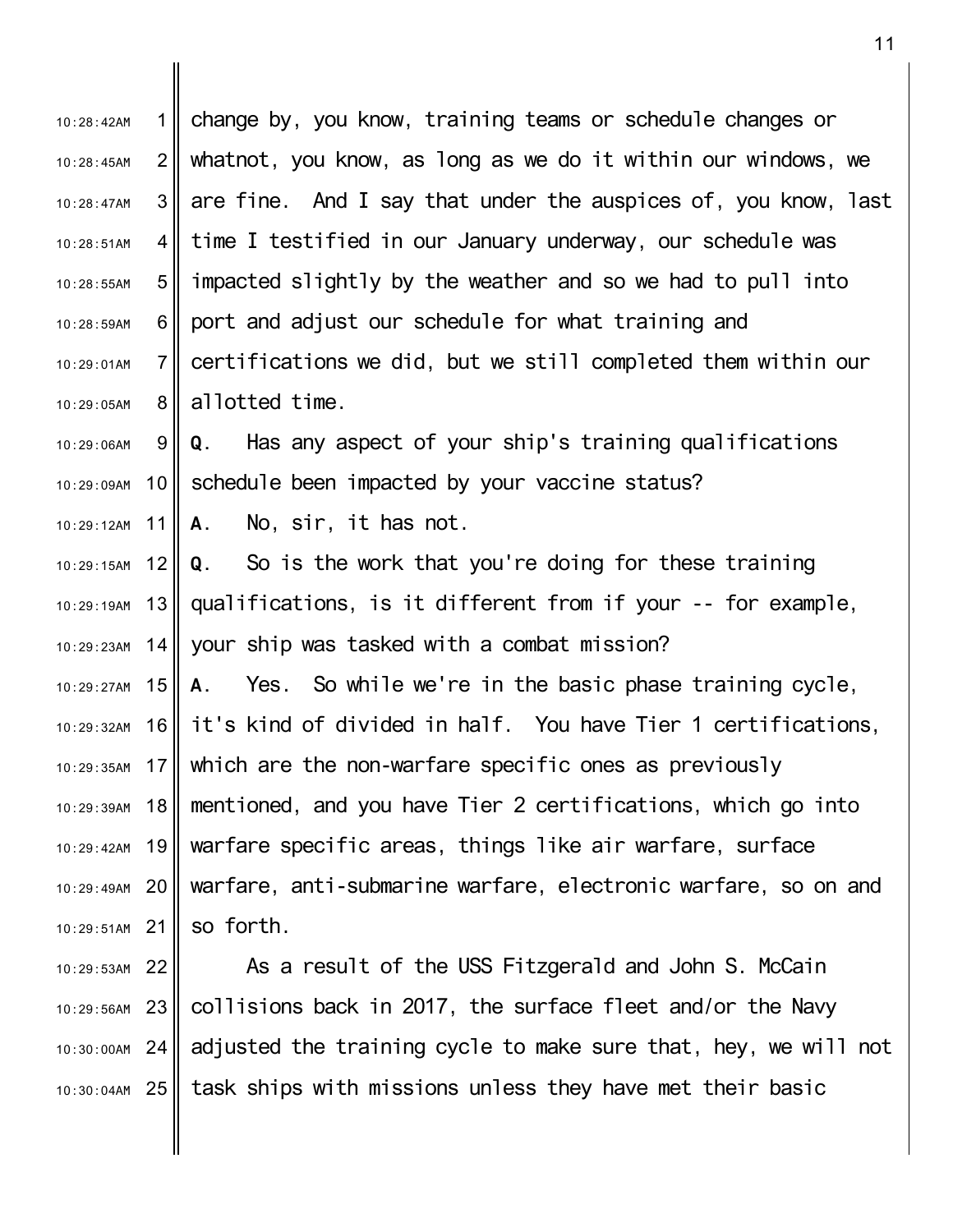1  $2<sub>l</sub>$ 3 4 10:30:09AM 10:30:12AM 10:30:14AM 10:30:17AM program certifications, and those are those Tier 1 certifications that I mentioned earlier, the seamanship, navigation, damage control, engineering, aviation, and communications.

5 6 II 7 8 9 10 11 12 13 10:30:43AM 10:30:47AM 14 10:30:18AM 10:30:21AM 10:30:25AM 10:30:28AM 10:30:31AM 10:30:34AM 10:30:38AM 10:30:41AM My ship is still moving through those between now and the end of April, so I would not be tasked to do any missions until after we have met those minimum training requirements to proceed forward. We have to get through our training certifications right now to be able to do that. We don't take ships that are, you know, in a shipyard or don't have the proficiency or haven't been trained right to go out and do missions that they're not properly certified to do. And my ship is in that window right now while we're doing those things as we speak.

10:30:47AM 15 16 10:30:51AM 17 10:30:55AM 18 10:30:58AM **Q.** And is your ship on schedule to complete its necessary training qualifications, that is, the schedule established by the Navy prior to the Court entering its preliminary injunction?

19 10:30:58AM **A.** Yes, sir, we are.

20 10:31:00AM 21 10:31:05AM 22 10:31:09AM 23 10:31:12AM **Q.** Now, when you go underway, or go out to sea on your ship, do you -- are there certain COVID protocols that impact, you know, what you have to do, for example, before you leave for a trip?

24 10:31:16AM 25 10:31:19AM **A.** Not necessarily before I leave anymore. And the COVID policy seems to be changing, you know, every month in terms of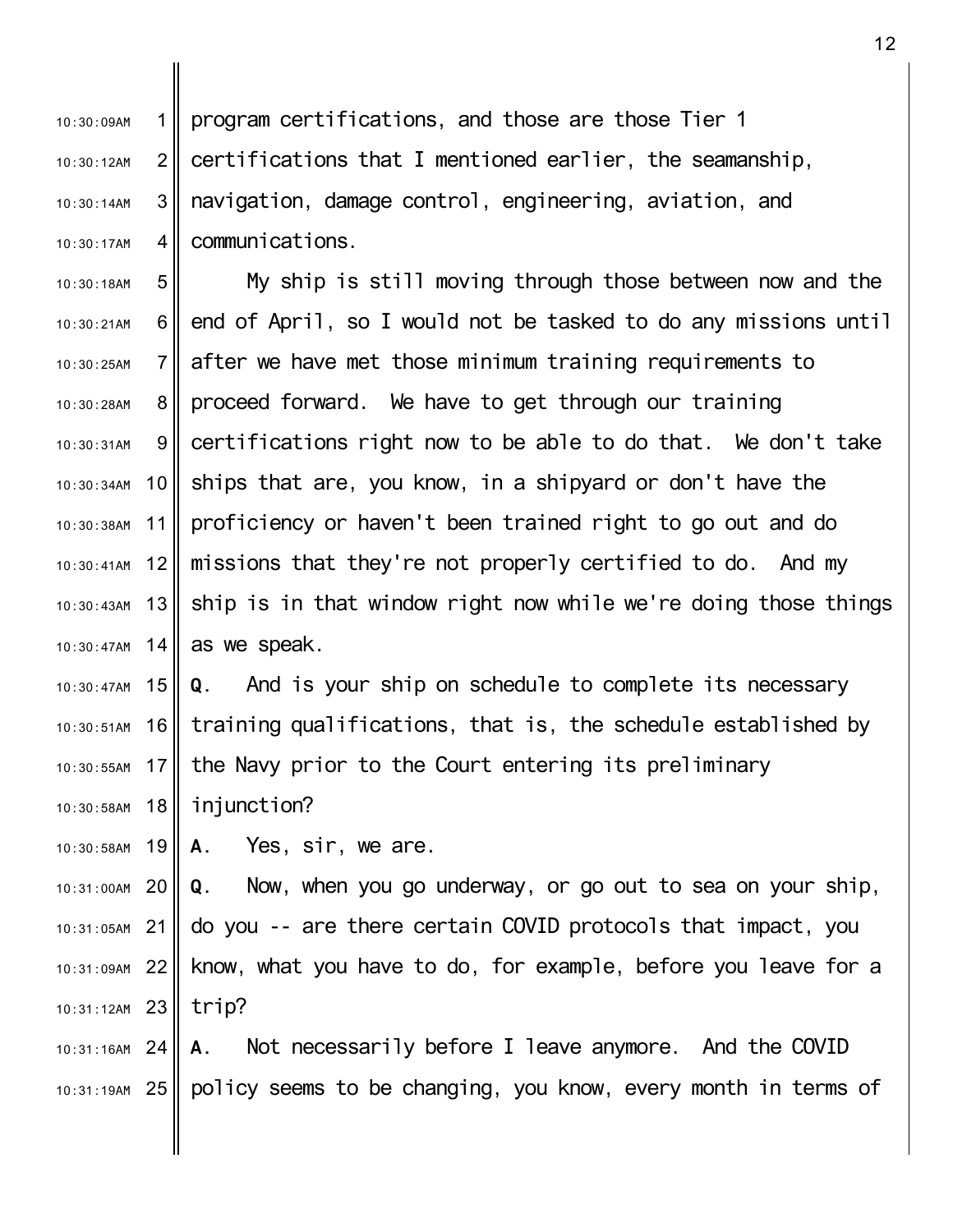1 II 10:31:23AM

how we adapt and overcome.

 $2<sub>1</sub>$ 3 4 II 5 6 II 7 8 9 10 10:31:54AM 11 12 10:31:25AM 10:31:28AM 10:31:33AM 10:31:37AM 10:31:41AM  $10:31:45AM$ 10:31:48AM 10:31:50AM 10:32:02AM 10:32:05AM I will tell you, you know, last -- or excuse me, in January, the standard operational guidance for COVID policy was released by the Navy, and it established conditions, for example, for mask wear underway, in which, for the first ten days underway, everyone has to wear masks in the conduct of our duties as long as it doesn't impact the operations, and there are some exceptions out there that I can make for, you know, during flight operations, for example. They make exceptions that, you know, if 75 percent of the eligible population that has been boosted, has their booster shot, then the crew can relax mask and you won't have to wear your mask underway.

13 10:32:09AM 14 10:32:18AM 15 16 10:32:21AM 10:32:12AM That is an example of, you know, COVID protocols that we still have in place. And most recently, last week, I think, the indoor mask policy changed based on community level of transmission.

17 10:32:23AM 18 10:32:25AM 19 10:32:26AM 20 10:32:27AM 21 10:32:28AM 22 10:32:30AM 23 10:32:32AM 24 10:32:35AM 25 10:32:37AM THE COURT: I'm sorry. It changed based on? THE WITNESS: (No oral response.) THE COURT: I didn't hear what you said -- THE WITNESS: Yes, sir. THE COURT: -- because your voice was a little soft. Based on what? THE WITNESS: Community level of transmission. THE COURT: Got it. Thank you. THE WITNESS: So there's a website on the CDC that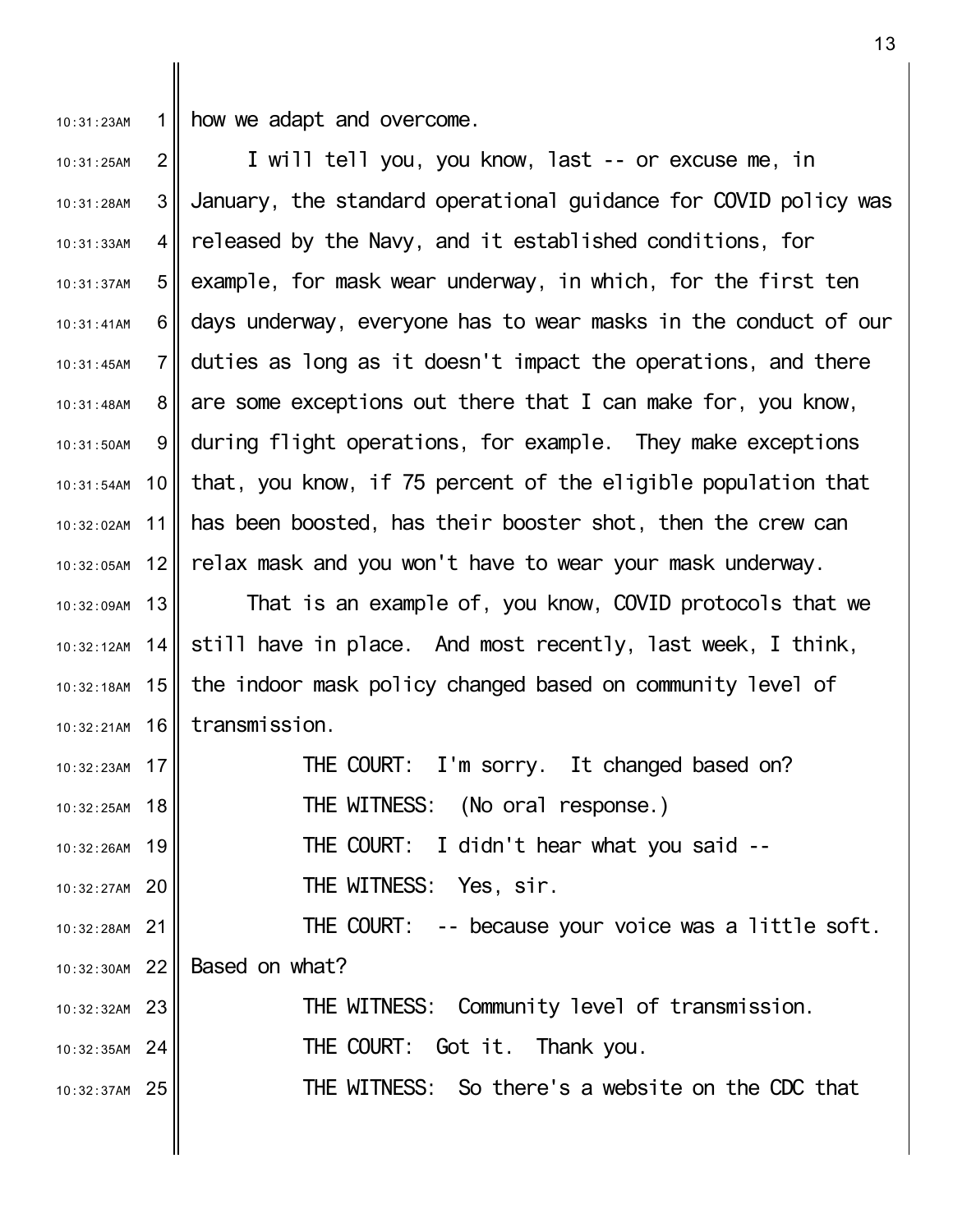| 10:32:40AM                 | 1 <sup>1</sup> | lists certain areas by county and gives their level of                           |
|----------------------------|----------------|----------------------------------------------------------------------------------|
| 10:32:44AM                 | 2              | transmission, low, medium, or high.                                              |
| 10:32:46AM                 | 3              | THE COURT: Yes.                                                                  |
| 10:32:48AM                 | 4              | THE WITNESS: And the DoD policy is for -- if you're                              |
| 10:32:51AM                 | 5 <sup>1</sup> | in areas of a low or medium level of transmission, indoor masks                  |
| 10:32:55AM                 | $6 \mid$       | are not required at indoor facilities. If it is high, then you                   |
| 10:32:59AM                 | 7 <sup>1</sup> | are required to wear that indoors. So right now, certainly in                    |
| 10:33:01AM                 | 8              | Norfolk, indoor mask policy for my ship is relaxed because                       |
| 10:33:06AM                 | 9              | Norfolk's level of transmission is low.                                          |
| 10:33:09AM                 | 10 II          | Q. (By Mr. Gannam) Have any COVID-related policies specific                      |
|                            |                | 10:33:15AM 11   to you because of your vaccination status impacted the ability   |
|                            |                | 10:33:19AM 12   of your ship to complete its training qualifications or any      |
| 10:33:23AM                 | 13             | other tasks assigned to it?                                                      |
| 10:33:25AM $14$ <b>A</b> . |                | No, sir.                                                                         |
|                            |                | $10:33:26$ AM 15    Q. I'm going to refer again to the motion filed by the       |
| 10:33:31AM                 | 16             | defendants, specifically the attached declarations. So at                        |
| 10:33:38AM                 |                | 17    Document 118-4, which is the Admiral Gilday declaration.<br>0 <sub>n</sub> |
| 10:33:45AM                 | 18             | page 5, at the bottom, in paragraph 8, it reads, "The                            |
| 10:33:50AM                 | 19             | effectiveness of mitigation measures is extremely limited on                     |
| $10:33:54AM$ 20            |                | ships where Sailors must live, work, eat, and sleep in close                     |
| $10:33:58$ AM              | 21             | proximity to other Sailors."                                                     |
| 10:34:01AM                 | 22             | Had you seen that statement?                                                     |
| $10:34:02AM$ 23            |                | Yes, sir.<br>А.                                                                  |

- 24 10:34:02AM **Q.** Do you agree that's generally true?
- 25 10:34:04AM **A.** Yes, sir.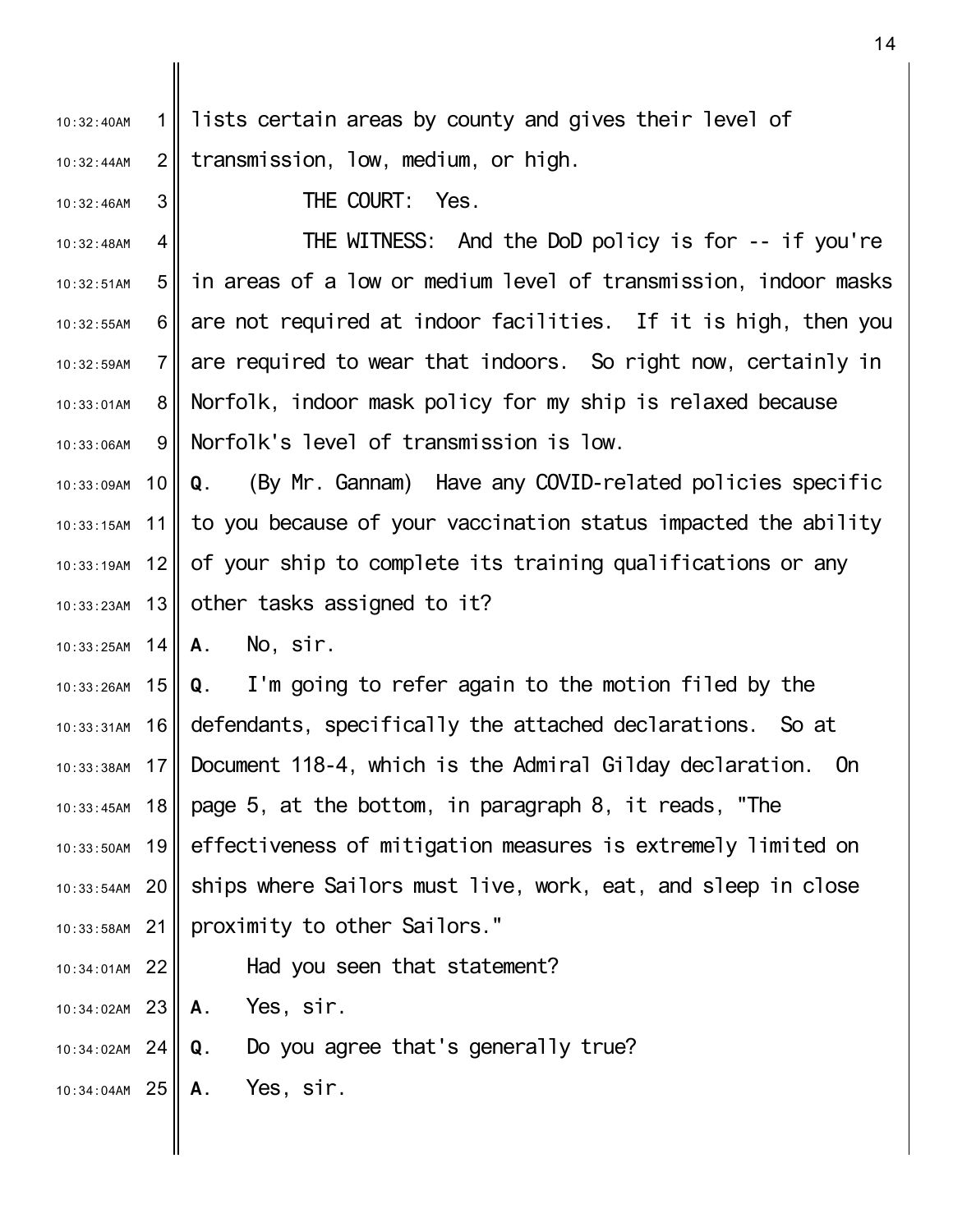1 II  $2<sub>1</sub>$ 3 10:34:05AM 10:34:10AM 10:34:14AM **Q.** When you are underway for a training qualification mission, do sailors have to live, work, eat, and sleep in close proximity to other sailors?

4 10:34:16AM **A.** Yes, they do.

5 6 II 7 10:34:16AM 10:34:20AM 10:34:23AM **Q.** Is that close proximity any different when you're doing a training qualification as opposed to when you're underway for a combat mission?

8 10:34:24AM **A.** No, sir, it does not.

9 10 11 10:34:25AM 10:34:27AM 10:34:31AM **Q.** The second sentence of that paragraph reads, "Ships typically have limited space to quarantine Sailors from the rest of the crew, if such facilities exist at all."

12 13 10:34:38AM 14 $\parallel$ 10:34:35AM 10:34:42AM You already testified that you have a specific berthing area that you've established for quarantining anyone who tests positive, correct?

10:34:42AM 15 16 17 10:34:49AM 18 10:34:54AM 19 10:34:57AM 20 10:35:01AM 21 10:35:08AM 22 10:35:11AM 23 10:35:15AM 24 10:35:19AM 25 10:35:22AM 10:34:45AM **A.** That is correct. So all ships are supposed to have what's called a quarantine or isolation instruction. And this actually predated COVID, but it's obviously adapted for COVID, such that if we do have somebody who develops symptoms underway and gets tested and it comes up positive that we would put them in isolation. The SOG 5.0, the standard operating guidance for COVID that was released in January, even allows ships to execute that ROM isolation period afloat, which is good, it makes us more adaptable. We're moving with the policy, and we can do that, we can execute that with our isolation protocols that we have onboard our Navy vessels.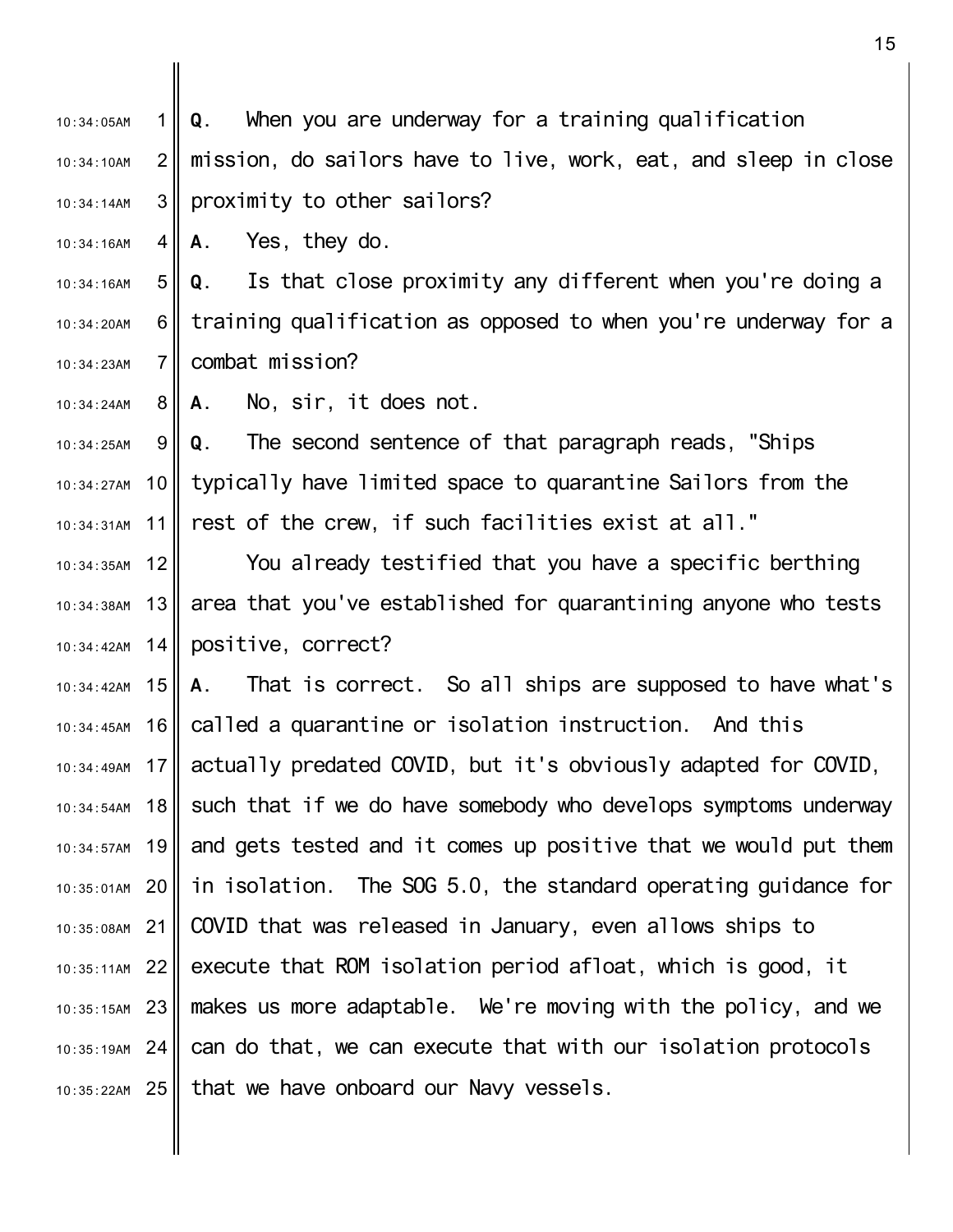1  $2<sub>1</sub>$ 3 4 I 10:35:25AM 10:35:30AM 10:35:34AM 10:35:39AM **Q.** And is there any -- is the limited space available to quarantine sailors on your ship any more limited when you are doing a training qualification exercise as opposed to being on a combat mission?

5 6 II 7 8 9 10 11 12 13 14 $\parallel$ 10:36:18AM 15 10:35:40AM 10:35:43AM  $10.35:50$ AM 10:35:54AM 10:35:58AM 10:36:03AM 10:36:04AM 10:36:07AM 10:36:10AM 10:36:14AM **A.** The ability to isolate people I don't think is more limited due to training. We are able to execute that now, we did execute it last month when I had a three-week scheduled underway period, had to pull in for the weather and then get back underway again. I had folks that did test positive during that period coming back from the holidays, you know, that were delayed. We were able to ROM COVID-positive cases onboard the ship with permission of my commodore, with the permission that is laid out in that SOG guidance. We had about eight males and two females in those isolation areas and were able to execute this under Navy guidance effectively.

16 17 10:36:23AM 18 10:36:21AM 10:36:26AM So to answer your question, does it, you know, change right now? No, we're still able to execute that even while we're doing our training missions.

19 10:36:27AM 20 10:36:34AM 21 10:36:37AM 22 10:36:41AM 23 10:36:45AM 24 10:36:48AM 25 10:36:52AM **Q.** I'm going to refer now to Document 118-6, which is Admiral Dwyer's declaration attached to the stay motion. On page 3 of that document, in paragraph 6, it reads, "The environment in which the Navy -- in which Navy personnel operate at sea - in close quarters for extended periods of time in spaces without the availability of exterior ventilation (for example, inside surface ships, submarines and aircraft) - renders our Sailors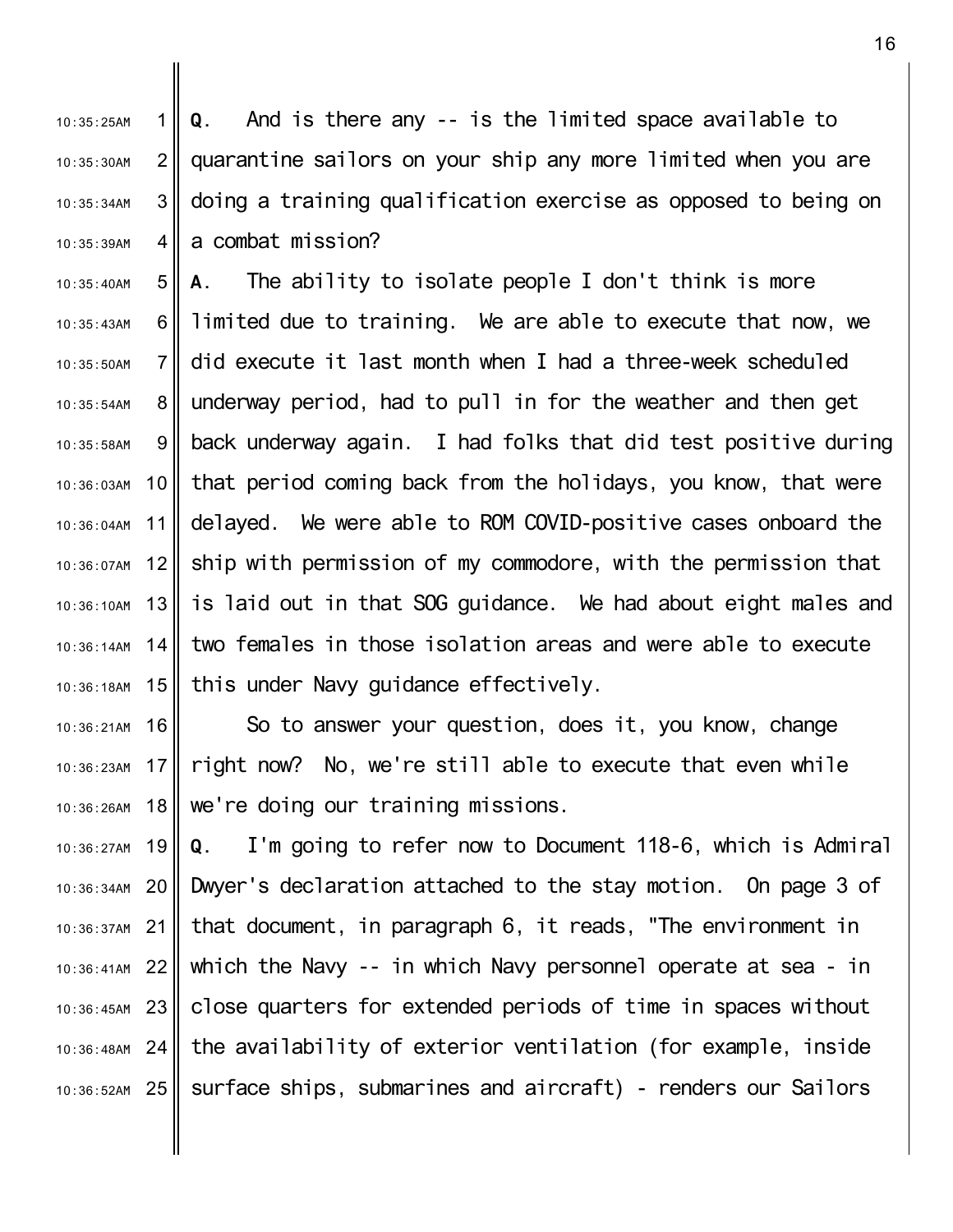| 10:36:57AM      | 1              | susceptible to contagious respiratory diseases such as             |
|-----------------|----------------|--------------------------------------------------------------------|
| 10:37:02AM      | $\overline{2}$ | COVID-19."                                                         |
| 10:37:02AM      | 3              | Have you seen that statement before?                               |
| 10:37:04AM      | 4 <sup>1</sup> | I believe I did read that.<br>A.                                   |
| 10:37:05AM      | 5              | And do you generally agree with that statement?<br>Q.              |
| 10:37:11AM      | 6              | Yes. I mean, I think on a warship, yes, we are confined<br>А.      |
| 10:37:14AM      | $\overline{7}$ | with all those limitations. I would say that also it doesn't       |
| 10:37:17AM      | 8              | matter whether we're doing a training certification or, you        |
| 10:37:20AM      | 9              | know, underway deployment either.                                  |
| $10:37:23$ AM   | 10 I           | <b>Q.</b> So are the quarters any closer on an underway deployment |
| 10:37:28AM 11   |                | as compared to doing training qualifications?                      |
| $10:37:31AM$ 12 |                | No, sir. It's the same.<br>А.                                      |
| $10:37:33AM$ 13 |                | Q. When the government said on February 28th that your             |
| $10:37:39AM$ 14 |                | destroyer was indefinitely sidelined, do you believe that's an     |
| $10:37:43AM$ 15 |                | accurate statement?                                                |
| $10:37:44AM$ 16 |                | No, sir, I do not.<br>А.                                           |
| 10:37:45AM 17   |                | And when the government said on February 28th that your<br>Q.      |
| 10:37:48AM      | 18             | destroyer was effectively out of commission, do you believe        |
| $10:37:52AM$ 19 |                | that's an accurate statement?                                      |
| 10:37:54AM 20   |                | No, sir, I do not.<br><b>A.</b>                                    |
| $10:38:03AM$ 21 |                | <b>Q</b> . Several -- there have been several allusions in the     |
| $10:38:08AM$ 22 |                | various declarations and the motion to the concept of good         |
| $10:38:09AM$ 23 |                | order and discipline. Can you sort of explain for the Court        |
| $10:38:13AM$ 24 |                | what is good order and discipline and why is that important in     |
| $10:38:16AM$ 25 |                | the Navy?                                                          |
|                 |                |                                                                    |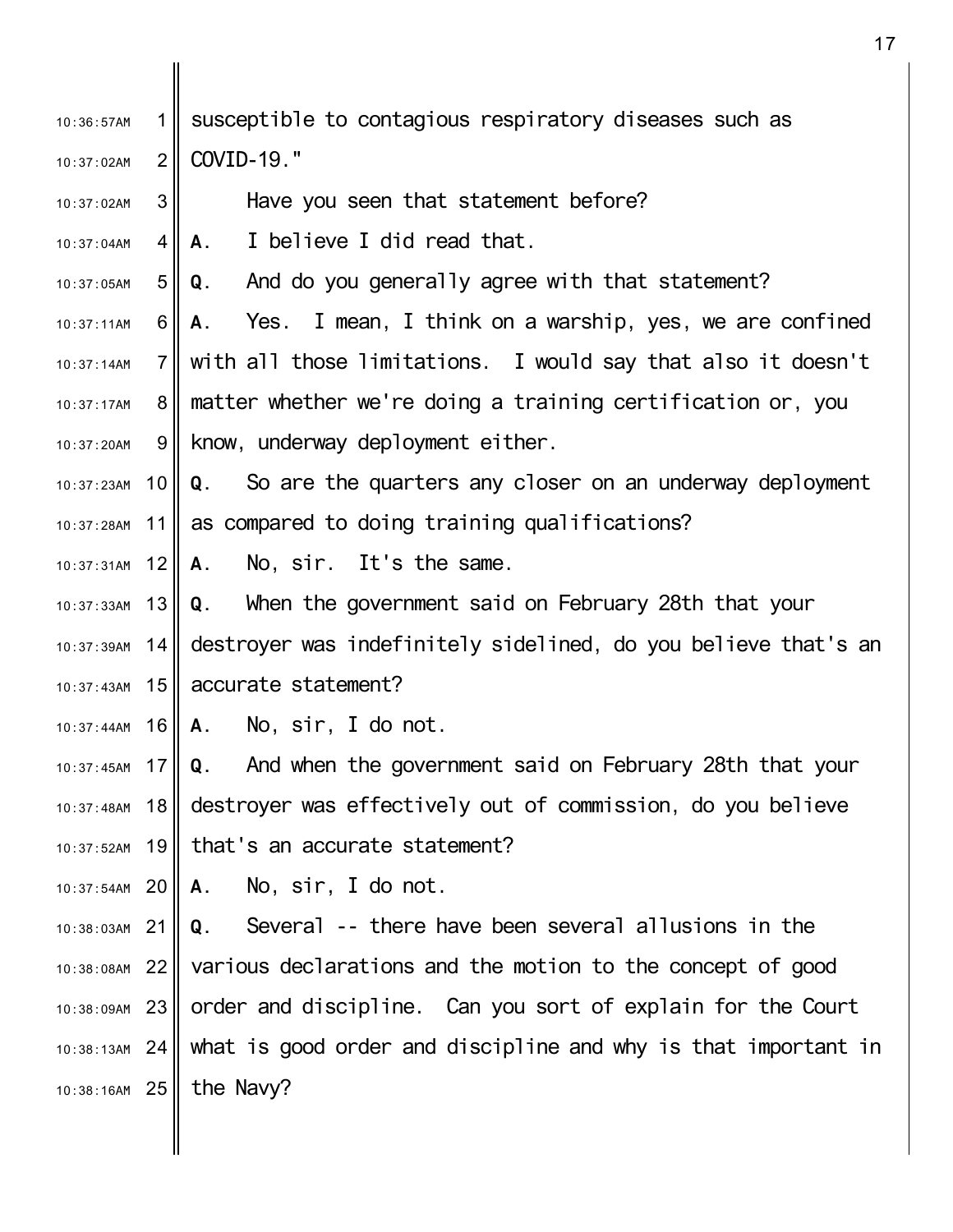1 II  $2<sub>l</sub>$ 3 4 5 6 II 7 10:38:16AM 10:38:20AM 10:38:23AM 10:38:27AM 10:38:31AM 10:38:34AM 10:38:38AM **A.** So good order and discipline is, you know, our requirement under Navy regulations that, you know, I am to maintain both as a commanding officer and as a service to ensure the proper operations for what we do. It does talk about, you know, following orders and the importance of that. It also talks about the moral integrity that we're supposed to establish in the profession of arms.

8 9 10 11 12 10:38:39AM 10:38:42AM 10:38:46AM 10:38:49AM 10:38:54AM It is a good thing to have good order and discipline, and I agree with that. The problem that I have with, you know, throwing out good order and discipline, even in this case, is it becomes a catchall for anything where -- goes against, you know, an established or initial policy.

13 14 10:39:07AM 15 16 17 10:39:13AM 18 10:38:58AM 10:39:03AM 10:39:10AM 10:39:16AM We are historically repeating bad patterns in our history for discriminatory acts. For example, if you go back into history and look at the integration of people of color into the military service, and whether they were segregated or integrated, the push of not doing that was because it was contrary to good order and discipline.

19 10:39:19AM 20 21 22 10:39:29AM 23 10:39:32AM 24 10:39:34AM 10:39:22AM It's the same thing that was repeated when, you know, gender was an issue and trying to integrate women with men in military service, whether your troops are on the ground or on the ship or submarine or whatever the case may be, you don't want to do this because it's contrary to good order and discipline.

25 10:39:35AM

10:39:26AM

The same thing was repeated again in like the '80s and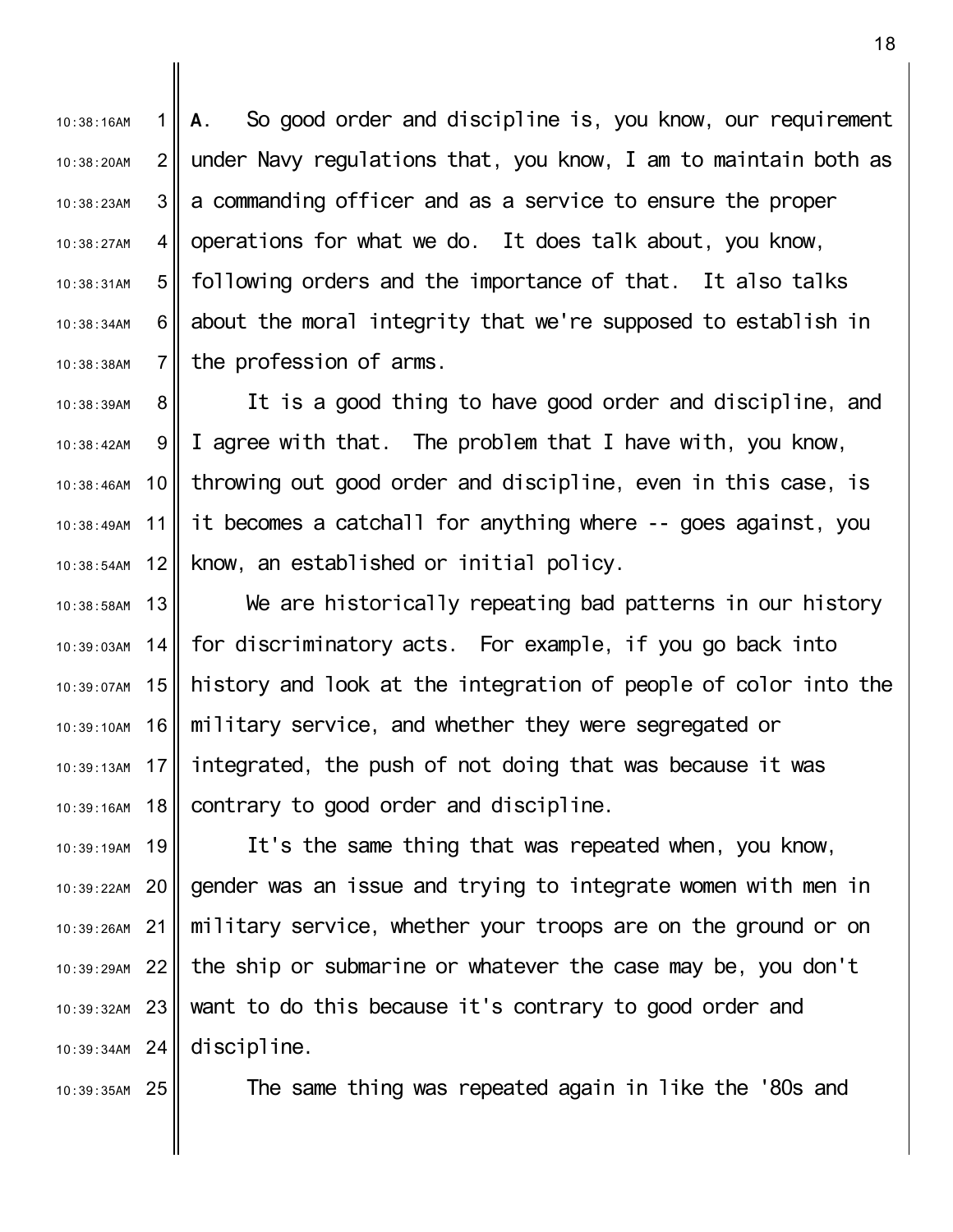1  $2<sub>1</sub>$ 3 4 5 6 II 7 8 9 10:39:39AM 10:39:43AM 10:39:45AM 10:39:50AM 10:39:52AM 10:39:56AM  $10 \cdot 40 \cdot 00$ AM 10:40:04AM 10:40:07AM '90s when sexual orientation of the people in the military became an issue and they the established policies like "don't ask, don't tell." If you do, your sexual orientation now is going to be contrary to good order and discipline because we can't have folks serving together with contrary points of view on that. Even most recently, today, in the past five years, the topic of, you know, transgender or your gender identity is a topic of, you know, hey, how are we going to implement this or execute this to not affect good order and discipline?

10 10:40:11AM 11 12 13 14  $15$ 16 The Navy has undergone, and I assume the military at large, this, you know, idea of, how do we get better at diversity and inclusion, and we do training on, like, things that you're not supposed to discriminate against. You're not supposed to discriminate against race, ethnicity, gender, sexual orientation, so on and so forth, but one of those is also religion. It's founded in our Constitution.

10:40:17AM

10:40:20AM

10:40:23AM

 $10.40.26$ AM

10:40:30AM

10:40:33AM

17 10:40:37AM 18 19 10:40:49AM 20 10:40:54AM 21 22 10:41:03AM 23 10:41:06AM 24 10:41:10AM 25 10:41:14AM 10:40:44AM  $10 \cdot 40 \cdot 59$ AM I'm here today because the military is not executing this policy while respecting the constitutional freedoms laid out in the First Amendment or RFRA. I should not be the one standing here to say that today; generals and admirals, the executives in our service, should be here to say that to the politics, to the bureaucracy, to their decision-making. It should also not be my junior sailors or the hundreds of thousands of military servicemen out there to say, "Hey, I have a religious objection to this. Why is no one not speaking out that we can do this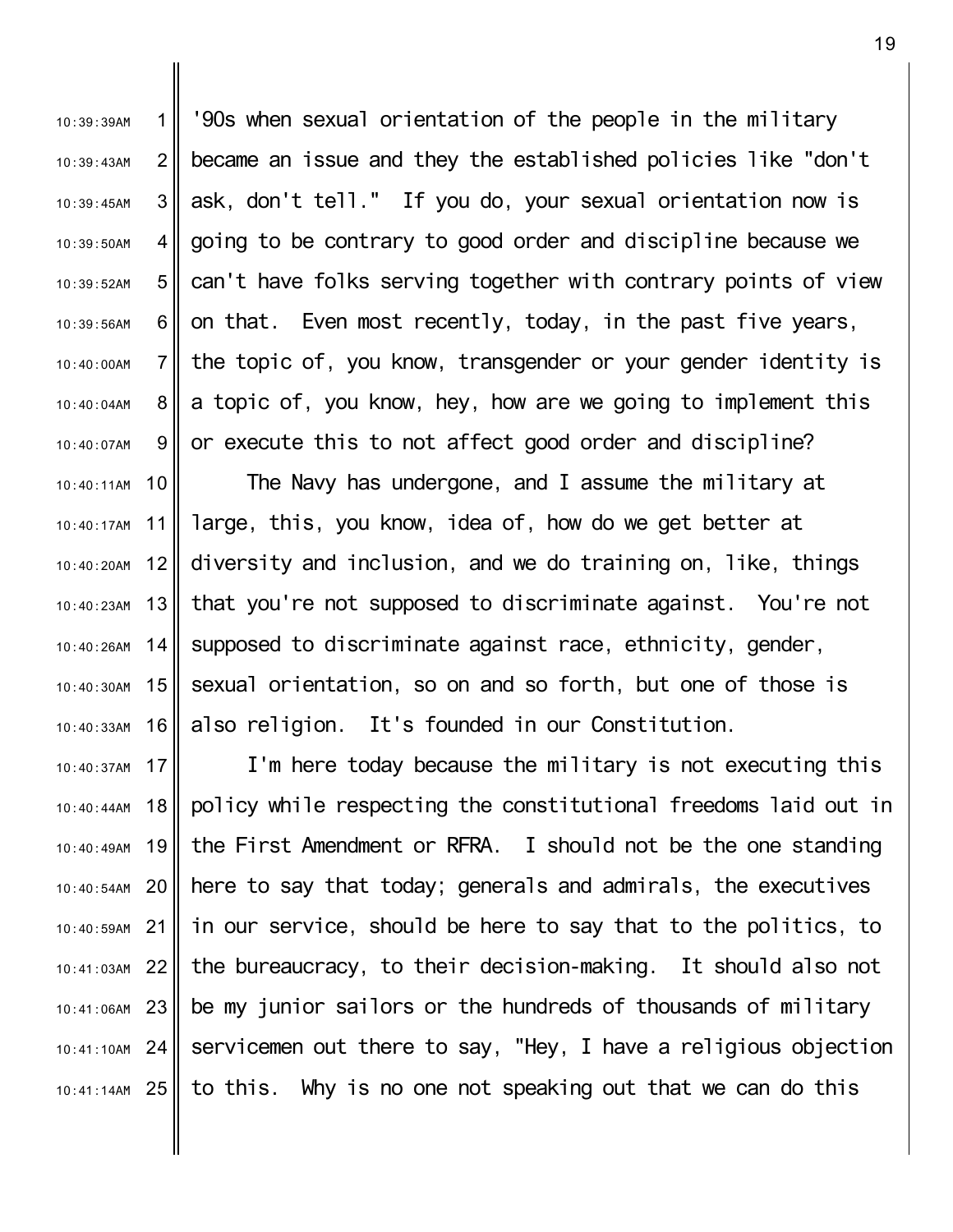1 II  $2<sub>l</sub>$ 10:41:17AM 10:41:22AM and still do the job, the mission?" That's for me to do when my superiors will not.

3 4 5 6 7 8 10:41:24AM 10:41:28AM 10:41:31AM 10:41:35AM 10:41:39AM 10:41:40AM I understand that I took an oath to the Constitution, that is what my oath is, and it's different than the enlisted oath, which is to follow orders. Every general on flag takes the same oath as me, to uphold the Constitution, to bear true faith and allegiance to the Constitution and the country whose course it directs. That requires that I know the Constitution.

9 10 11 12 13 14 10:41:44AM 10:41:47AM 10:41:51AM 10:41:55AM 10:41:59AM  $10 \cdot 42 \cdot 04$ AM Our religious freedoms are being attacked. And when I read the declaration that talks about, you know, there are no less restrictive means other than vaccination, and they use examples in there such as, you know, the port entry requirements such as the pre-ROM deployment sequester. Those are less restrictive means in and of themselves.

10:42:08AM 15 16 10:42:11AM 17 10:42:14AM 18 19 10:42:23AM 20 10:42:27AM 21 10:42:31AM 22 10:42:35AM 23 10:42:37AM 24 10:42:41AM 25 10:42:46AM 10:42:18AM Your Honor, I did that last year when we did a deployment. My ship, regardless of vaccination status, is that was a policy, and we did a pre-deployment ROM. We all, the day after Christmas, had to report to a hotel and test in prior to going there. And when we tested out, we were allowed to go back in a bubble transport back to the ship deemed clean. And that policy has shifted obviously over the past year and a half, and it's, you know, somewhere in the degree of vaccinated personnel do not have to execute that ROM sequester. At one period of time unvaccinated did. If the ability for me to go on deployment is dependent upon whether or not I have to do a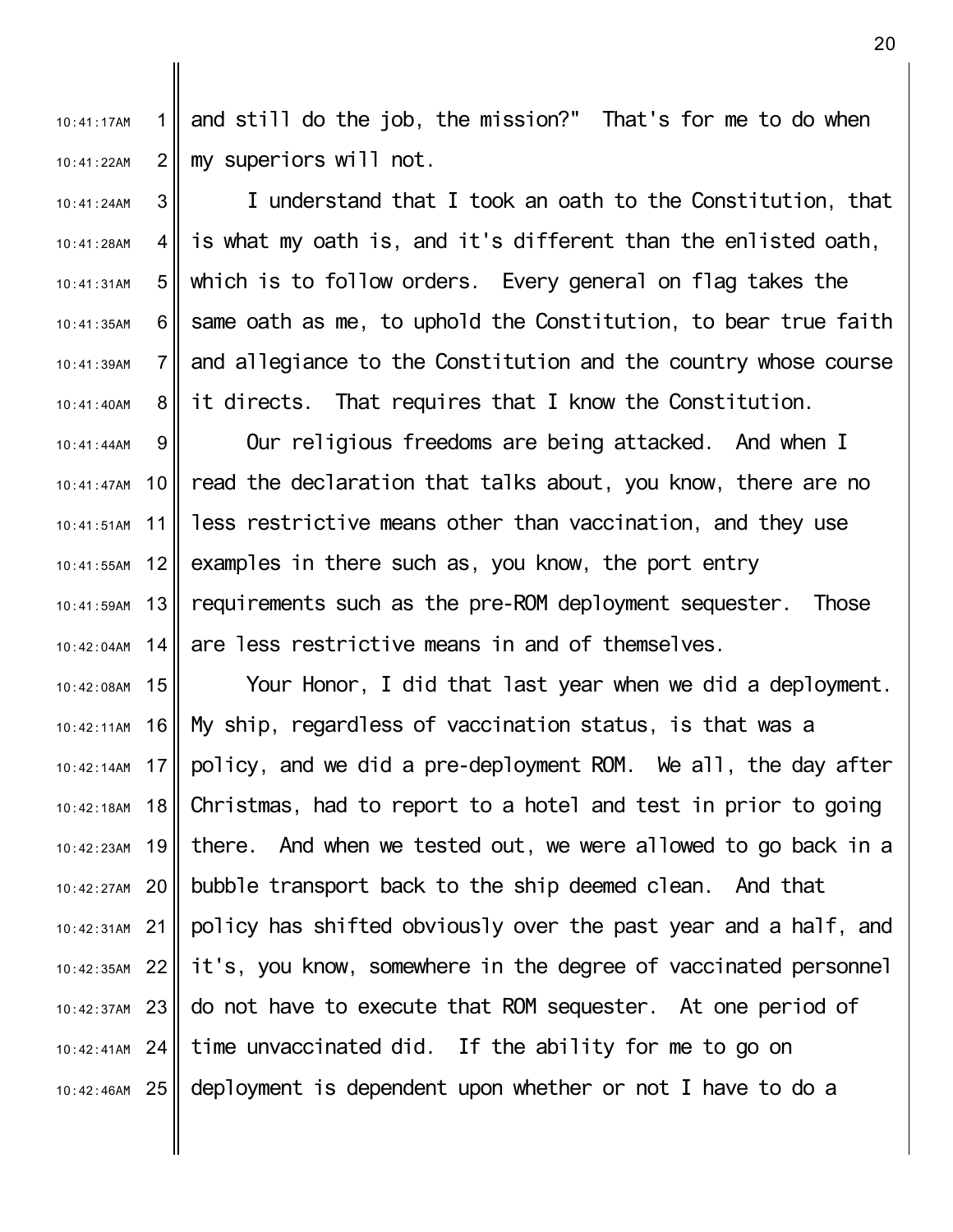1  $2<sub>1</sub>$ 3 10:42:48AM 10:42:52AM 10:42:57AM pre-deployment ROM sequester that is a less restrictive means than me getting a vaccine that I have a religious objection to, then I would execute that.

4 5 6 II 7 8 9 10 11 10:42:58AM 10:43:01AM 10:43:04AM 10:43:08AM 10:43:14AM 10:43:17AM 10:43:19AM 10:43:22AM The port of entry requirements, it's also laid out there, that says my vaccination is going to affect that is confusing to me, and I don't understand how they're saying that. Other nations cannot tell our ship what to do as a sovereign-immune vessel in terms of the interworkings of our ship. They can't tell what our sailors can do onboard the ship or what we have to do. They don't review or medical records; we don't give that stuff up.

12 13  $14$ 10:43:34AM 15 16 17 10:43:41AM 18 10:43:44AM 19 10:43:47AM 20 10:43:50AM 10:43:24AM 10:43:28AM 10:43:32AM 10:43:39AM They can put restrictions on if people go out in town on liberty or official business, that is true. But if I'm an unvaccinated sailor and the choice is, hey, when you pull into a port, if you're unvaccinated, you can't go out in town because that's what the host country requirements are, right when I step off that vessel, okay, I can stay on the ship. That is my home, that's where I live, that is a less restrictive means, and I would do that. We have done that over the past two years.

21 10:43:52AM 22 10:43:56AM 23 10:43:59AM 24 10:44:02AM 25 10:44:06AM I did a seven-month deployment in 2020 during the COVID pandemic, we were not allowed to pull in anywhere. I did another deployment in 2021 for 60 days, we pulled in seven places -- around seven places in the Caribbean and we were not allowed to leave the pier, and this was regardless of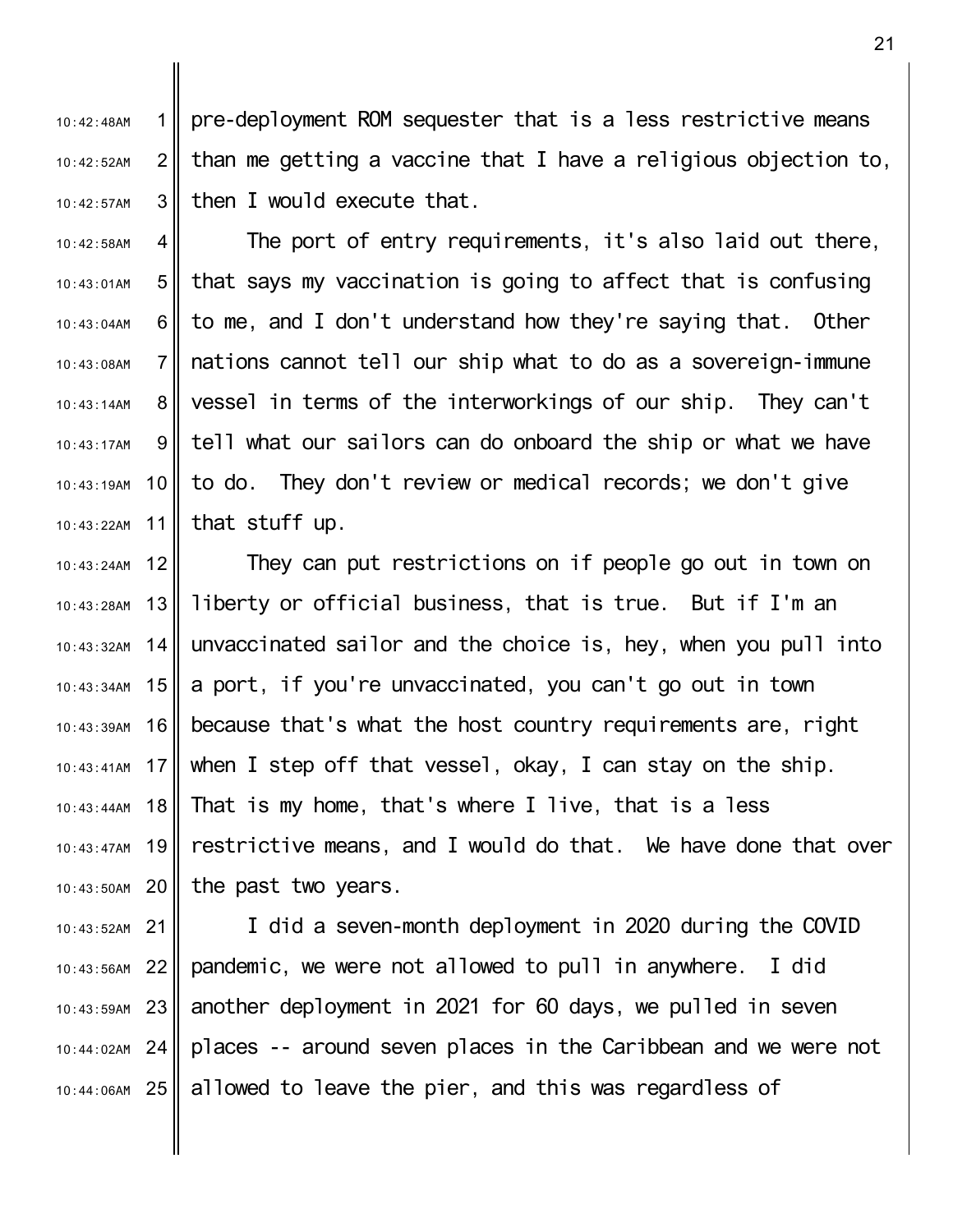1  $2<sub>l</sub>$ 3 4 5 6 10:44:09AM 10:44:12AM 10:44:16AM 10:44:20AM 10:44:24AM 10:44:25AM vaccination status. The one time we were able to go on the pier was in Guantanamo, and that's a U.S. base so we could do that. The point is that is a less restrictive means to taking the vaccine if you have a religious objection to it. We have demonstrated resiliency and adaptability during the COVID pandemic to execute our mission, and we can do that.

7 8 9 10 11 12 13 14 15  $10.44.29$ AM 10:44:32AM 10:44:37AM 10:44:40AM 10:44:48AM 10:44:53AM 10:44:57AM  $10.44.59$ AM 10:45:03AM The Navy has policies right now in place where we set accommodations in place just by policy. The standard operating guidance that was just released in January did that when it talked about the mask wear guidance underway. So if 25 percent of the eligible population is not boosted, 75 percent are, like that's an accommodation. The whole ship can now relax mask if 75 percent of the boosted population has met that requirement, and it's not based on your medical or religious exemptions for that other 25 percent, that's an accommodation.

16 17 10:45:11AM 18 19 10:45:21AM 20 10:45:25AM 21 10:45:29AM 22 10:45:31AM 23 10:45:34AM 24 10:45:38AM 25 10:45:44AM 10:45:07AM 10:45:17AM The recent indoor mask guidance, that's an accommodation. The fact that I can isolate people who are COVID-positive regardless of their vaccination status underway and still execute my mission is an accommodation. It isn't based on religious objection, it's based on the fact that you are COVID-positive. And for me to be able to execute my mission, if you are only isolated for five days and I'm out at sea for longer than that, I can still do that with minimum impact. That's a good thing. But I accommodated vaccinated sailors in that process as well, and I did. Every person that I ROM'd on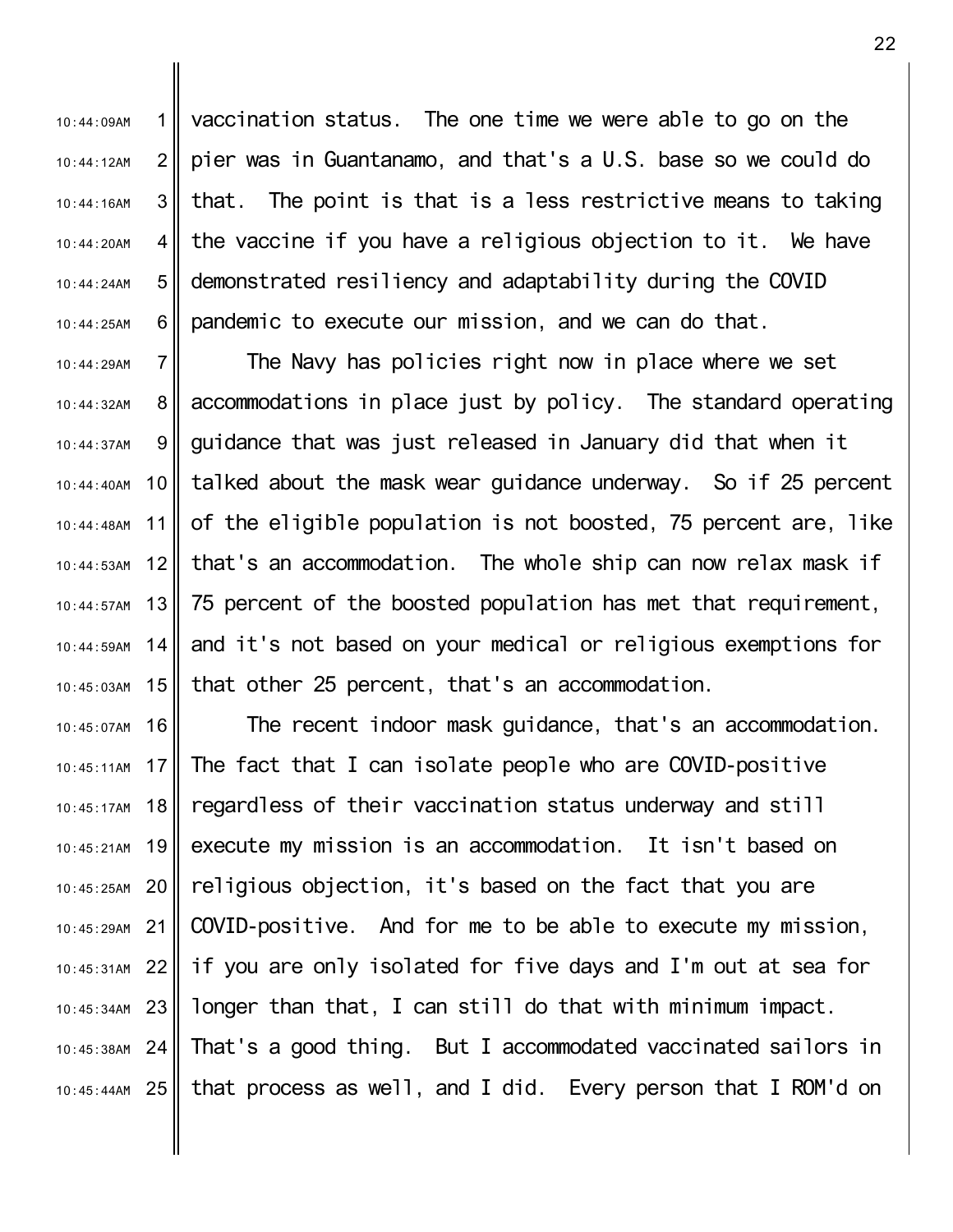1  $2<sub>l</sub>$ 3 10:45:49AM 10:45:50AM 10:45:54AM onboard my ship underway in January, it was about ten sailors, they were all vaccinated sailors that were COVID-positive. That's okay.

4 5 6 II 7 8 9 10 11 10:45:55AM 10:45:58AM 10:46:01AM  $10.46.05$ AM 10:46:08AM 10:46:10AM 10:46:15AM 10:46:18AM There are other examples out there where we make accommodations. I mean the flu shot, I think I testified last month, is another example of that. The flu shot policy that we release every October-November time frame says, hey, everyone is supposed to go do that, get evaluated by your medical provider. The minimum requirement is 90 percent. What is that 10 percent delta based off of? I don't know that it's based off of religion or anything else, it's by policy.

12 13 14 15 10:46:31AM 16 10:46:37AM 17 10:46:41AM 10:46:21AM 10:46:24AM 10:46:28AM So if I have people that don't get the flu shot but the rest of my ship is 90 percent or higher, we move forward. We don't go after to separate them, we don't kick them off the ship. Whether the people come and go or my flu shot inventory expires and I have people that come and go, as long as I'm above 90 percent, there is no question. That's okay.

18 19 10:46:49AM 20 10:46:52AM 21 10:46:55AM 22 10:46:59AM 23 10:47:02AM 10:46:43AM The same should be true with the COVID policy. And we are going out after people and separating people and removing them from their job and making blanket policy statements to say they can't execute their mission without respect to their religious objections, which is required by law and enshrined in our Constitution, and that is wrong.

24 10:47:05AM 25 10:47:09AM **Q.** Let me ask you this, Commander. Has your vaccination status in any way undermined the good order and discipline on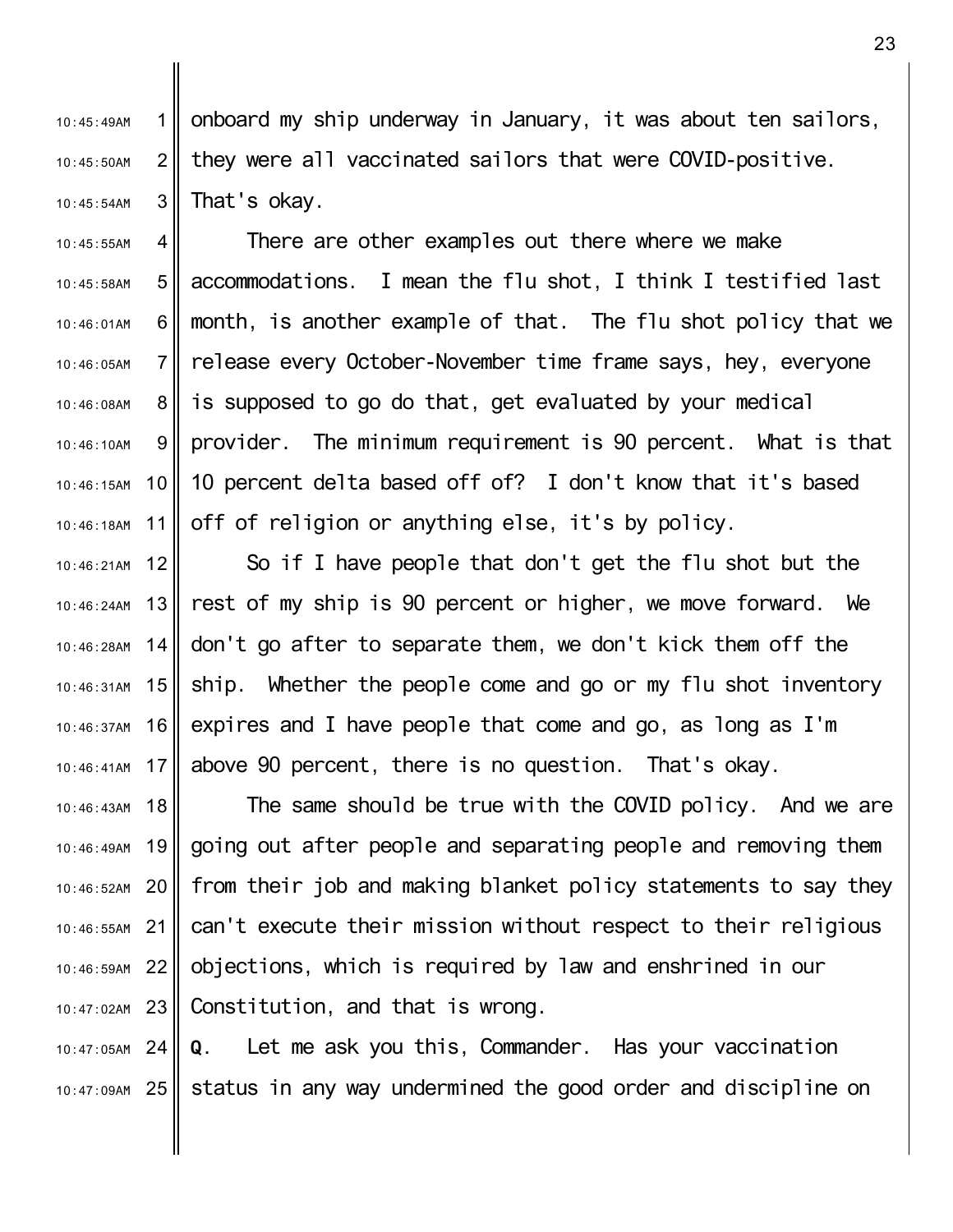1 10:47:12AM your destroyer?

 $2<sub>1</sub>$ 10:47:13AM **A.** I do not think so. I would say no.

3 II 10:47:17AM **Q.** And how do you know?

4 5 6 II 7 10:47:19AM 10:47:22AM 10:47:27AM 10:47:30AM **A.** My ship is performing everything that they need to do. They are doing extremely well. As we go through our basic phase training cycle, in terms of meeting our mission objectives, we are doing that.

8 9 10 11 12 13 $\parallel$  $14$ 15 $\parallel$ 10:47:32AM 10:47:35AM 10:47:37AM 10:47:40AM 10:47:43AM 10:47:46AM  $10.47.49$ AM 10:47:52AM Just this week, I talked about engineering when we were underway, we're finishing out our damage control certifications. I was there for the first two days, we were - it's a five-day event, we were on track to finish it on Wednesday. My ship didn't need me there on Wednesday to execute that, and they did, and they completed it, so now we are damage control certified as we move out of the basic phase, and that's a good thing.

16 17 18 19 10:48:01AM 20 10:47:53AM 10:47:56AM 10:47:59AM 10:48:05AM The things that my ship are supposed to be doing, they are doing well. I'm not saying we're perfect, because there are obviously personnel, equipment issues, maintenance issues, and training things that every ship does differently, but in terms of meeting our mission objectives, we are doing well.

21 10:48:09AM 22 10:48:13AM 23 10:48:17AM **Q.** And in your last training exercise that you just returned from, were there any superior officers along the way with you who gave you feedback about that particular mission?

24 10:48:19AM **A.** Yes, there was.

25 10:48:21AM **Q.** And who was that?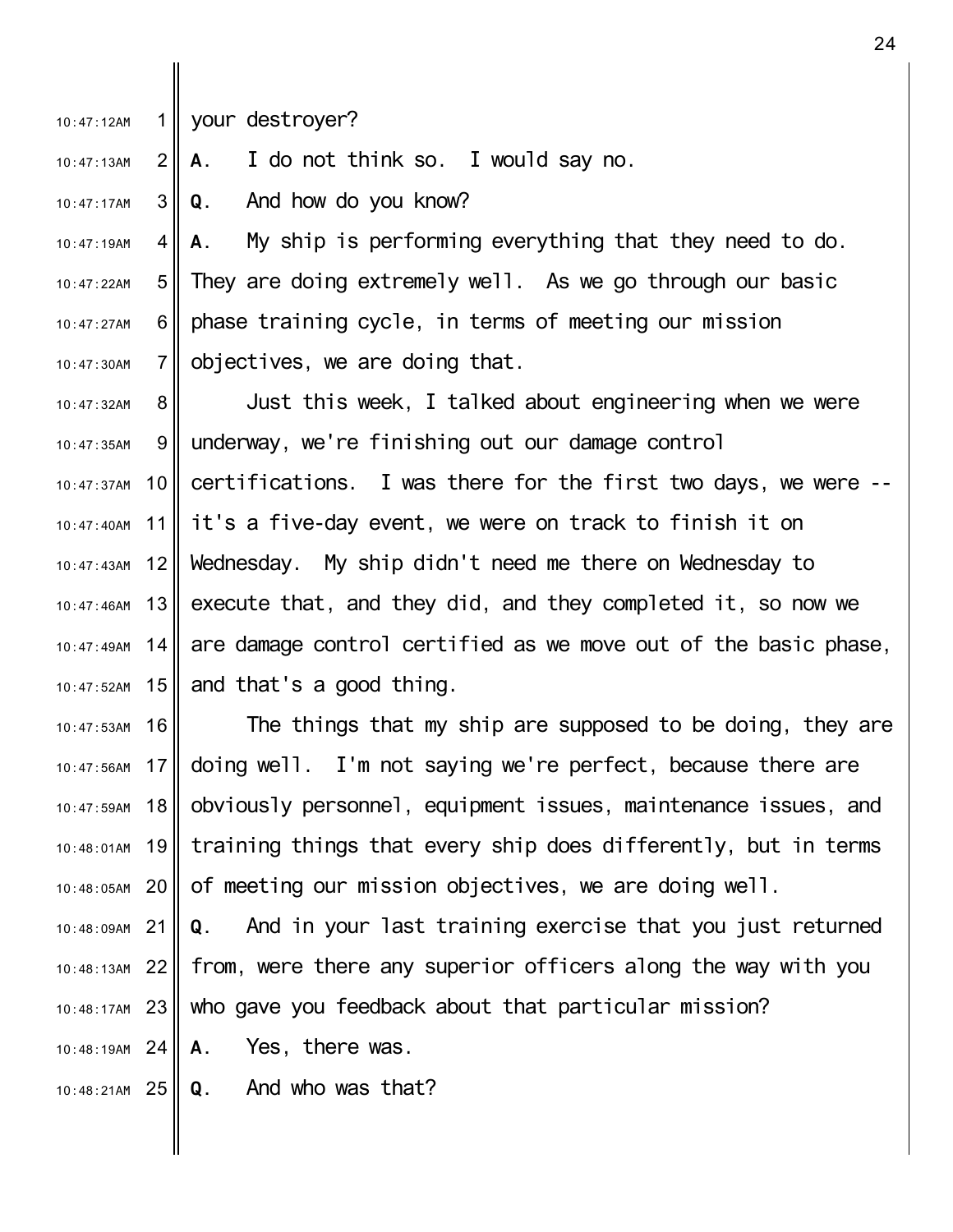1 II  $2<sub>1</sub>$ 3 4 5 6 II 10:48:23AM 10:48:28AM 10:48:32AM 10:48:36AM 10:48:41AM 10:48:42AM **A.** So my deputy commodore was sent to observe our two-week underway period. He and another member of his staff, who is an engineering readiness assessor, which is the purpose of our underway, was there, and the deputy commodore was there, purportedly, to observe me and make sure that the ship was doing all right.

7 8 9 10 11 12  $10.48.45$ AM 10:48:47AM 10:48:52AM 10:48:56AM 10:49:00AM 10:49:04AM A welcoming to the crew, he observed our training, he observed our evolutions, talked to me, gave me daily updates, provided recommendations on how we can do better, which I welcome. I always want to know how we can be better. And as a post commanding guy, he has a good perspective how we can do that. That's a part of his job.

13 10:49:04AM 14 10:49:11AM 15 16 10:49:17AM 17 18 19 10:49:24AM 20 10:49:27AM 21 10:49:31AM 10:49:07AM 10:49:15AM 10:49:20AM So after the end of those two weeks, he sat down with me and my executive officer the night before we pulled in and gave us the download for his observations, and he did say we had a very successful underway. He was very pleased that the ship did more than just the engineering assessments that we were required to do. We obviously did other things along the way; we did electronic warfare training, combat systems training. We had a very successful refueling at sea, which is a high risk evolution. It was our second one of the year.

22 10:49:35AM 23 10:49:38AM 24 10:49:41AM 25 10:49:45AM And so the focus of, hey, you're not solely focused on engineering, but the rest of the ship is still doing stuff in operations, which you need to do to train to go into battle and/or deploy, the ship was doing that and he was pleased with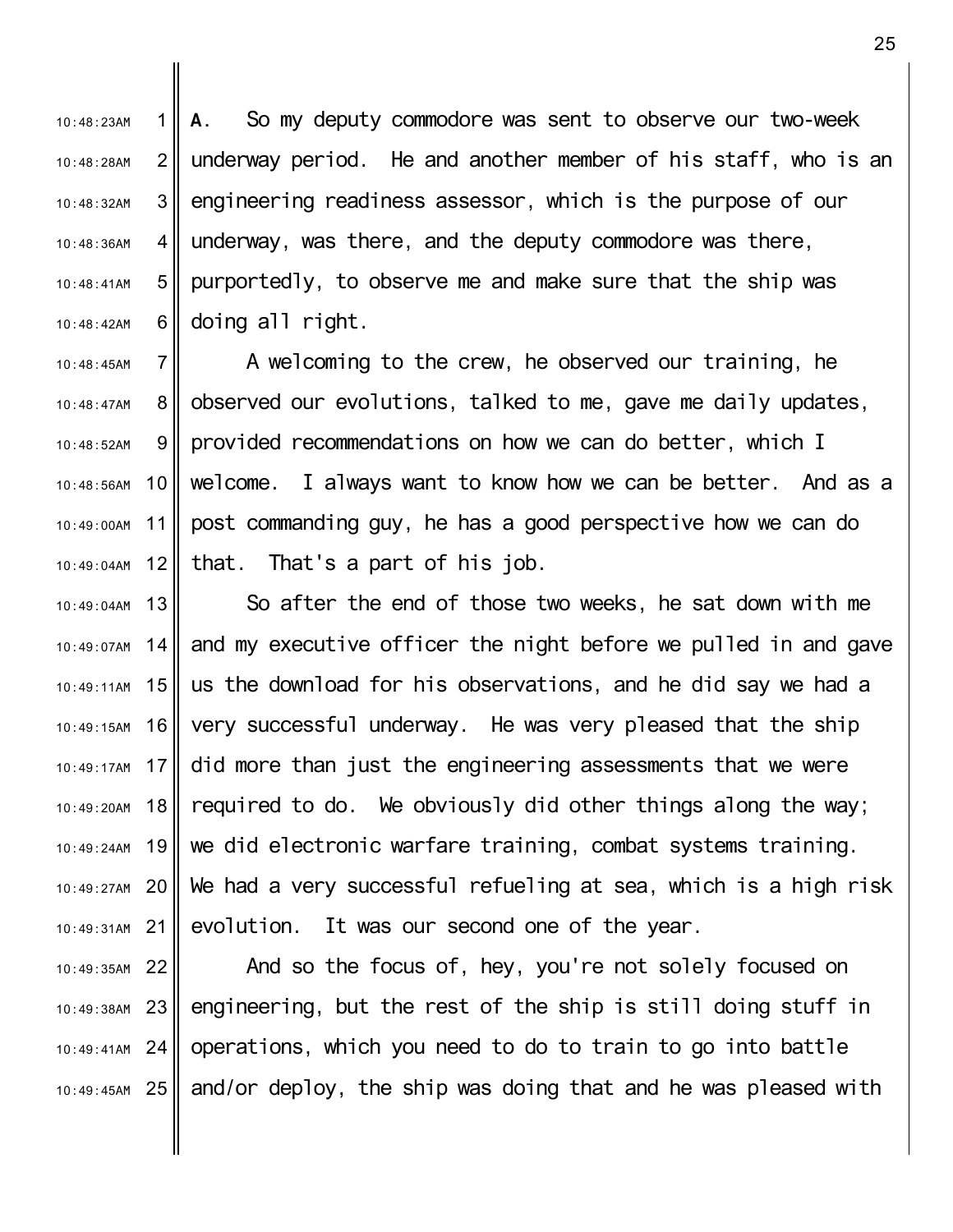1 10:49:47AM that.

22 10:51:05AM

2 3 4 5 6 II 7 10:49:48AM 10:49:50AM 10:49:54AM 10:49:56AM 10:50:00AM  $10:50:04$ AM So in addition to some other recommendations for improvement, at the end of that brief, to me and XO, he said, "I am going to go back and report that your ship is safe and ready to execute the basic phase. There was nothing that happened where I needed to intervene or had concerns on your ability to command."

8 9 10 10:50:21AM 11 12 13 10:50:35AM 10:50:09AM 10:50:15AM 10:50:27AM 10:50:31AM **Q.** Let me ask you about your appearance here today. How did you obtain permission this time to come down and testify? **A.** Yes, sir. So I got back from our underway period on late Friday afternoon, didn't get home until Friday night, was informed by the legal team that -- of the subpoena desiring my presence here.

14 10:50:37AM 10:50:41AM 15 16 10:50:44AM 17 10:50:47AM 18 10:50:47AM 19 10:50:55AM 20 10:50:57AM 21 10:51:02AM I -- first thing Monday morning coming into work, I let my chain of command know, "Hey, these are my intentions." Based on the discussions with my JAG or whatnot, he said, "Hey, because you have a subpoena, this might be permissive TAD." I let my supervisor know that I intend to do permissive TAD. **Q.** What is permissive TAD? What does that mean? **A.** So instead of taking leave where I use my entitled leave days, it would be, you know, effectively like a no-cost orders

23 10:51:09AM 24 10:51:14AM 25 10:51:18AM I provided a travel risk assessment and a recommended ROM for my return. I let my supervisor know, based on all the change in guidance, this COVID risk assessment or travel risk

to come down and execute this legal matter.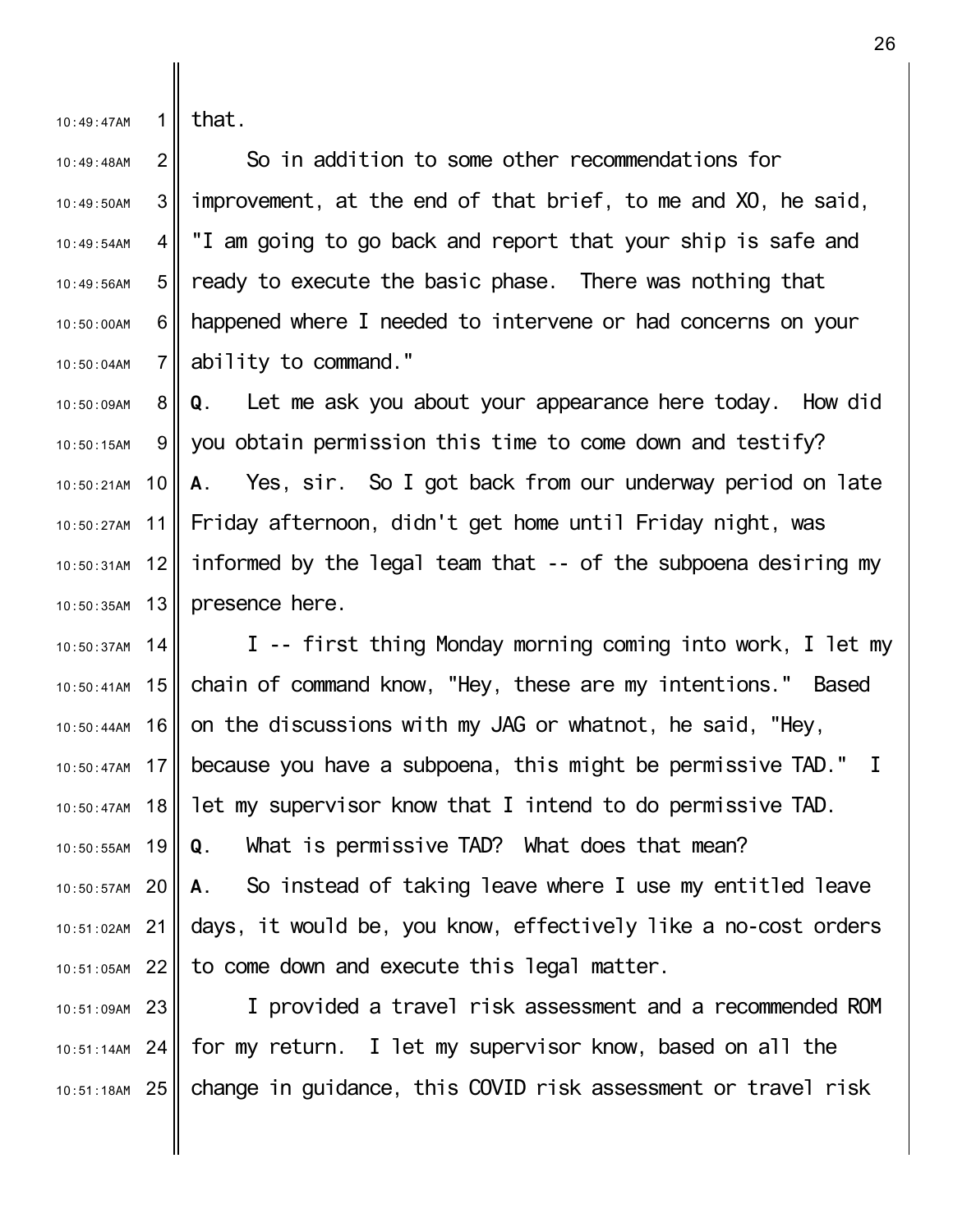1 II  $2<sub>l</sub>$ 3 4 5 10:51:23AM 10:51:28AM 10:51:31AM 10:51:34AM 10:51:40AM assessment is not a requirement, it is discretionary at the commander. I presume, obviously, from last month, that he wanted to see that, so I gave it. I recommended a three-day ROM on my return based on the conditions, and then sent that off.

6 7 8 9 10 11 12 13 14 10:52:16AM 15 16 17 18 19 10:52:35AM 10:51:40AM  $10:51:45AM$ 10:51:49AM 10:51:54AM 10:51:58AM 10:52:03AM 10:52:06AM 10:52:09AM  $10.52 \cdot 13$ AM 10:52:21AM 10:52:25AM 10:52:30AM Over the course of those two days, I got a lot of questions or pushback on, you know, why permissive leave? Is this required to be funded? Why are you taking leave? Your leave is starting -- or your absence from the ship is starting to impact readiness. Why are you subpoenaed? When I sent the subpoena, it was, your lawyer sent the subpoena, not the judge. I don't know if there's a difference to that, I don't know why. There was a lot of push back and forth to be able to do that. The frustrating part is, you know, after sending all that stuff off, to include my, you know, leave chit request, which is abnormal, all of our COs only email him, but he wanted to see that, what exact location I was staying, the exact fly times. So probably, like, after 15 emails of doing all this stuff, he finally said, "Leave is approved."

20 10:52:37AM 21 10:52:40AM 22 10:52:43AM 23 10:52:46AM 24 10:52:51AM 25 10:52:55AM However, I'm still here today and I don't know what my ROM requirements will be upon my return. I will assume, in discussion with him, that if he hasn't decided that I will do the five-day ROM. By Navy policy, five days is only required if you test positive for COVID. I tested prior to executing my travel and it was negative, and I will test when I get back as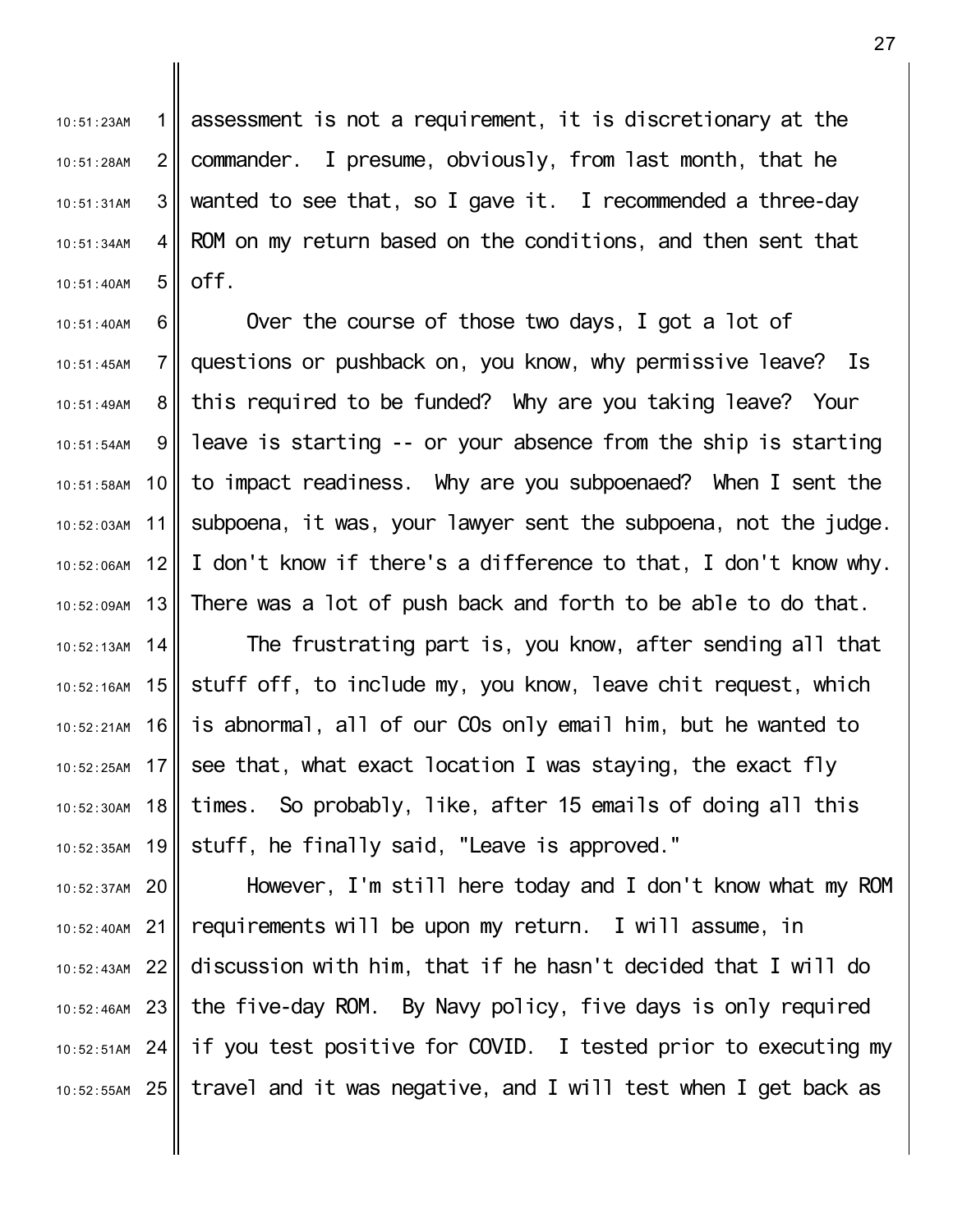| 10:52:59AM |  | $1$ well. |  |
|------------|--|-----------|--|
|------------|--|-----------|--|

║

 $2<sup>||</sup>$ 3 II 4 5 6 II 7 8 II 10:52:59AM 10:53:04AM 10:53:09AM 10:53:12AM 10:53:15AM  $10.53.19$ AM 10:53:23AM **Q.** So your commander has not yet given you an answer on what your ROM requirement will be when you return from this trip? **A.** Correct. There is no final answer. He said it will be five days unless I -- after reviewing my recommendation, which he wants to pass along with the medical community to make sure it's in line, to go earlier, but he has not deemed the official five, three, or zero for ROM days.

9 10 11  $12$ 10:53:26AM 10:53:29AM 10:53:33AM 10:53:35AM **Q.** And is it also true, then, that you are unable to tell your XO, for example, or other department heads when you'll be back because you're waiting on this decision from your commander?

13 10:53:36AM **A.** That's correct.

14 10:53:43AM 15 16 17 10:53:52AM  $10.53 \cdot 40$ AM 10:53:49AM **Q.** Argument was made a few minutes ago about what happened on your last trip, this dispute over when you let your XO know that you were traveling out of area. Do you recall that argument earlier today?

18 10:53:54AM **A.** Yes, sir, I do.

19 10:53:54AM 20 10:53:57AM **Q.** And you recall discussing that at the last hearing on this matter?

21 10:53:57AM **A.** I do.

22 10:53:59AM 23 10:54:03AM 24 10:54:08AM **Q.** Let me ask you to just remind the Court, when did you first communicate that you were traveling out of area, or taking leave out of area, to your crew?

25 10:54:12AM **A.** To my crew or to my XO?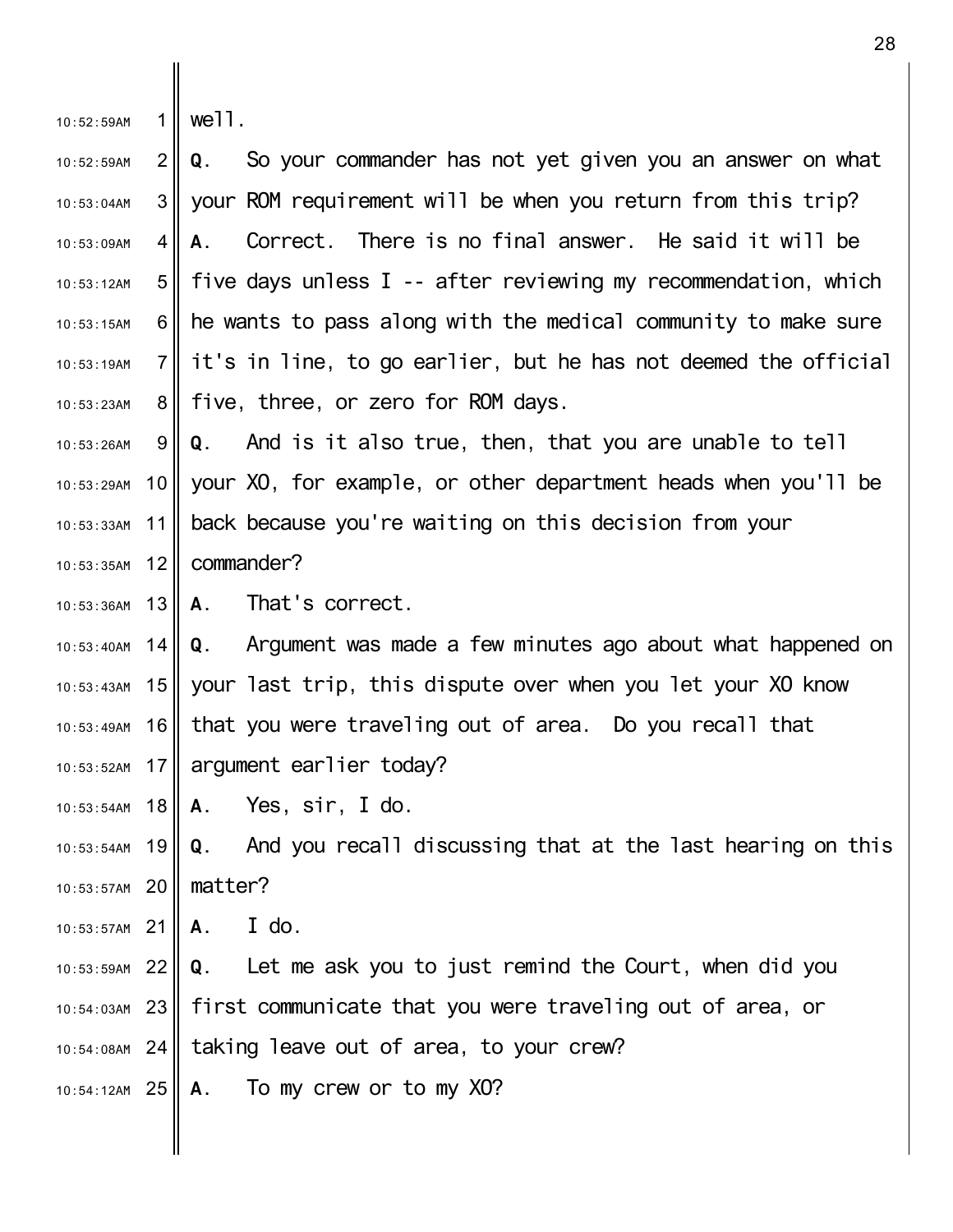1 10:54:15AM **Q.** To your crew.

 $2<sub>1</sub>$ 10:54:16AM **A.** Okay.

10:54:41AM

10:54:43AM

10:54:45AM

 $10:54:50AM$ 

10:54:56AM

10:54:59AM

10:55:02AM

3 II 10:54:16AM **Q.** Well, to your XO, if there's a difference.

4 5 6 II 7 8 9 10:54:19AM 10:54:23AM 10:54:26AM 10:54:32AM 10:54:36AM 10:54:36AM **A.** Okay. So some of that confusion comes into play based on the preceding Thursday, where I had to report in to my supervisor because I did not get the vaccine when I went to Navy Medical Center Portsmouth, and I reported back to my commodore. It was also around the time that the injunction was placed.

10 10:54:38AM 11 12 13  $14$ 10:54:52AM 15 16 I asked then that, you know, "Hey, it's been a very emotional, stressful time, I do need to take leave the following week. I would like, you know, a day or two to spend time with the family." He said, "Of course. You know, policy, send me an email, we'll work on it from there." And at that time I was going to take local leave the following week to spend time with my family. There's -- that was conveyed.

17 18 19 10:55:05AM 20 10:55:09AM 21 10:55:13AM 22 10:55:16AM Over the weekend is when I, you know, had the correspondence with the legal team that said, "Hey, there's a hearing. Are you in port, and are you available to come?" I said, "I am in port, I could conceivably come. I need to figure this out with my family," which my wife was supportive of, and so we decided that, hey, let's do this.

23 10:55:19AM 24 10:55:25AM 25 10:55:30AM So that Monday morning I made the preparations to, you know, come down here for that hearing, submitted my request in NSIPS. At the department head meeting that I had that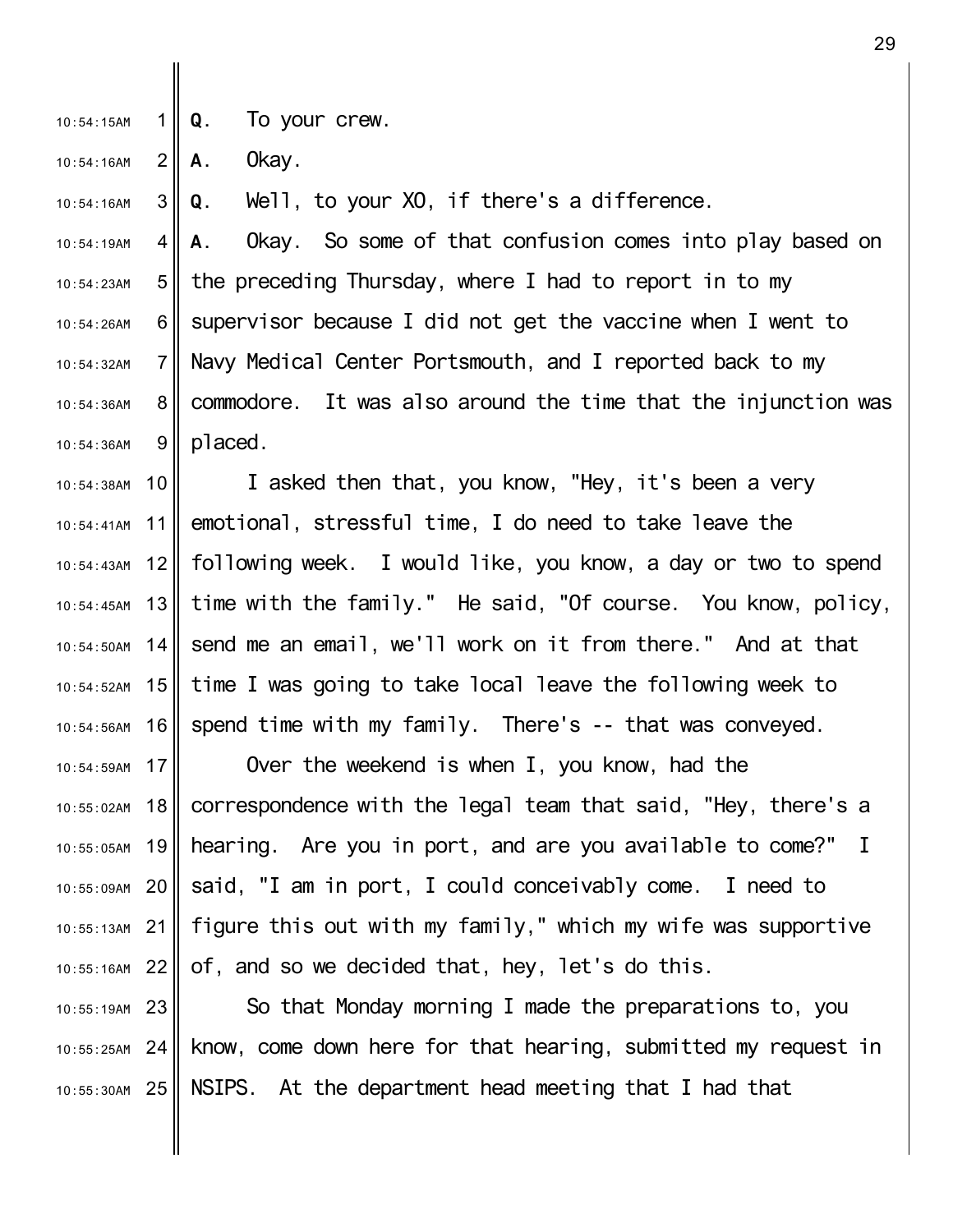1 II  $2<sub>1</sub>$ 3 4 5 6 II 7 10:55:32AM 10:55:36AM 10:55:39AM 10:55:42AM 10:55:46AM 10:55:49AM  $10.55:53AM$ afternoon, which is -- we normally do on Monday afternoon, we generally have an hour, hour and a half department head meeting. I had six department heads, and my executive officer and command master chief usually attend those. We talk about various things, each department provides updates, talk about the ship, what's coming up next, taskers that need to go out or whatnot.

8 9 10 11 12 13 14 10:56:13AM 15 10:55:56AM 10:55:56AM 10:55:59AM 10:56:03AM 10:56:05AM 10:56:08AM 10:56:12AM So over that hour-, hour-and-a-half-long meeting, I did mention that, "Hey, for my leave this week, I will be out of area, I will not be available, get the CO leave message ready," and then I continued on with, you know, multiple other things. I cannot attest, because I did not specifically look at my executive officer or specifically tasked him, I just said it openly, passing in the group in that hour-and-a-half-long conversation.

16 10:56:13AM 10:56:17AM 17 18 10:56:21AM 19 10:56:24AM 20 10:56:27AM 21 10:56:31AM 22 10:56:34AM 23 10:56:37AM 24 10:56:41AM It is true that I did not make it a point to talk about Tampa or the legal case. I did not want to, and frankly I think that's, you know, contrary to good order and discipline, because I don't want my subordinates to be privy to the personal legal cases I'm involved that would also detract from their mission, or what's my boss involved in, what's going to happen to him. So I did feel that was necessary to protect them from that, that does not mean that I didn't say I was going out of the area.

25 10:56:42AM

The next morning -- or the next day, you know, at some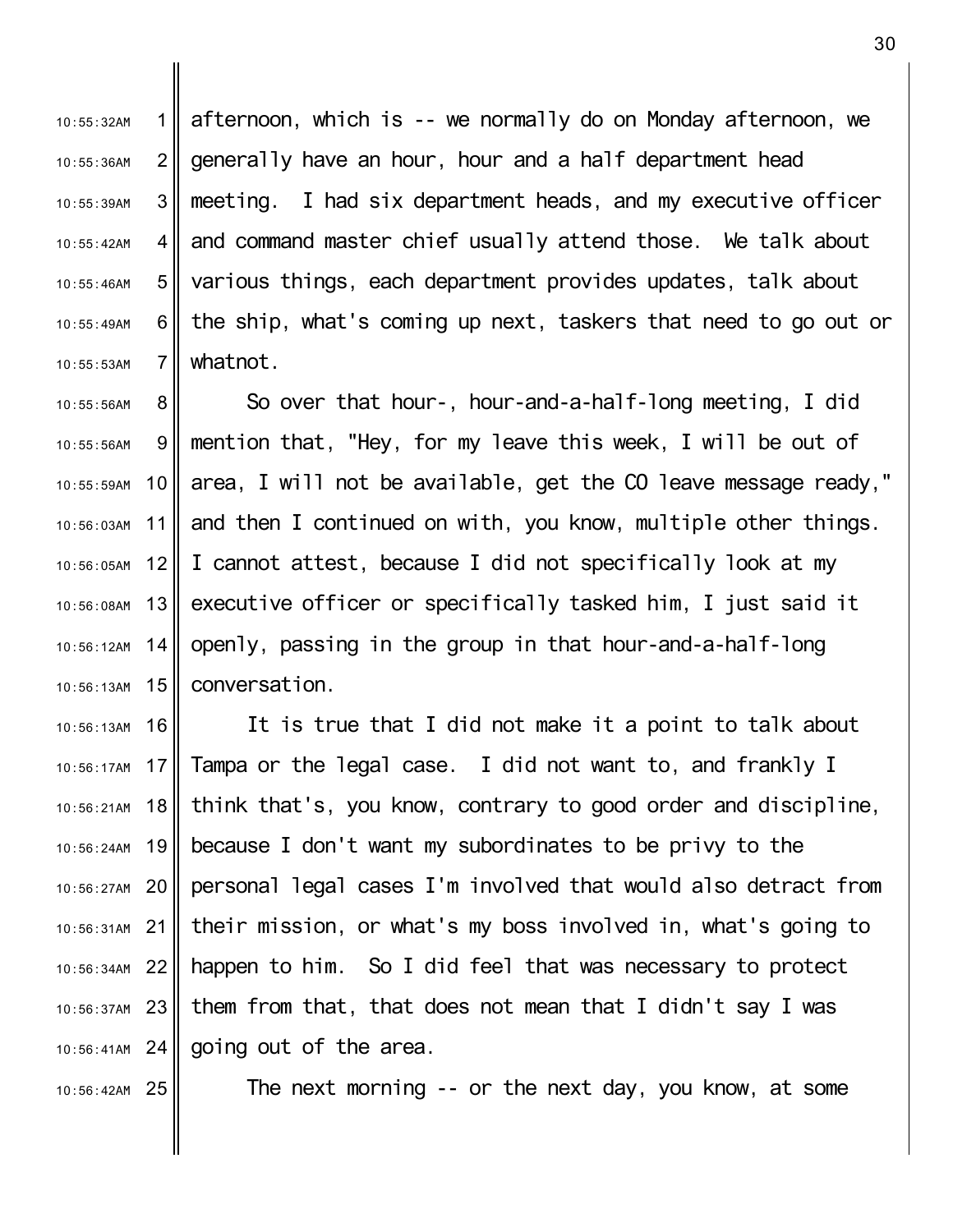1  $2<sub>l</sub>$ 3 4 5 6 II 7 8 9 10 11 10:56:46AM 10:56:50AM 10:56:55AM 10:56:58AM 10:57:02AM 10:57:04AM 10:57:07AM 10:57:12AM 10:57:12AM 10:57:14AM 10:57:17AM point the XO came in when we were having updates, and I pulled him in and shut the door and I told my XO, "Hey, when you go in and look at my leave chit, you're going to see that it's in Tampa, Florida. I am going to go handle legal matters. I don't want to share this with the rest of the crew, I don't want that to be a distraction, but you need to know that." He acknowledged. His declaration does say that he didn't know about out of area going to Tampa for the purpose of that case; that is true for Tuesday. Whether or not he heard me say out of area or not on Monday, I don't know the relevance of that. It's not misleading in my opinion.

12 13 14 15 16 17 10:57:20AM 10:57:22AM  $10.57.27$ AM 10:57:31AM 10:57:35AM 10:57:35AM But the point that I would make also to the Court and others is there is no negative feeling that I have towards my XO. I do not have a loss of trust with my XO. He's a very good naval officer and he should be the one to relieve me next when it comes time. We have a fleet-up policy where the XO relieves the CO when their time comes.

18 19 10:57:43AM 20 10:57:46AM 21 10:57:50AM 22 10:57:53AM 23 10:57:57AM 24 10:58:01AM 10:57:40AM If you were to bring him in or make a declaration and/or make a statement to the Court, he would attest to the integrity or the character or the success of our ship, I have no doubt about that. I do think it was some undue influence on him or partial information given to him to make that declaration that doesn't have the full scope of the details, and I don't fault him for that. He is a good officer.

25 10:58:04AM **Q.** You mentioned a CO's leave message. Can you explain what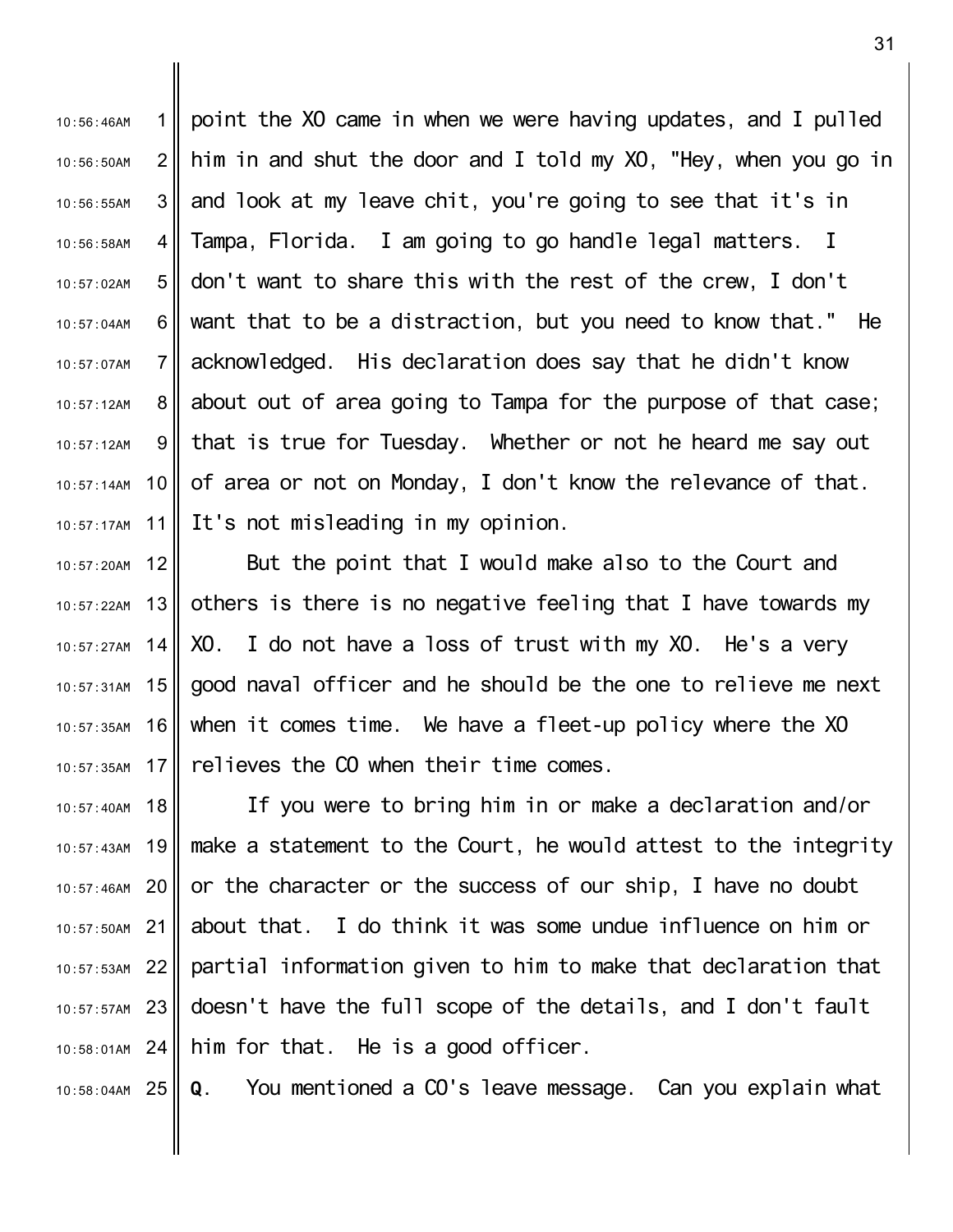| $10:58:09$ AM |  | 1  that is? |  |
|---------------|--|-------------|--|
|---------------|--|-------------|--|

║

 $2<sub>1</sub>$  $3<sup>||</sup>$ 4 II 5 6 II 7 8 9 10 10:58:43AM 10:58:11AM 10:58:16AM 10:58:20AM 10:58:24AM 10:58:29AM 10:58:33AM 10:58:36AM 10:58:39AM **A.** A CO's leave message is generally something that you send out the day before a CO goes on leave, it generally lets the chain of command and the other commands out there know that the CO is not going to be available generally due to, you know, being on leave out of area. If I were to go on leave and be local, I wouldn't need to send that message, because if something came up and I needed to cancel my leave, I would just drive into the ship. Obviously I can't do that when I am out of the area.

11 12 10:58:45AM 10:58:48AM **Q.** So would there be any reason to issue a CO's leave message if you were to be in the area and available?

13 10:58:51AM **A.** No, sir, there's no requirement to do that.

14 10:58:58AM 15 16  $10.58.54$ AM 10:59:03AM **Q.** And you testified a moment ago that you directed that a CO's leave message be prepared at the Monday briefing with your department heads, correct?

17 10:59:03AM **A.** I did.

18 10:59:04AM **Q.** Was a CO's leave message prepared?

19 10:59:08AM 20 10:59:12AM 21 10:59:15AM **A.** There was. It was routed to me the next morning, maybe around lunchtime or so, I initialed it and it went out sometime after lunch that day.

22 10:59:16AM 23 10:59:20AM 24 10:59:24AM **Q.** And can you think of any reason why a CO's leave message would have been issued if you hadn't asked for one to be issued in that briefing?

25 10:59:29AM **A.** I think generally me or the XO would have that done. So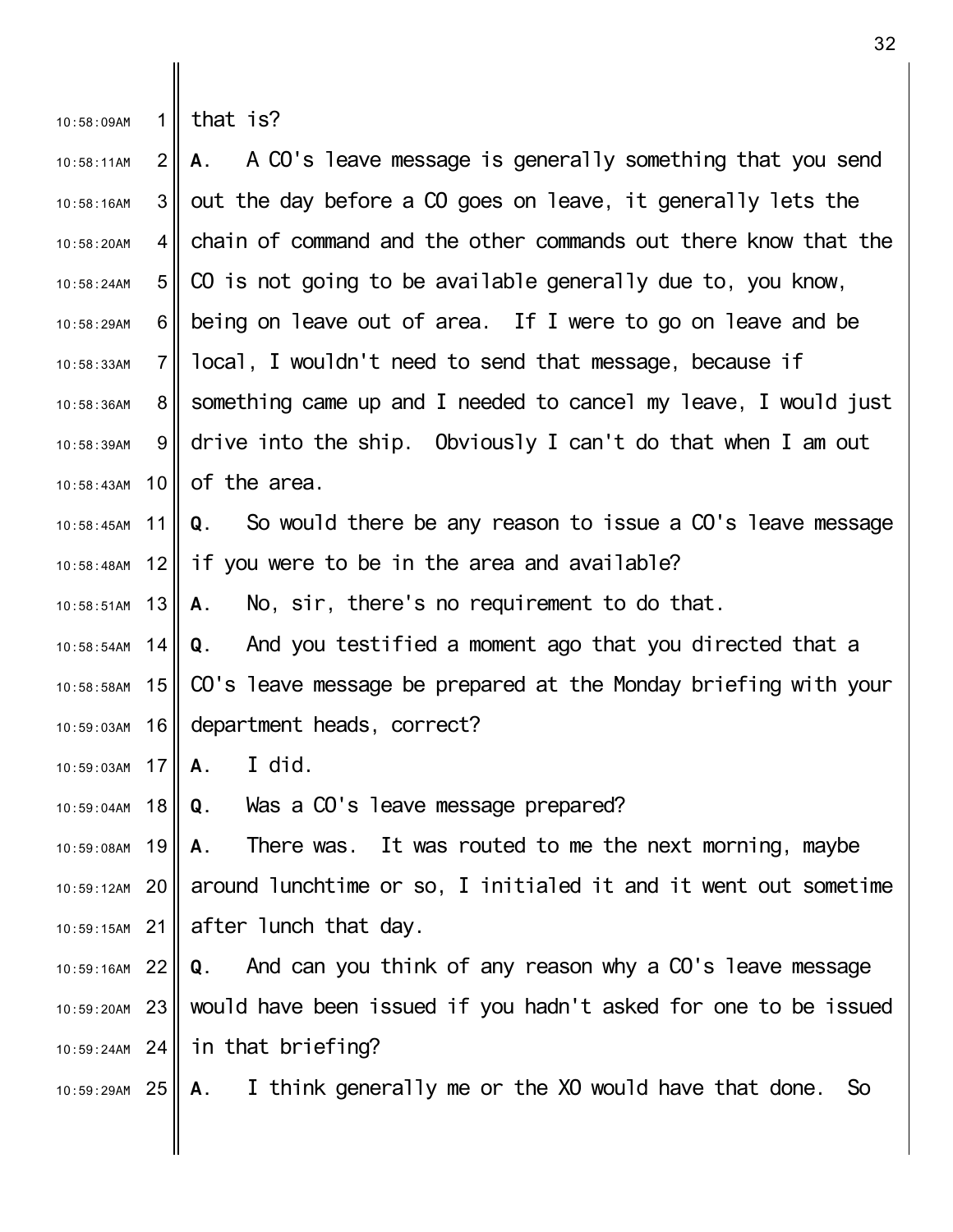1  $2<sub>1</sub>$ 3 4 5 6 II 7 8 9 10 10:59:58AM 11 10:59:58AM 12 11:00:00AM 11:00:10AM 13 14 11:00:10AM 11:01:11AM 15 16 11:01:14AM 17 11:01:16AM 11:01:17AM 18 19 11:01:22AM 11:01:25AM 20 **Q** past Friday on the 4th of March. I believe those are the 21 11:01:30AM 22 11:01:33AM 23 11:01:36AM 24 11:01:42AM 25 11:01:45AM 10:59:32AM 10:59:35AM 10:59:39AM 10:59:40AM 10:59:44AM 10:59:47AM  $10.59.51$ AM 10:59:53AM 10:59:54AM if it had not already been done, when I talked to my XO the next morning, he would have made sure, "Hey, are we tracking this message? It needs to go out today," so he's my back-up as the second in command. But, no, otherwise for them to be able to release that, they would have to know that I'm going out of area. MR. GANNAM: No further questions, Your Honor. THE COURT: All right. Thank you, sir. Ms. Powell, have you cross-examination for this witness? MS. POWELL: I do. THE COURT: You're recognized for that purpose. CROSS-EXAMINATION BY MS. POWELL: **Q.** Commander, you testified the ship was underway in just the past few weeks, correct? **A.** Yes. **Q.** And when was that approximately? Do you recall the dates? **A.** I think it was the 22nd of February, and we returned this dates. Roughly about 11 or 12 days. **Q.** So that was the first underway period since the issuance of the injunction in this case? **A.** Yes, I think so. **Q.** Sorry, I didn't mean to make that complicated. I think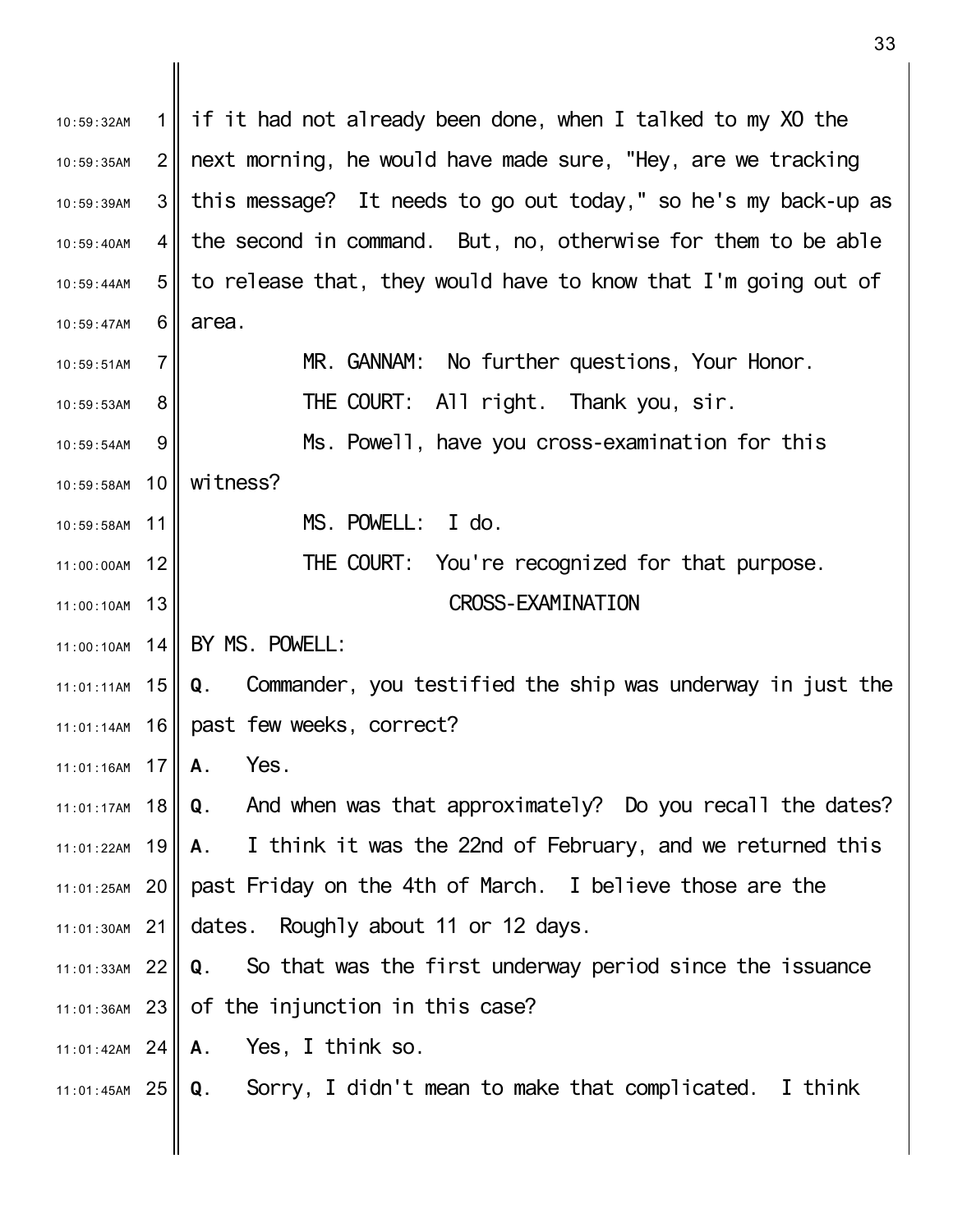1 11:01:48AM that's adequate in the record.

2 3 11:01:49AM 11:01:51AM And the purpose of the underway was to complete the certification, correct?

4 5 6 II 7 8 9 10 11 11:02:19AM 12 11:01:53AM 11:01:55AM 11:01:59AM 11:02:02AM 11:02:05AM 11:02:08AM 11:02:12AM 11:02:15AM **A.** Not complete the certification, but there are certifications we get before the entire certification. So next week we'll actually close out our last portion of the engineering certifications. But we are doing a training in certification of Events 3 and 4, which have certain milestones, in those were certifications for evolutions -- engineering evolutions, certification for engineering drills, and certification for fighting and main space fire drill for the ship.

13 11:02:20AM  $14$ 11:02:31AM 15 16 17 11:02:37AM 11:02:40AM 18 11:02:43AM 19 11:02:26AM 11:02:33AM **Q.** You have read two -- or have you read the two previous declarations that Captain Brandon submitted in this matter? **A.** The last time I read any of the declarations provided by him, I think was the court hearing last time. I vaguely remember the first one, I do not remember the second one. **Q.** Okay. Do you recall him discussing a loss of trust and confidence in you?

20 11:02:46AM **A.** If that was in the declaration, then yes.

21 11:02:50AM **Q.** Do you recall him stating that he was already mitigating

- 22 11:02:54AM the risk of having you in command of the ship at sea?
- 23 11:02:58AM **A.** I'd have to read that again.

24 11:02:59AM **Q.** By placing extra supervision onboard?

25 11:03:03AM **A.** Okay.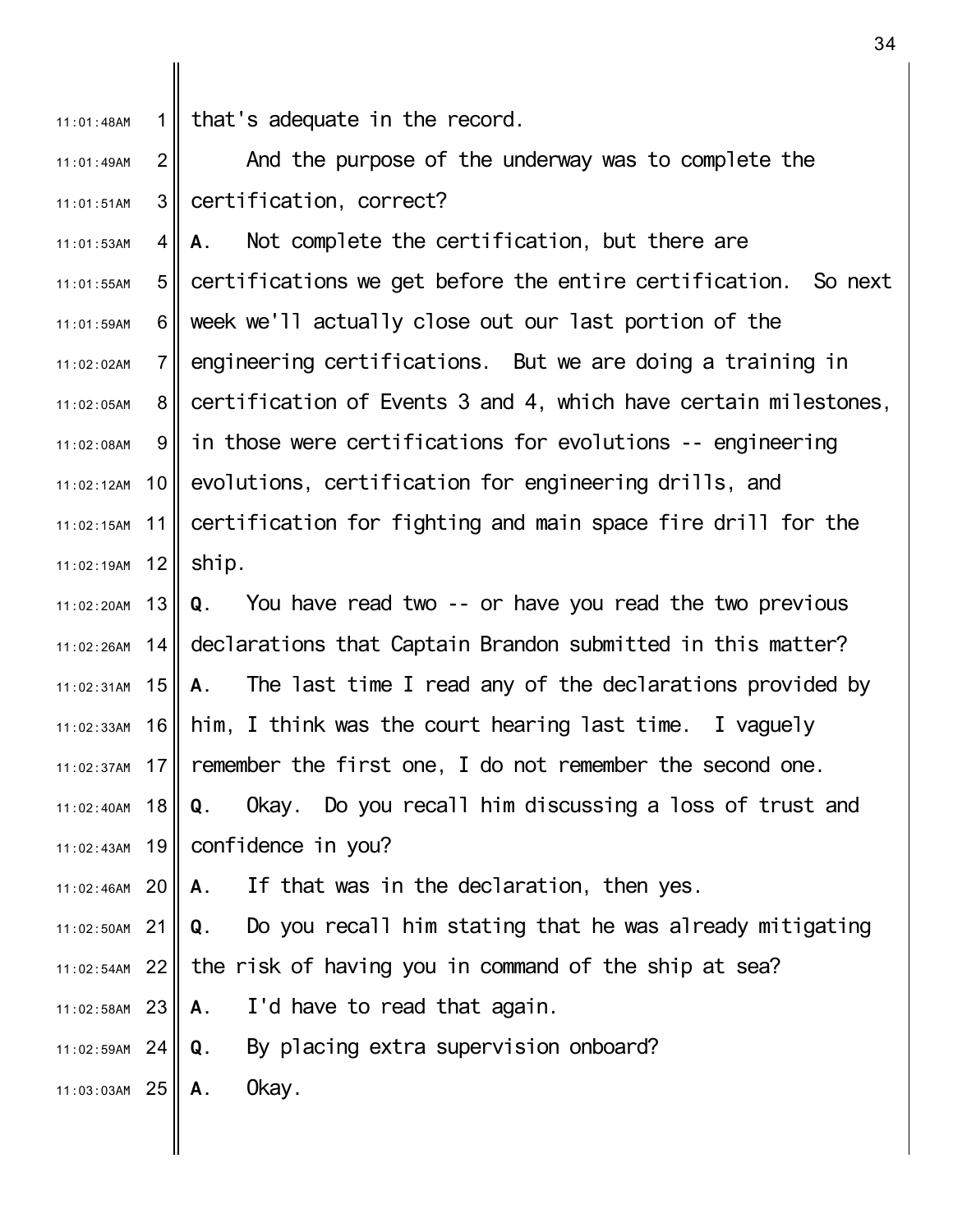1 II  $2<sub>1</sub>$ 3 4 II 5 6 II 7 8 II 9 II 11:03:26AM 10 11 11:03:27AM 11:03:29AM 12 11:03:31AM 13 14 11:03:34AM 11:03:37AM 15 11:03:42AM 16 11:03:46AM 17 | regulations in general, correct? 11:03:50AM 18 11:03:54AM 19 20 11:03:57AM 21 11:03:58AM 22 11:04:00AM 11:03:05AM 11:03:08AM 11:03:11AM 11:03:13AM 11:03:15AM 11:03:19AM 11:03:19AM 11:03:22AM 11:03:24AM **Q.** Normally the Navy can trust commanders to command their open ships, right? They're expected to operate with a certain amount of independence? **A.** Should, yes. **Q.** But on your recent underway, Captain Aldridge was onboard, correct? **A.** That is correct. He was the deputy commodore that I was referring to earlier that did come underway with us, yes. **Q.** He is senior in rank to you? **A.** Yes, ma'am. **Q.** And senior in position as well? **A.** Yes, ma'am. **Q.** And he was on the ship for the entire underway period? **A.** That is correct. **Q.** You previously mentioned that -- or I'm sorry. You as the commanding officer need to stay current on Navy policy and **A.** To stay current on policy? I mean, yes, every time a policy comes out, you know, we're supposed to read it and make sure we understand it, yes. **Q.** Sure. So you know what the Navy regulations are?

- 23 11:04:04AM **A.** As a general statement, yes.
- 24 11:04:08AM 25 11:04:15AM **Q.** Are you familiar with the concept of a senior officer present? Is that a phrase you have heard before?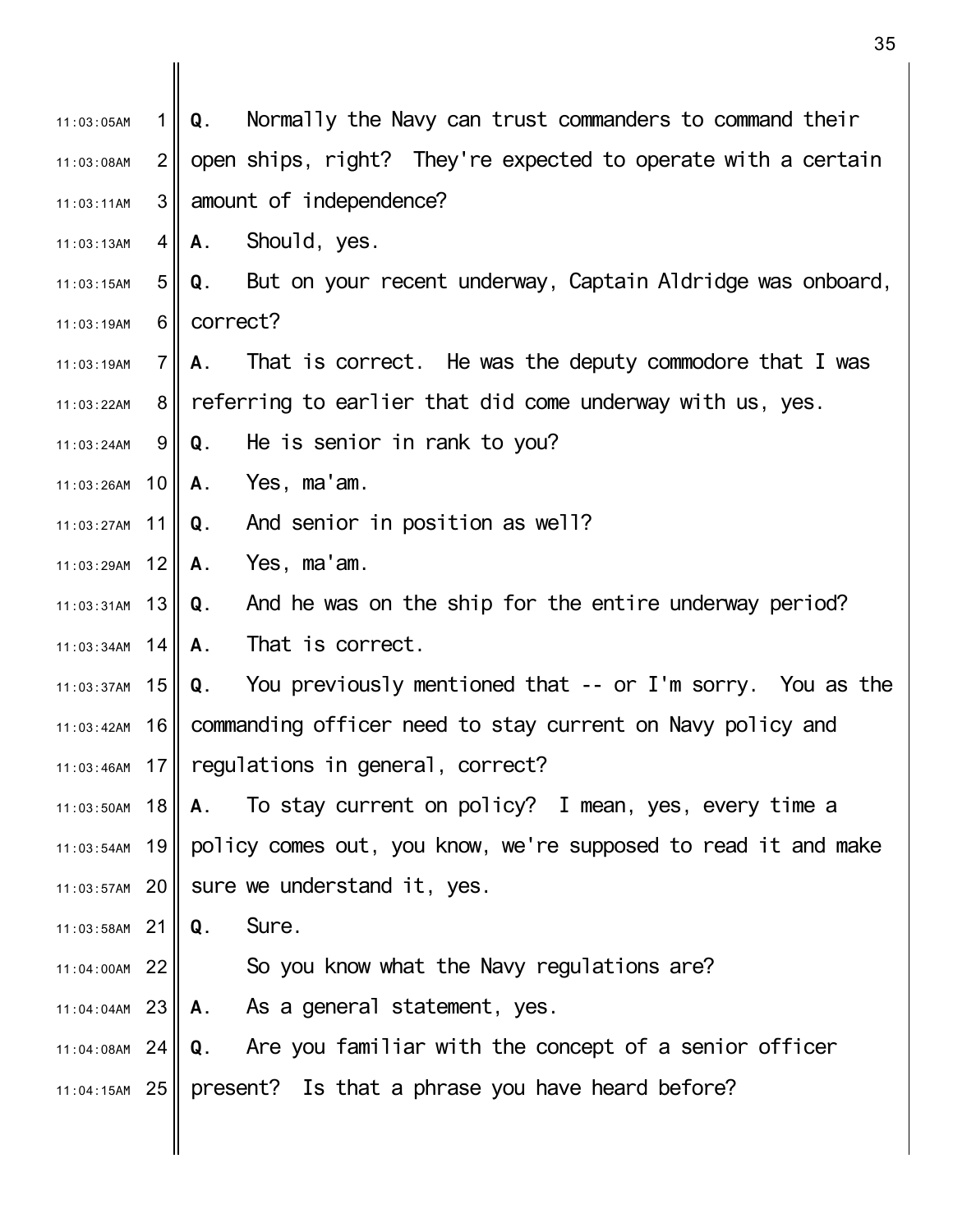1  $2<sub>1</sub>$ 11:04:17AM 11:04:22AM **A.** Senior officer present? I think so. Like SOPA, Senior Officer Present Afloat.

- 3 II 11:04:22AM **Q.** Yes.
- 4 II 11:04:23AM **A.** Is that what you're referring to?
- $5<sub>II</sub>$ 11:04:25AM **Q.** Yes.
- 6 II 11:04:26AM **A.** Okay.

7 II 11:04:27AM **Q.** And what does that mean in your words?

8 9 II 11:04:42AM 10 11 11:04:30AM 11:04:37AM 11:04:45AM **A.** So, for example, my commodore is the commander of our destroyer squadron, and we have four ships out of Norfolk based in that squadron, two other ships in Florida that are under his operational control, if not administrative.

12 11:04:52AM 13 14 $\parallel$ 11:04:59AM 15 16 17 11:05:05AM 11:05:08AM 18 11:05:12AM 19 11:04:47AM  $11:04:56AM$ 11:05:02AM So if he, for example, were to embark on our ship, we would have a pennant for him as a Senior Officer Present Afloat when we're pulled into port on the pier. Right? The senior, you know, ship on that pier would deem the pier responsibilities, watch-standing requirements, et cetera. And if you're underway and embarked with other ships, the commanding control would generally go with the senior officer present.

20 11:05:12AM 21 11:05:17AM **Q.** Okay. So they have responsibilities as senior officer present?

22 11:05:17AM 23 11:05:23AM **A.** So if -- I don't want to misconstrue that. If they are in command, yes.

- 24 11:05:24AM **Q.** And if they're not in command?
- 25 11:05:26AM **A.** So you can have riders that are on your ship that are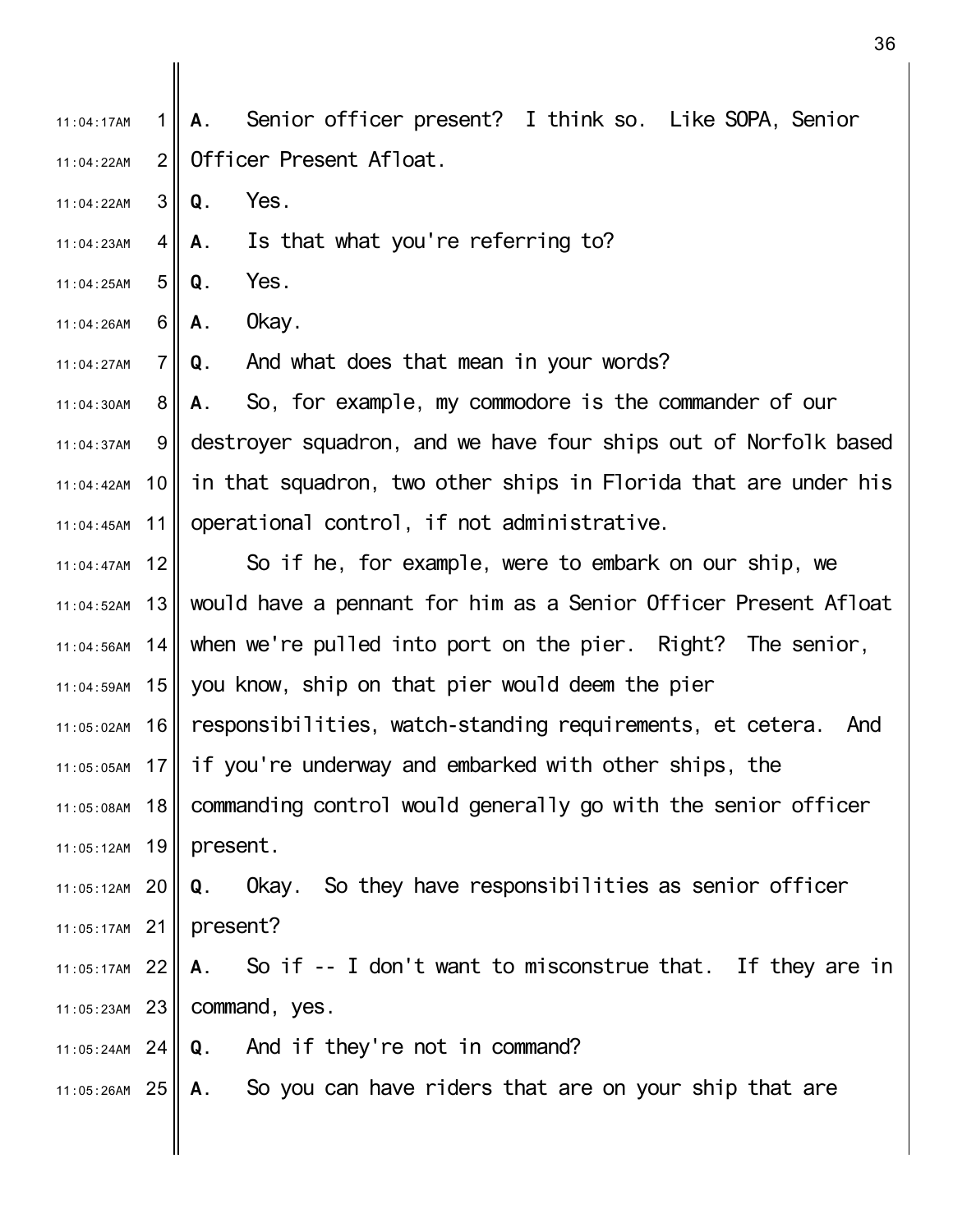1 II 11:05:29AM senior officers to you but they're not in command.

 $2<sub>l</sub>$ 11:05:32AM **Q.** Understood.

3 4 II  $5<sub>1</sub>$ 11:05:32AM 11:05:35AM 11:05:41AM In that situation, are you aware that the senior officer is required to assume command if in his or her judgment the exercise of authority is otherwise necessary?

6 II 11:05:47AM **A.** I think so.

7 II  $11:05:47AM$ **Q.** Okay.

8 9 II 11:05:54AM 10 11 12 13 11:06:04AM 11:05:48AM 11:05:51AM 11:05:57AM 11:05:59AM **A.** So I will tell you, when I was told that the deputy was coming to get underway, it was not disclosed to me the purposes. In fact, I just got an email that said, "Please confirm that you know that the deputy commodore and my engineering senior chief petty officer are getting underway next week."

14 11:06:04AM 11:06:06AM 15 "Roger, sir. I understand they're coming to get underway with us."

16 11:06:07AM 17 11:06:08AM 11:06:11AM 18 I have no problem with people coming to get underway. I did ask the deputy, when he came aboard my ship that day, "Hey, is your purpose here to relieve me?" and he said, "No."

11:06:13AM 19 20 11:06:16AM 21 11:06:19AM 22 11:06:22AM "What is your purpose here?" and he did say that he was here to observe me and make sure the ship was safe for operations. I understand that my commodore wants to have that backup.

23 11:06:24AM **Q.** Understood.

24 11:06:24AM **A.** Yes.

25 11:06:24AM **Q.** So you would agree with the statement that in that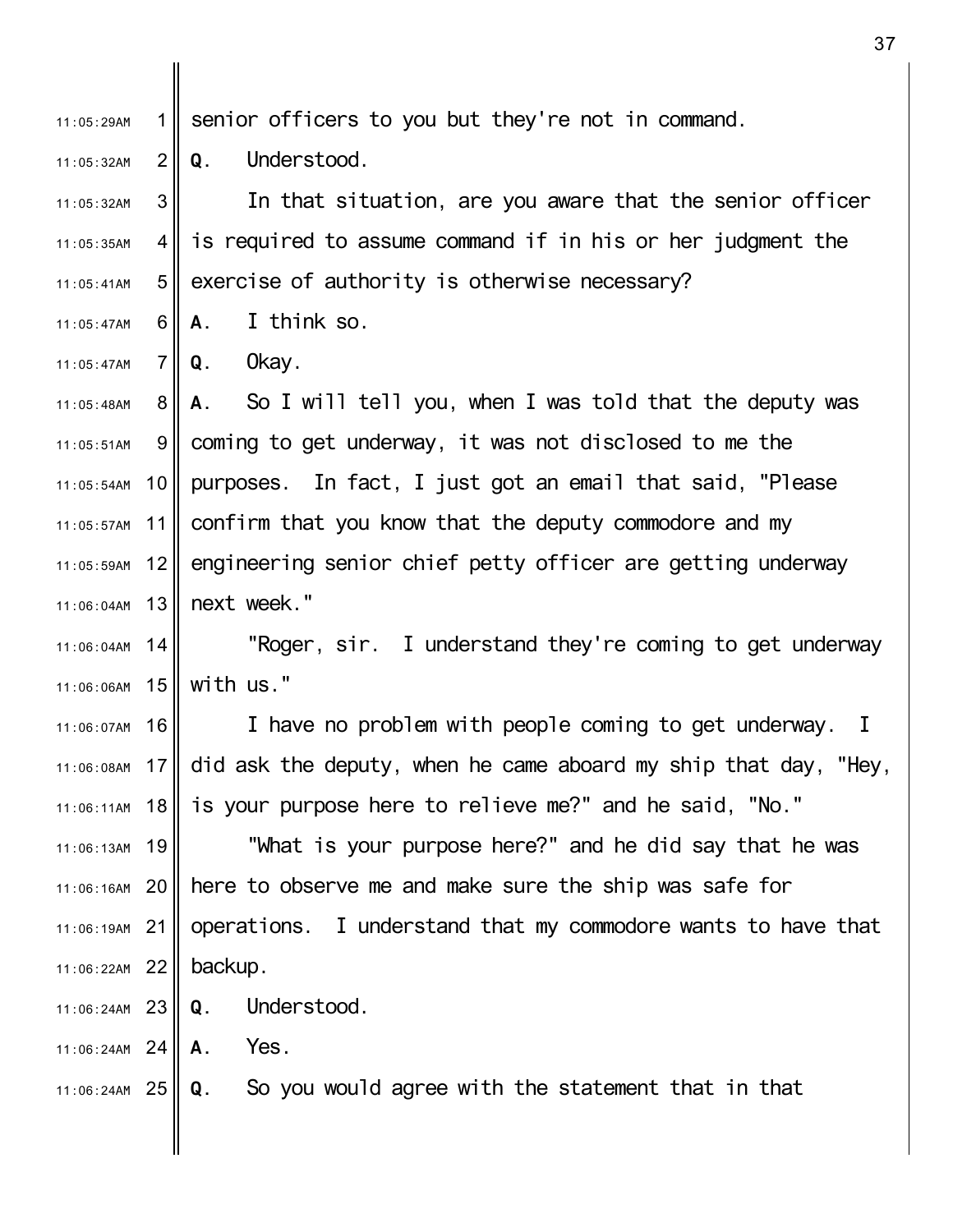1  $2<sub>1</sub>$ 11:06:26AM 11:06:29AM position he could intervene if there was reason to do so in his judgment and it was necessary?

- 3 11:06:31AM **A.** Sure.
- 4 11:06:32AM **Q.** And you understood that was why he was there?
- 5 11:06:35AM **A.** Yes.

6 II 7 8 II 9 10 11  $12<sub>1</sub>$ 13 11:07:15AM 14 11:07:17AM 11:06:46AM  $11.06:50AM$ 11:06:54AM 11:06:59AM 11:07:03AM 11:07:06AM 11:07:12AM **Q.** At your last hearing, you testified that you informed your XO and department heads at a meeting on Monday the 9th that you were leaving the area. And that is your testimony again today? **A.** In that meeting, that hour and a half meeting that we had, I did make that as a passing statement, that for my leave I'll be out of area and unavailable, get the CO leave message ready. I did not look at my XO and specifically task him. I did not have an individual conversation with my XO. It was general words I put out to him.

11:07:19AM 15 **Q.** Well, is it -- well, I don't want you to speculate.

16 11:07:21AM 17 11:07:25AM You have read the declaration that your XO signed as well, correct?

11:07:25AM 18 19 11:07:29AM **A.** Yes. I remember reading it the day of that it was brought in.

20 11:07:30AM 21 11:07:33AM **Q.** Right. And he says he was not told you were leaving the area at that meeting?

22 11:07:35AM 23 11:07:37AM **A.** If you could bring the declaration, I would rather read it with you so I make sure that I don't misunderstand.

24 11:07:41AM **Q.** Sure.

25 11:07:41AM

MS. POWELL: I think I've got the redacted version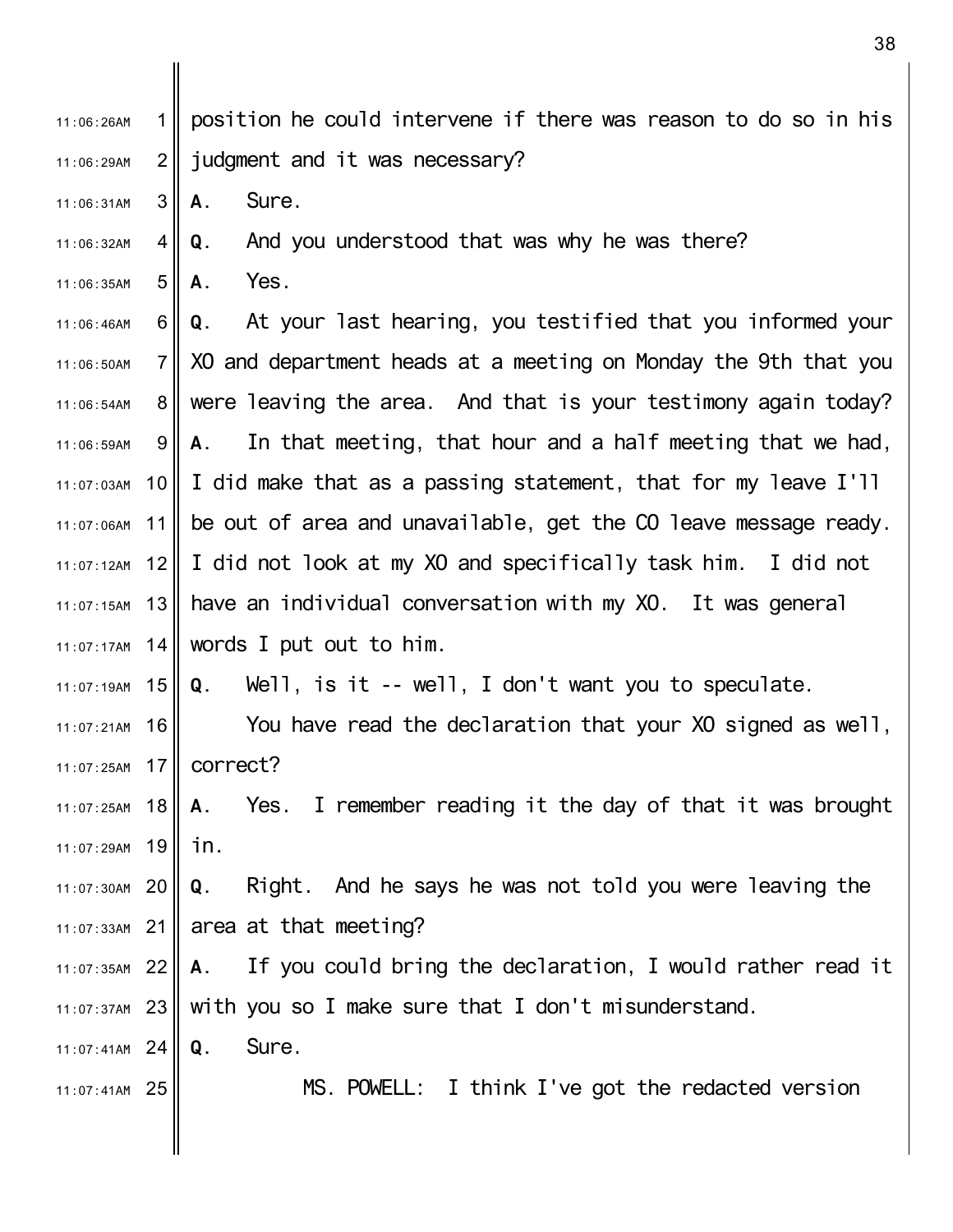| 11:07:44AM      | 1 <sup>1</sup>  | with me. Is that okay?                                                       |
|-----------------|-----------------|------------------------------------------------------------------------------|
| 11:07:46AM      | $\overline{2}$  | MR. STAVER: Sure.                                                            |
| 11:08:18AM      | 3               | MS. POWELL: May I approach?                                                  |
| 11:08:19AM      | 4               | THE COURT: You may.                                                          |
| 11:08:23AM      | 5               | MS. POWELL: Would you like a copy?                                           |
| 11:08:27AM      | 6               | THE COURT: No, that's fine.                                                  |
| 11:08:38AM      | $\overline{7}$  | (By Ms. Powell) Paragraph 3, the third sentence.<br>Q.                       |
| 11:08:49AM      | $8 \mid$        | "Monday" -- do you want me to read that?<br>А.                               |
| 11:08:51AM      | 9 <sub>l</sub>  | Sure.<br>Q.                                                                  |
| 11:08:51AM      | 10 <sup>1</sup> | A. "Monday, February 7th, 2022, Plaintiff Navy Commander did                 |
| 11:08:55AM      |                 | 11    not tell me he was going -- leaving the local area on leave."          |
| 11:09:01AM      | 12              | Q. So at the very least, your XO does not recall the                         |
| 11:09:03AM      | 13              | statement that you made at that meeting?                                     |
| $11:09:05$ AM   | 14              | A. I don't know if he means that I did not look at him one on                |
| 11:09:09AM      |                 | 15 one and have a conversation, "Hey, XO, I'm going out of area on           |
| 11:09:12AM      | _16             | leave." As I previously stated, I said it in the meeting in                  |
|                 |                 | $11:09:15$ AM 17 the group. I don't know, if you were to ask him, "Hey, what |
| 11:09:18AM      | <u>18</u>       | else did your commanding officer say at that meeting?" if he                 |
| 11:09:21AM $19$ |                 | would also be able to attest to all of those things. I don't                 |
| 11:09:25AM 20   |                 | know. But whether or not he heard specifically that I was                    |
| 11:09:28AM 21   |                 | going out of area on leave or not, I do not fault him for                    |
| 11:09:31AM 22   |                 | remembering everything, nor am I going to, you know, say that,               |
| 11:09:35AM 23   |                 | you know, he is out of line. I said it to a group. This reads                |
| 11:09:39AM 24   |                 | as if I had a conversation with him, and I did not have a                    |
| 11:09:44AM 25   |                 | conversation specifically with him. I said it to a group.                    |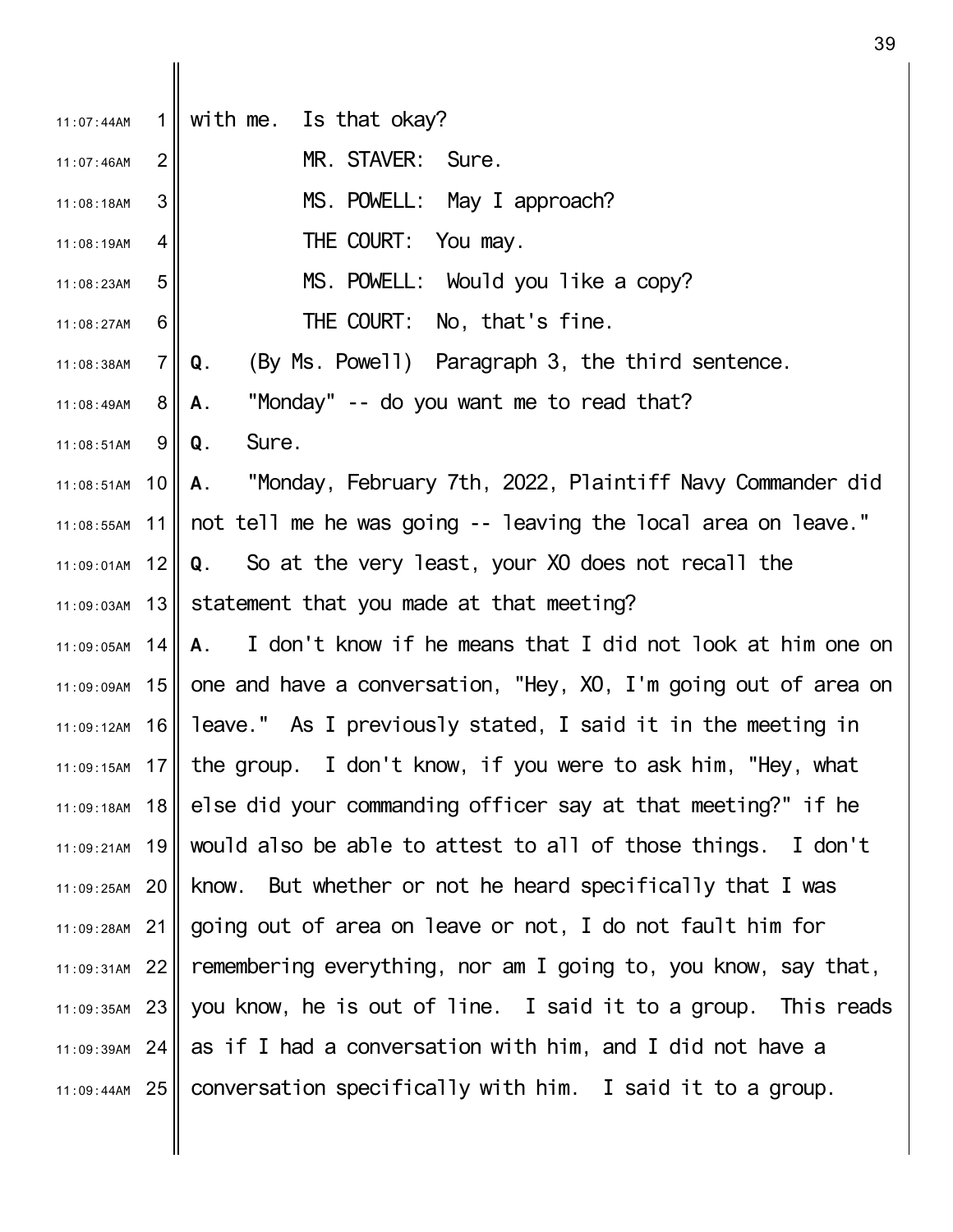| 11:09:48AM      | 1 <sup>  </sup> | Q. Well, it doesn't say a conversation specifically with him.     |
|-----------------|-----------------|-------------------------------------------------------------------|
| 11:09:50AM      | 2 <sup>1</sup>  | It says he did not tell me he was leaving the local area on       |
| 11:09:54AM      | 3 <sup>1</sup>  | leave in a group or otherwise, correct?                           |
| 11:09:56AM      | $\overline{4}$  | A. I agree that he did not tell me he was leaving the local       |
| 11:09:59AM      | 5 <sub>1</sub>  | area to be there.                                                 |
| 11:10:02AM      | 6               | Q. Okay. And yet paragraph 4 goes on to say that he spoke         |
| 11:10:04AM      | 7 <sup>1</sup>  | with the other department heads about that meeting as well,       |
| 11:10:06AM      | 8 <sup>1</sup>  | correct?                                                          |
| 11:10:08AM      | 9               | A. Paragraph 4. Okay. Are you asking me to read that,             |
| 11:10:16AM      | 10 <sup>1</sup> | ma'am?                                                            |
| 11:10:17AM $11$ |                 | Q. I'll read it. The second sentence begins -- well, no,          |
|                 |                 | 11:10:20AM 12 $\parallel$ I'll read all of it; how's that.        |
| 11:10:22AM 13   |                 | "I asked today" -- so the day this was signed. "I asked           |
| 11:10:26AM 14   |                 | all the department heads who are other officers supervising       |
| 11:10:31AM $15$ |                 | personnel responsible for different functions on the ship when    |
| 11:10:33AM      | 16              | they became aware that Plaintiff Navy Commander was leaving the   |
| 11:10:37AM      |                 | 17   local area on leave. The combat systems officer became aware |
| 11:10:40AM      | 18              | that Plaintiff was leaving the local area on midday Tuesday,      |
| 11:10:43AM      | 19              | February 8th, 2022, when Plaintiff Navy Commander asked him for   |
| $11:10:47AM$ 20 |                 | a COVID mitigation worksheet. No other department heads were      |
| $11:10:50AM$ 21 |                 | aware that Plaintiff was leaving the local area before midday     |
| $11:10:53AM$ 22 |                 | on Tuesday."                                                      |
| 11:10:57AM 23   |                 | Now, is that -- that suggests that he believes that none          |
| $11:11:04AM$ 24 |                 | of the other department heads remembered this conversation you    |

 $11:11:07$ AM 25 | supposedly had with them.

║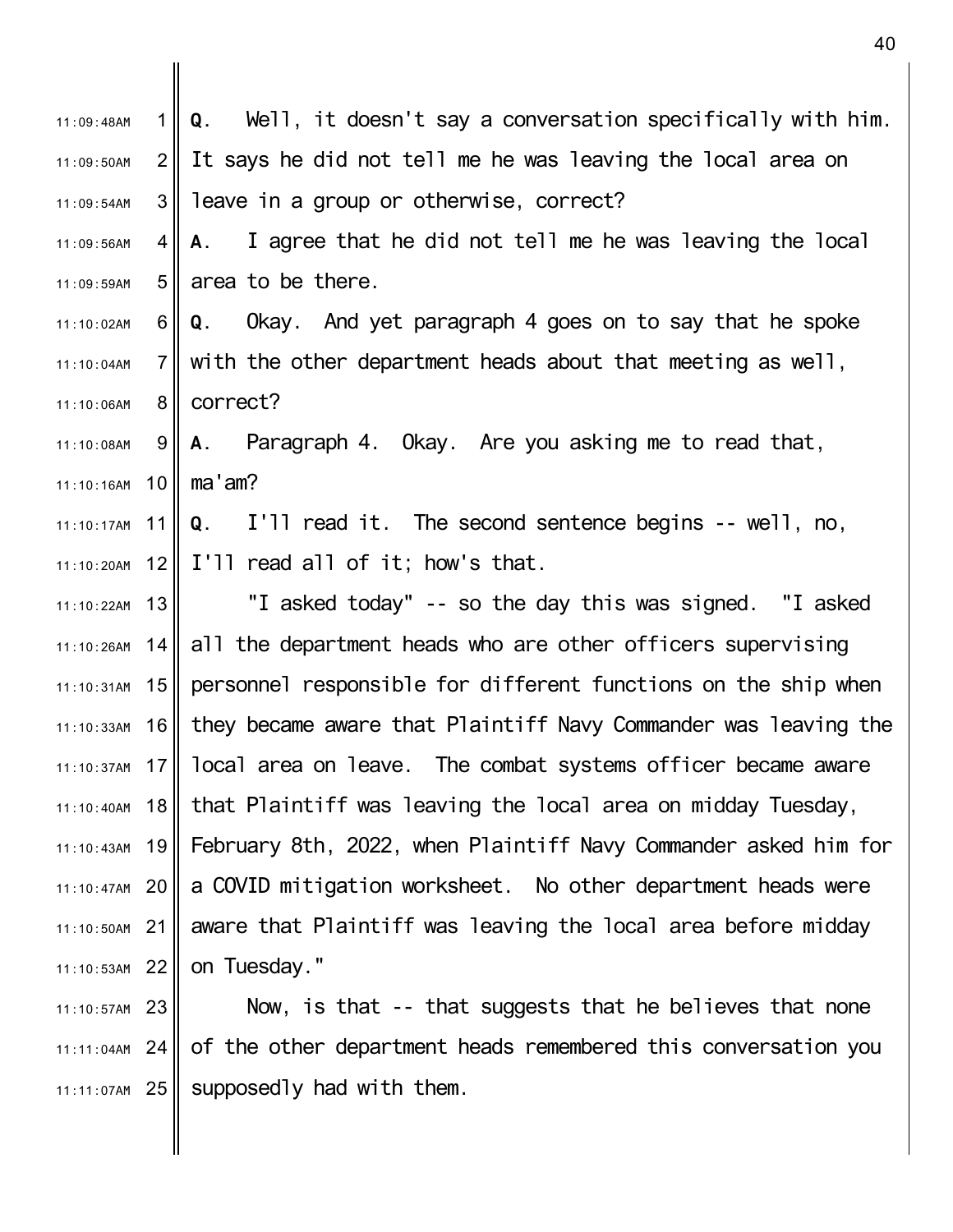1  $2<sub>1</sub>$ 3 4 5 6 II 7 8 9 10 11 12 13 14 $\parallel$  $15<sup>1</sup>$ 16 17 18 11:12:10AM 19 20 11:12:10AM 21 11:12:13AM 22 11:12:14AM 23 11:12:18AM 24 11:12:18AM 25 11:12:22AM 11:11:09AM 11:11:11AM 11:11:16AM 11:11:20AM 11:11:23AM 11:11:29AM 11:11:32AM 11:11:33AM 11:11:37AM 11:11:39AM 11:11:43AM 11:11:45AM 11:11:48AM  $11 \cdot 11 \cdot 51$ AM 11:11:53AM 11:11:56AM 11:12:06AM 11:12:08AM MR. GANNAM: Your Honor, I object to the requirement for speculation. On its face, there's no possible way that the commander could know what happened in this conversation that apparently occurred the day that he was testifying. We further object to the admissibility of anything in paragraph 4 as hearsay or on top of hearsay. We have no objection to the government asking the commander questions about this or if he agrees to any of these statements or knows about them, but we object to the admissibility as the truth of anything in paragraph 4. MS. POWELL: Rules of evidence are somewhat relaxed at these preliminary proceedings. I certainly acknowledge this is hearsay, Your Honor, and I'm interested in what the commander's explanation is at this point. THE COURT: Overruled. Go ahead, Ms. Powell. **Q.** (By Ms. Powell) Does it change your testimony that apparently the other department heads also don't remember that conversation the way you do? **A.** No, it doesn't. **Q.** Do you think they're mistaken as well? **A.** I don't know. **Q.** Do you think your XO is lying about the conversation he had? **A.** I do not think my XO is a liar. I do not know if he heard it when I said it on Monday. The point of me talking to him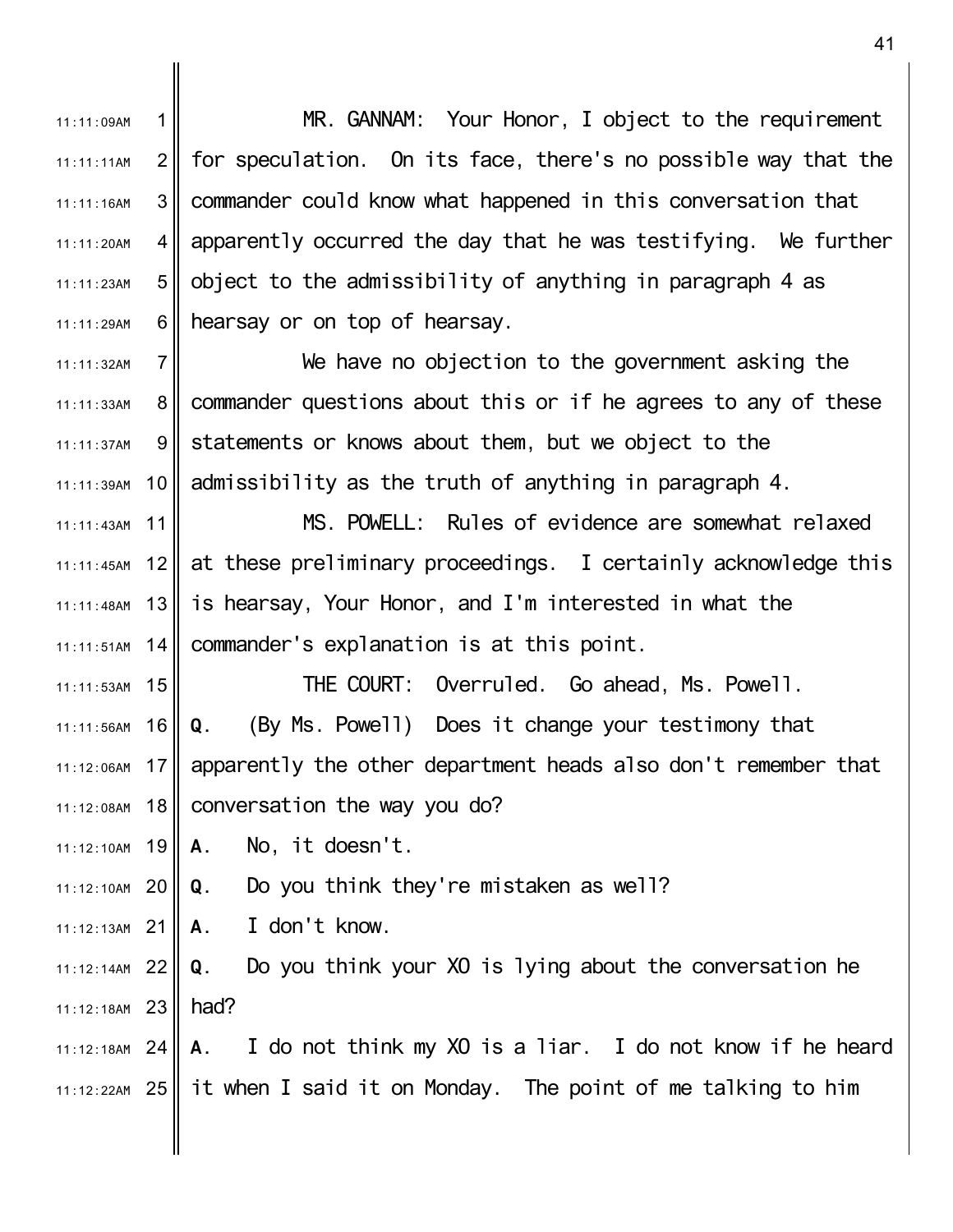1 II  $2<sub>1</sub>$ 3 4 5 6 II 7 8 9 11:12:25AM 11:12:31AM 11:12:35AM 11:12:39AM 11:12:42AM 11:12:45AM  $11 \cdot 12 \cdot 50$ AM 11:12:54AM 11:12:57AM about Tampa is correct; it did not occur until Tuesday. I did not tell any of my department heads where I was going or what I was doing. It is my job to protect them from that and establish good order and discipline on my ship. I do not think it a good practice to share my personal legal matters to my ship that impact my ability to carry on my service or conduct my ability to command. That, in and of itself, is contrary to good order and discipline and it would be a distraction. All they needed to know was that I was going out of area.

10 11 12 13 14 11:13:14AM 15 16 17 11:13:22AM 18 11:13:25AM 19 20 11:13:29AM 11:12:58AM 11:13:02AM 11:13:05AM 11:13:09AM 11:13:11AM 11:13:17AM 11:13:22AM The tasker to get a CO leave message did come out of that conversation. Whether or not they remember this or the other things that I said that day over the context or the course of all the meetings and stuff that we have, I don't know. You would have to call each one of them up here and state that. If there's a question as to my integrity, you would have to call them up here and say that, and I have no problem with that. **Q.** Commander, you previously expressed a concern that the declaration might have been the result of undue influence. Do you have any specific reason to believe that there was undue influence on your executive officer?

21 11:13:33AM 22 11:13:37AM 23 11:13:42AM 24 11:13:47AM 25 11:13:50AM **A.** I don't think it is appropriate for my case here to speak on the religious freedoms as associated with this case and the vaccine mandate, is appropriate to go under me to my subordinates and speak to my integrity or, you know, misleading of information, as it's saying here, specifically as in terms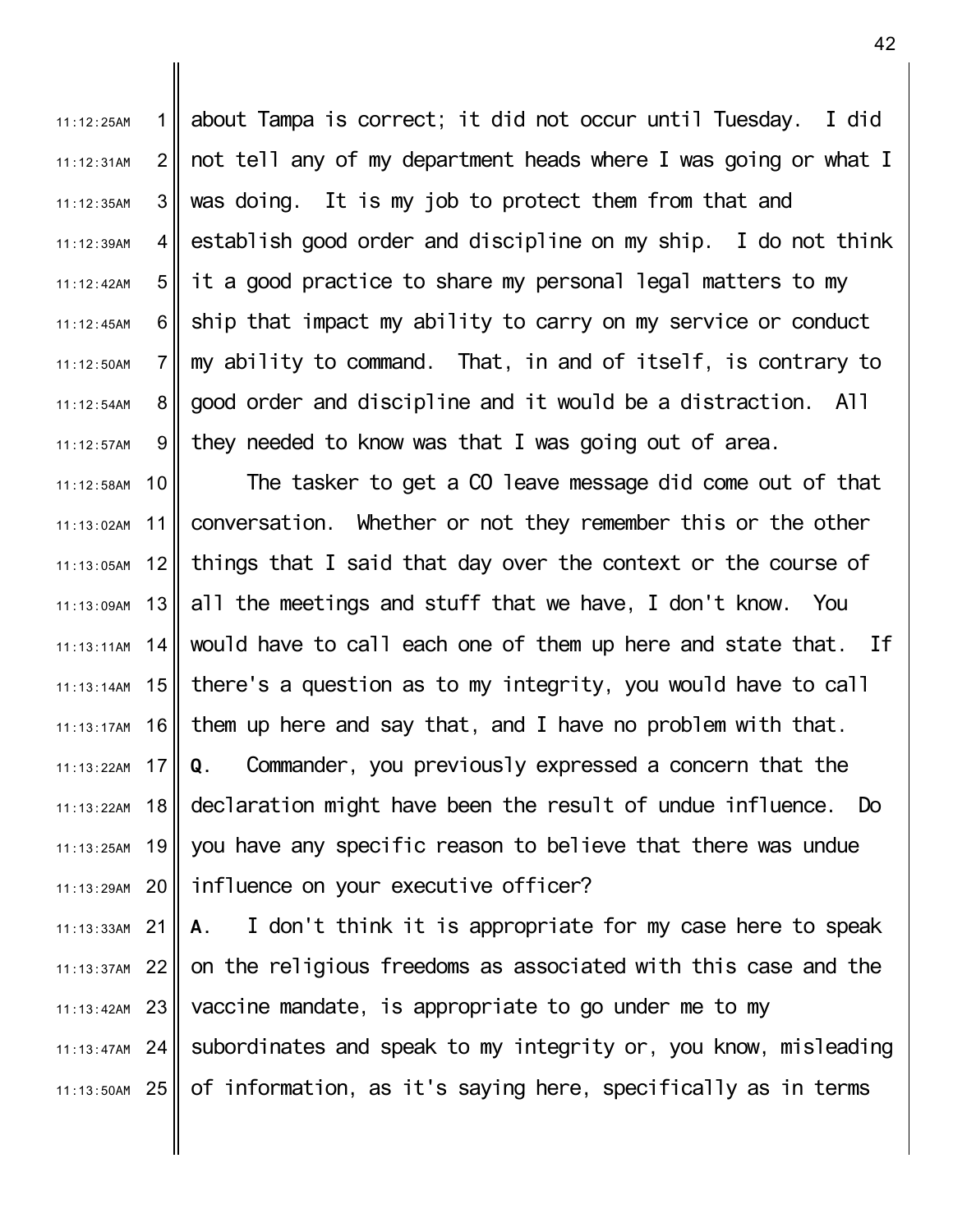| 11:13:53AM      | 11              | to when I was going out of leave and what they know or didn't                     |
|-----------------|-----------------|-----------------------------------------------------------------------------------|
| 11:13:57AM      | $\overline{2}$  | know.                                                                             |
| 11:13:57AM      | 3               | Do you have any reason to think that someone asked him to<br>Q.                   |
| 11:13:59AM      | 4 II            | lie or mislead?                                                                   |
| 11:14:02AM      | 5 <sub>II</sub> | A. I don't think my XO is lying.                                                  |
| 11:14:06AM      | 6               | Or you speculated that there might have been undue<br>Q.                          |
| 11:14:09AM      | 7 <sub>II</sub> | influence. I'm just asking whether you have any -- anyone told                    |
| 11:14:11AM      | 8 <sup>1</sup>  | you that was the case or if you have other specific evidence of                   |
| 11:14:15AM      | 9               | it.                                                                               |
|                 |                 | $11:14:15$ AM 10    A. I think the act of going to my XO to provide a declaration |
|                 |                 | $11:14:20$ AM 11   on one particular subject matter that is in question and       |
|                 |                 | $11:14:24$ AM 12 doesn't provide a recourse for what else you knew or the full    |
|                 |                 | $11:14:28$ AM 13 context of that is -- in my opinion, that is undue command       |
|                 |                 | $11:14:32$ AM 14   influence. If you wanted him to provide a full statement on    |
|                 |                 | $11:14:35$ AM 15 everything that he knew, or my integrity, or character, or the   |
| $11:14:37AM$ 16 |                 | good order and discipline on my ship, that's not provided here.                   |
|                 |                 | $11:14:41$ AM 17 It's one specific question that they went after.                 |
| $11:14:44AM$ 18 |                 | Correct.<br>Q.                                                                    |
| $11:14:45AM$ 19 |                 | I don't think he had the full context of this either.<br>А.                       |
| 11:14:50AM 20   |                 | 0kay.<br>Q.                                                                       |
| 11:14:50AM 21   |                 | Does that answer your question, ma'am?<br>Α.                                      |
| 11:14:52AM 22   |                 | <b>Q</b> . Yes, I think it does.                                                  |
| 11:14:53AM 23   |                 | Prior to the last hearing, you did -- you testified that                          |
| 11:15:04AM 24   |                 | you did eventually submit the travel risk assessment that's                       |
| 11:15:08AM 25   |                 | required, correct?                                                                |
|                 |                 |                                                                                   |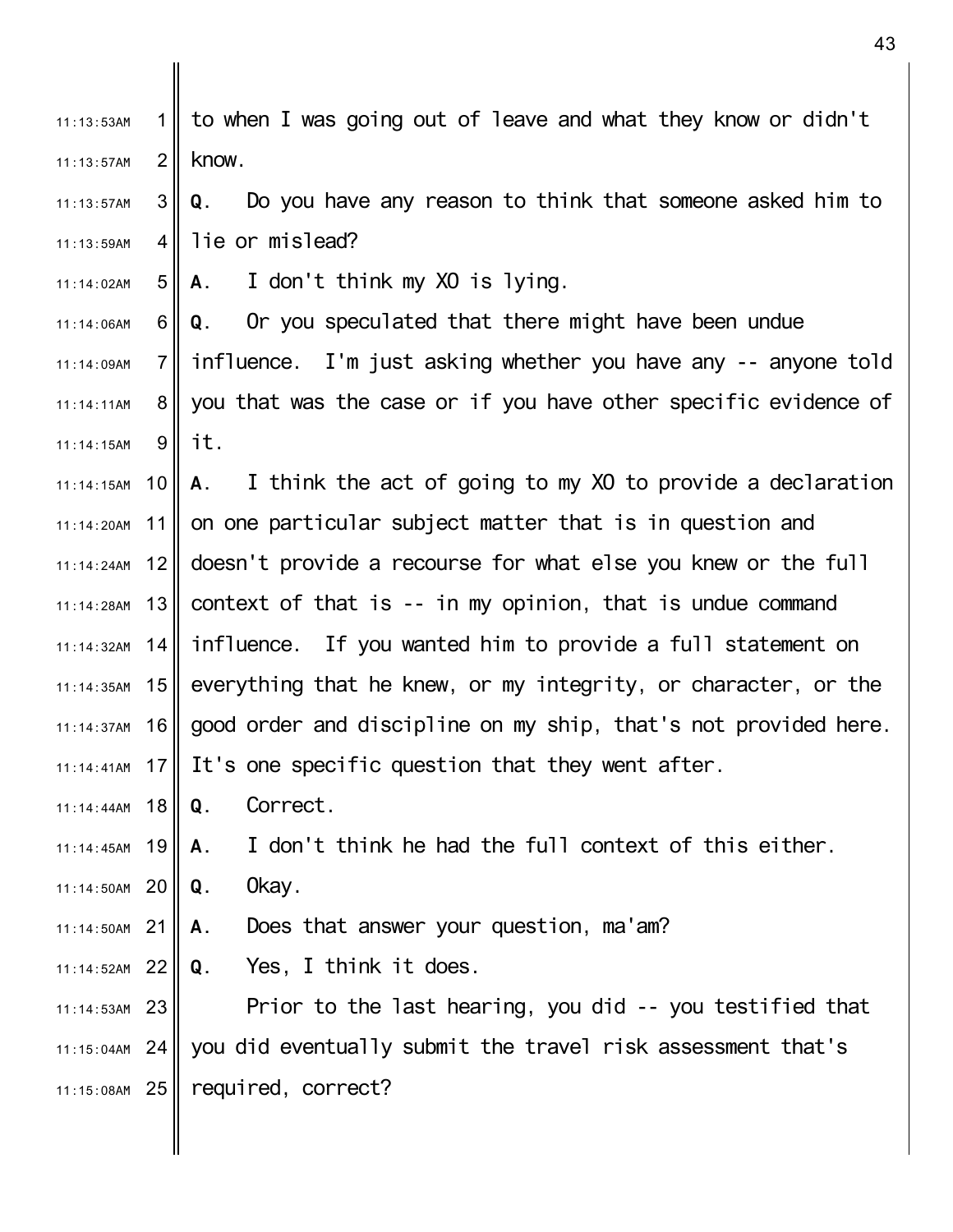1 II  $2<sub>1</sub>$ 3<sup>I</sup> 4 II  $5<sub>II</sub>$ 6 II 7 II 8 9 I 11:15:33AM 10 11  $12$ 11:15:43AM 13 14 11:15:44AM 11:15:46AM 15 11:15:48AM 16 17 11:15:52AM 11:15:54AM 18 19 11:15:57AM 20 11:16:01AM 21 11:16:01AM 22 11:16:06AM 11:16:10AM 23 || not directive. It's not required by Navy policy, it's at 11:16:14AM 24 commander's discretion. My point in speaking to the commodore, 25 11:16:18AM 11:15:09AM 11:15:12AM 11:15:12AM 11:15:16AM 11:15:21AM 11:15:23AM 11:15:27AM 11:15:28AM 11:15:30AM 11:15:36AM 11:15:40AM **A.** Ma'am, are you referring to this week or the last one? **Q.** The last one. **A.** The last one, yes. The commodore had called me, because he saw the leave message. I can't remember if it was late on the ship and I was still there, you know, working through things, somewhere around 5 or 6 o'clock, he called and had that conversation, yes, ma'am. **Q.** So it was submitted after he confronted you about it? **A.** I submitted it after having the conversation, walking through the worksheet with him on it, yes. **Q.** This particular county you were traveling to was considered a high risk COVID area at the time, correct? **A.** I believe so, but I don't know -- **Q.** It is currently, correct? **A.** Yes. Yes, ma'am. **Q.** And I think at the last hearing, and please correct me if I'm wrong, I think you conceded that you probably should have done the risk mitigation plan sooner? **A.** Yes, I conceded that I probably should have said to him on Monday -- **Q.** Because it needed his approval? **A.** Yes. The COVID travel risk assessment in and of itself is is like, "Yes, sir, I realize me being unvaccinated and high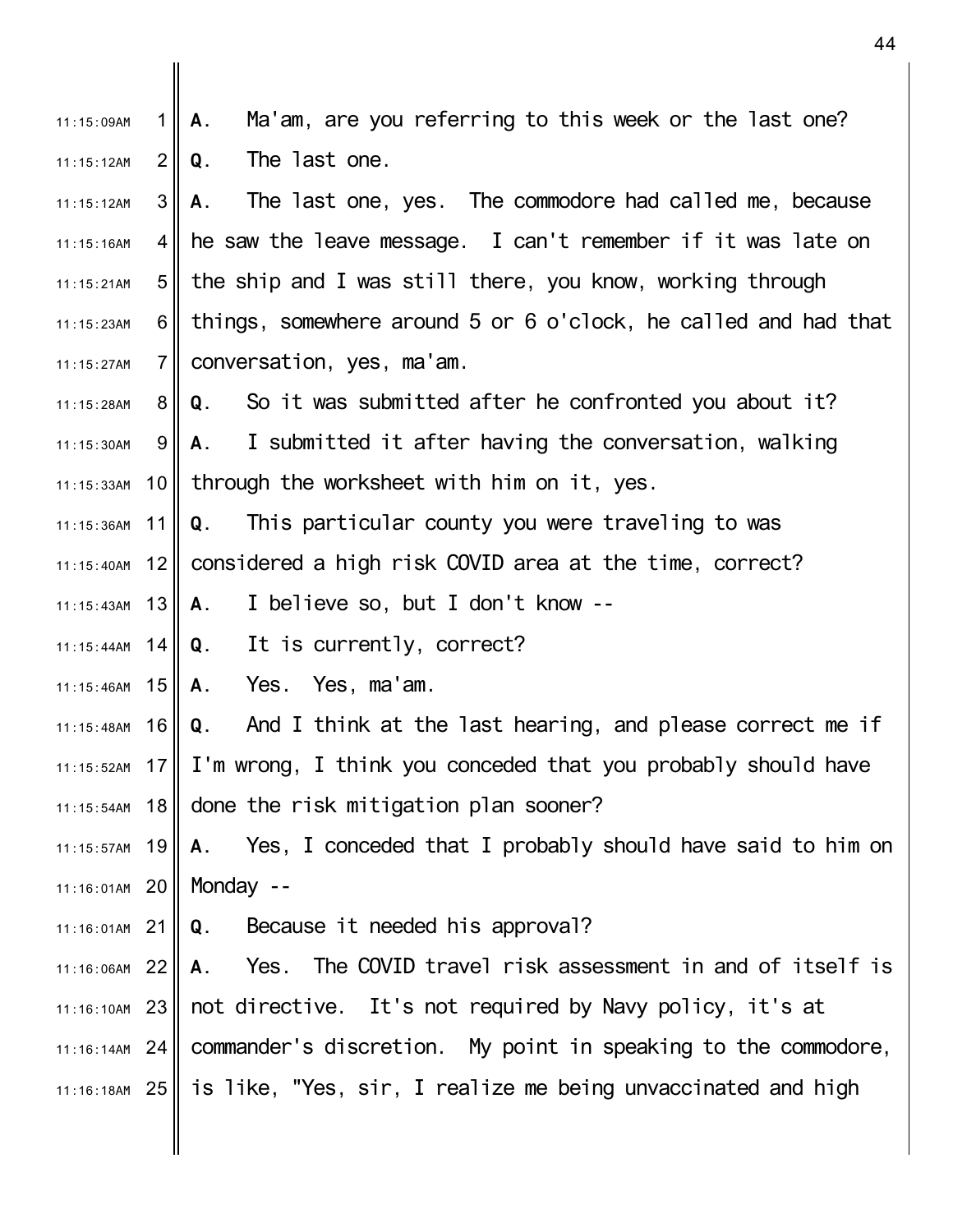| 11:16:21AM             | 1 <sup>1</sup>  | risk, I should have provided to you more time to make that                         |
|------------------------|-----------------|------------------------------------------------------------------------------------|
| 11:16:24AM             | $\overline{2}$  | determination." To say that I didn't meet a requirement, I                         |
| 11:16:27AM             | 3               | don't know if I agree with that or where that's written that                       |
| 11:16:30AM             | $\vert 4 \vert$ | that is required, unless my commodore said, "I want to see that                    |
| 11:16:36AM             | 5 <sub>l</sub>  | so I can make a determination for your ROM." Yes.                                  |
| 11:16:38AM             | 6               | The policy applicable to sailors aboard your ship requires<br>Q.                   |
| 11:16:41AM             | $\overline{7}$  | it to be done prior to requesting leave, correct?                                  |
| 11:16:44AM             | 8               | If they are going out-of-area leave, yes, ma'am.<br>A.                             |
| 11:17:00AM             | 9               | Q. For this hearing, you submitted your leave request and                          |
| 11:17:03AM             |                 | 10 travel mitigation plan ahead of time, correct, before taking                    |
| 11:17:07AM 11   leave? |                 |                                                                                    |
|                        |                 | 11:17:07AM 12    A. Yes, ma'am.                                                    |
| 11:17:08AM             | 13              | Q. And in that you proposed a three-day restriction of                             |
| 11:17:12AM             | 14              | movement?                                                                          |
| 11:17:13AM $15  A.$    |                 | I did.                                                                             |
| 11:17:13AM             | 16              | Despite the fact this county is a high risk area and<br>Q.                         |
|                        |                 | 11:17:17AM 17 you're attending indoor gatherings?                                  |
| 11:17:19AM             | 18              | A. I did. In consult with my IDC, my independent duty                              |
|                        |                 | $11:17:23$ AM 19 corpsman, and the Navy policy for executing a ROM is not          |
|                        |                 | $11:17:29$ AM 20 specific to the community level of transmission. It actually      |
|                        |                 | $11:17:32$ AM 21 Says the ROM is required if you are COVID-positive. One, I am     |
|                        |                 | $11:17:36$ AM 22    not COVID-positive and I tested negative, and, two, the ROM is |
| $11:17:40AM$ 23        |                 | at the discretion of the commander based on all the facts. You                     |
|                        |                 | $11:17:44$ AM 24   can implement mitigations and not do a ROM, such as no ROM is   |
|                        |                 | 11:17:48AM 25    required after the return of your travel, wear an N95 mask. If    |
|                        |                 |                                                                                    |
|                        |                 |                                                                                    |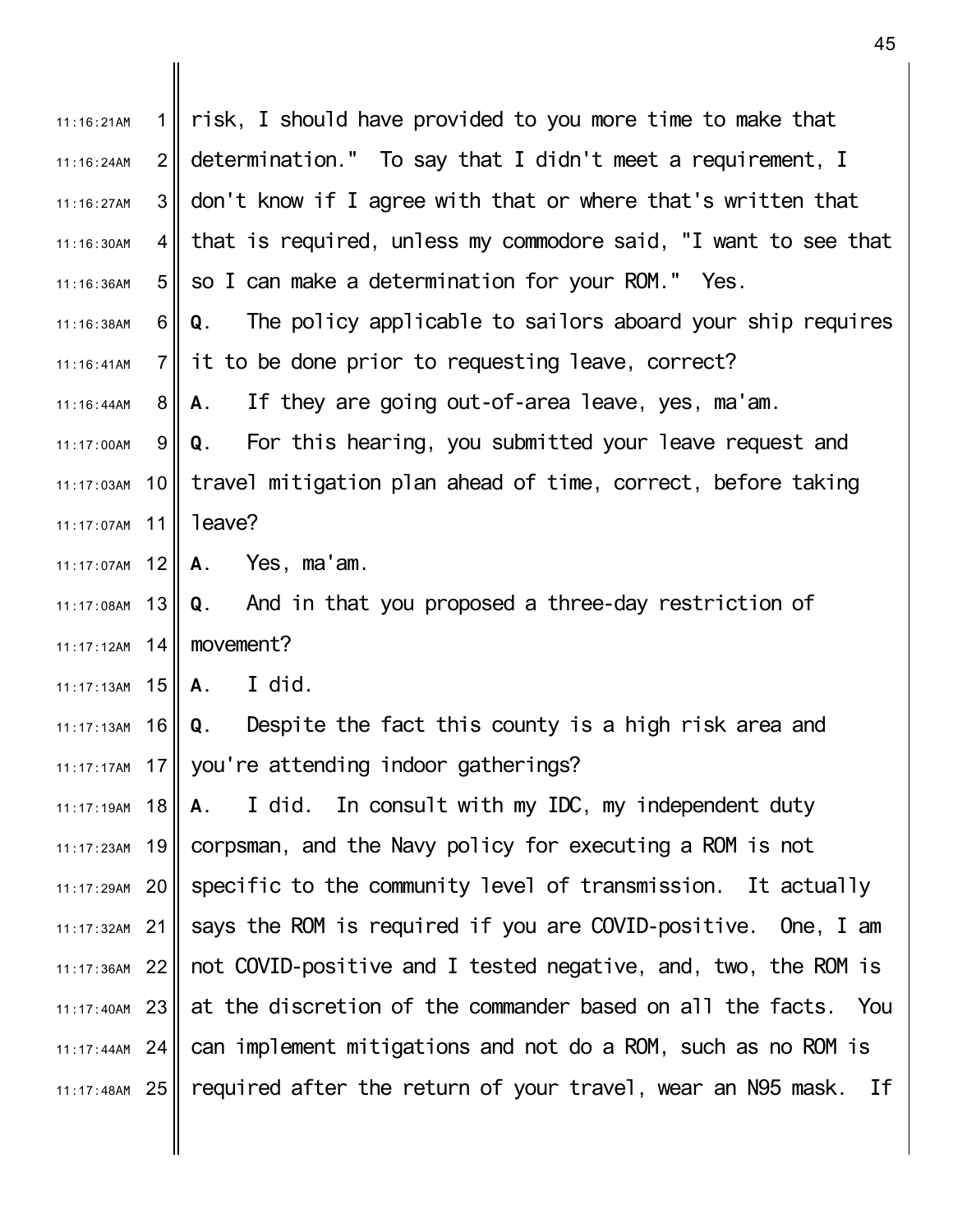1 II  $2<sub>1</sub>$ 11:17:52AM 11:17:56AM you develop symptoms, get a test, et cetera. We decided three days --

3 11:17:56AM **Q.** So --

4 5 6 II 7 8 9 10 11 11:17:56AM 11:18:02AM 11:18:05AM 11:18:08AM 11:18:12AM 11:18:16AM 11:18:19AM 11:18:22AM **A.** -- because -- if I can continue. My IDC, based on the CDC guidance that, you know, symptoms -- if you were to be exposed, symptoms generally develop within 48 to 72 hours following that. So if I did this travel, based on the interactions that I had with people, and I returned to Norfolk, after 48 to 72 hours, if you don't have any symptoms, that would be a sufficient ROM and you could come back and we could do the test and clear.

12 13 $\parallel$ 14 11:18:34AM 15 16 II 17 11:18:41AM 11:18:23AM 11:18:26AM 11:18:31AM 11:18:38AM **Q.** But the CDC guidance applicable to unvaccinated travelers specifically recommends a five-day quarantine, correct? **A.** I don't know if that's what the CDC says. I know what the CDC puts out before the Navy can execute, and the Navy has to evaluate that and apply it to the Navy based on, you know, operational guidance, ships, buildings, et cetera.

11:18:43AM 18 11:18:46AM 19 **Q.** The guidance you provided to your own sailors provides for a five-day quarantine, does it not?

20 11:18:49AM 21 11:18:54AM 22 11:18:58AM 23 11:19:02AM 11:19:05AM 24 that five a-day ROM also based on medical guidelines then, and 25 11:19:10AM **A.** That guidance was written in May of 2021, and the policy for COVID and the CDC has changed multiple times over since May of 2021. It was actually signed by my predecessor. I would say that it's somewhat out-of-date. But, yes, we did I can't remember what the five days was for, but that --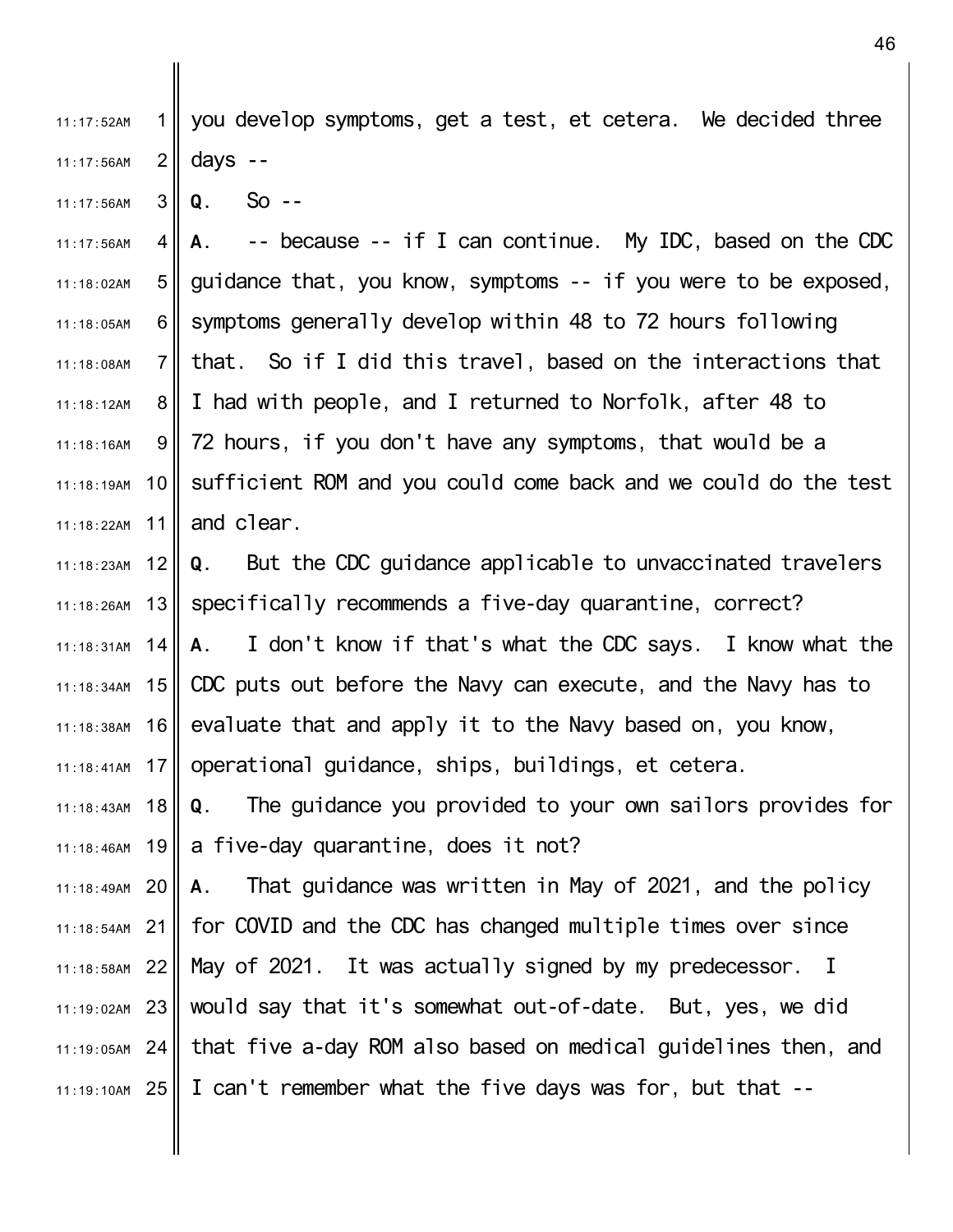| 11:19:14AM      | 1 II            | $\mathsf Q$ .<br>But it still does apply to the sailors under your command?        |
|-----------------|-----------------|------------------------------------------------------------------------------------|
| 11:19:17AM      | 2 <sub>1</sub>  | It does.<br>A.                                                                     |
| 11:19:17AM      | 3 <sup>1</sup>  | Q. And it is consistent with the current CDC guidance for                          |
| 11:19:19AM      |                 | 4  travel of unvaccinated persons, correct?                                        |
| 11:19:21AM      | 5 <sub>II</sub> | A. I can't attest to that. I'd have to read what the CDC                           |
| 11:19:25AM      | $6 \mid$        | says for travel of unvaccinated sailors.                                           |
| 11:19:28AM      | $7 \mid$        | But in any event, you thought you were entitled to special<br>Q.                   |
| 11:19:29AM      |                 | 8  treatment that your crew was not?                                               |
| 11:19:33AM      | 9               | A. No. Why is it special treatment?                                                |
|                 |                 | $11:19:35$ AM 10    Q. Because your crew would be required to undergo a five-day   |
|                 |                 | 11:19:40AM 11   quarantine?                                                        |
|                 |                 | $11:19:40$ AM 12    A. No. I can change and establish that based on the travel     |
|                 |                 | $11:19:42$ AM 13    risk assessments that I got. Most of my crew doesn't get a ROM |
|                 |                 | $11:19:44$ AM 14    at all because most of the crew is vaccinated.                 |
| 11:19:47AM 15   |                 | Correct.<br>Q.                                                                     |
| 11:19:48AM      | 16              | But if they were not, the current policy would provide for                         |
|                 |                 | 11:19:51AM 17 $\parallel$ a five-day quarantine, would it not?                     |
| 11:19:53AM $18$ |                 | $\parallel$ A. It's at my discretion for their ROM.                                |
| 11:19:58AM 19   |                 | 0kay.<br>  Q.                                                                      |
| 11:19:59AM 20   |                 | A. For my crew. The whole travel risk assessment is based on                       |
|                 |                 | $11:20:04$ AM 21   commander's evaluation whether the travel is at risk or not.    |
|                 |                 | $11:20:09$ AM 22 The only requirement is if I had someone who tested positive      |
| 11:20:13AM 23   |                 | $\parallel$ for COVID, they would be mandated a five-day ROM. I think the          |
|                 |                 | $11:20:17$ AM 24    Navy policy also says that for foreign travel, so if somebody  |
| 11:20:20AM 25   |                 | traveled overseas, whether it's for vacation or to go see                          |
|                 |                 |                                                                                    |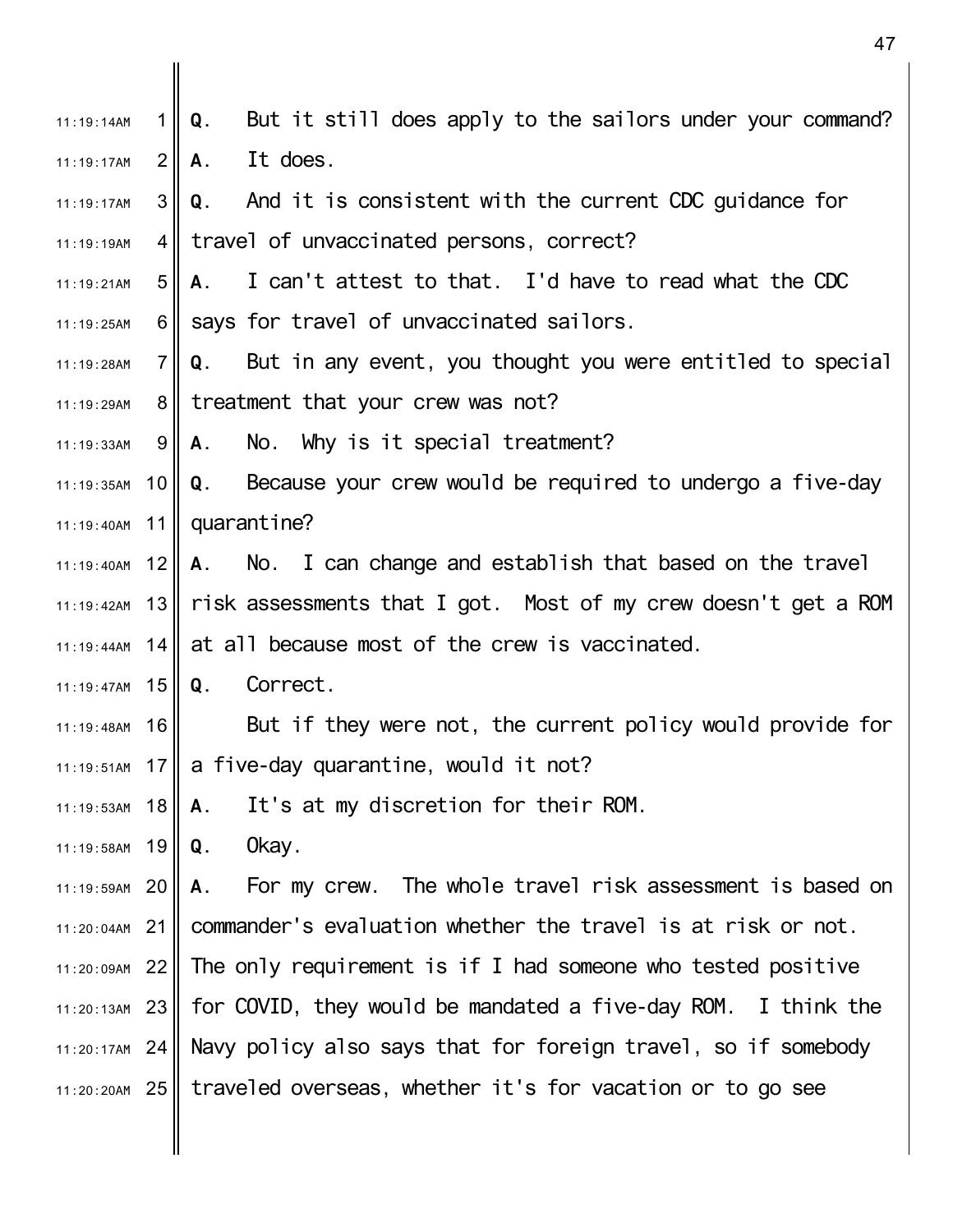1  $2<sub>1</sub>$ 11:20:23AM 11:20:26AM family living somewhere, they would also be mandated a five-day ROM.

- 3 4 II  $5<sub>II</sub>$ 11:20:26AM 11:20:31AM 11:20:35AM **Q.** You testified briefly, and I'm honestly not entirely sure I understand the ins and outs here, that you had requested for temporary duty status for this hearing.
- 6 II 11:20:38AM **A.** Mm-hmm.

7 II 8 II 9 I 11:20:49AM 10 11:20:39AM 11:20:43AM 11:20:46AM **Q.** If that were the case, you would not be taking leave, right? If that would were the case, you would be getting paid by the Navy to pursue your private lawsuit against the Navy? **A.** That's a negative. No, ma'am.

11 11:20:52AM **Q.** Why?

12 13 11:20:57AM 14 $\parallel$ 11:21:03AM 15 16 11:21:07AM 17 11:21:10AM 11:21:13AM 18 11:20:52AM 11:21:01AM **A.** Because the joint travel regulations do allow permissive TAD. There are provisions for funded government travel and there are provisions that say that this is not government funded travel. At no point -- and the commodore asked me that multiple times if I was asking for funded travel. I very clearly said, at least three times, I am not asking for funded travel.

11:21:13AM 19 **Q.** You are asking to not to take leave.

20 11:21:15AM 21 11:21:19AM 22 11:21:22AM 23 11:21:26AM **A.** Yes. Because there are provisions that allow you to do something under the obligation of duties that are allowed by Navy policy or DoD policy that you don't have to take leave for.

24 11:21:26AM 25 11:21:29AM **Q.** And if you were not taking leave, you'd be receiving your regular salary for pursuing your private lawsuit against the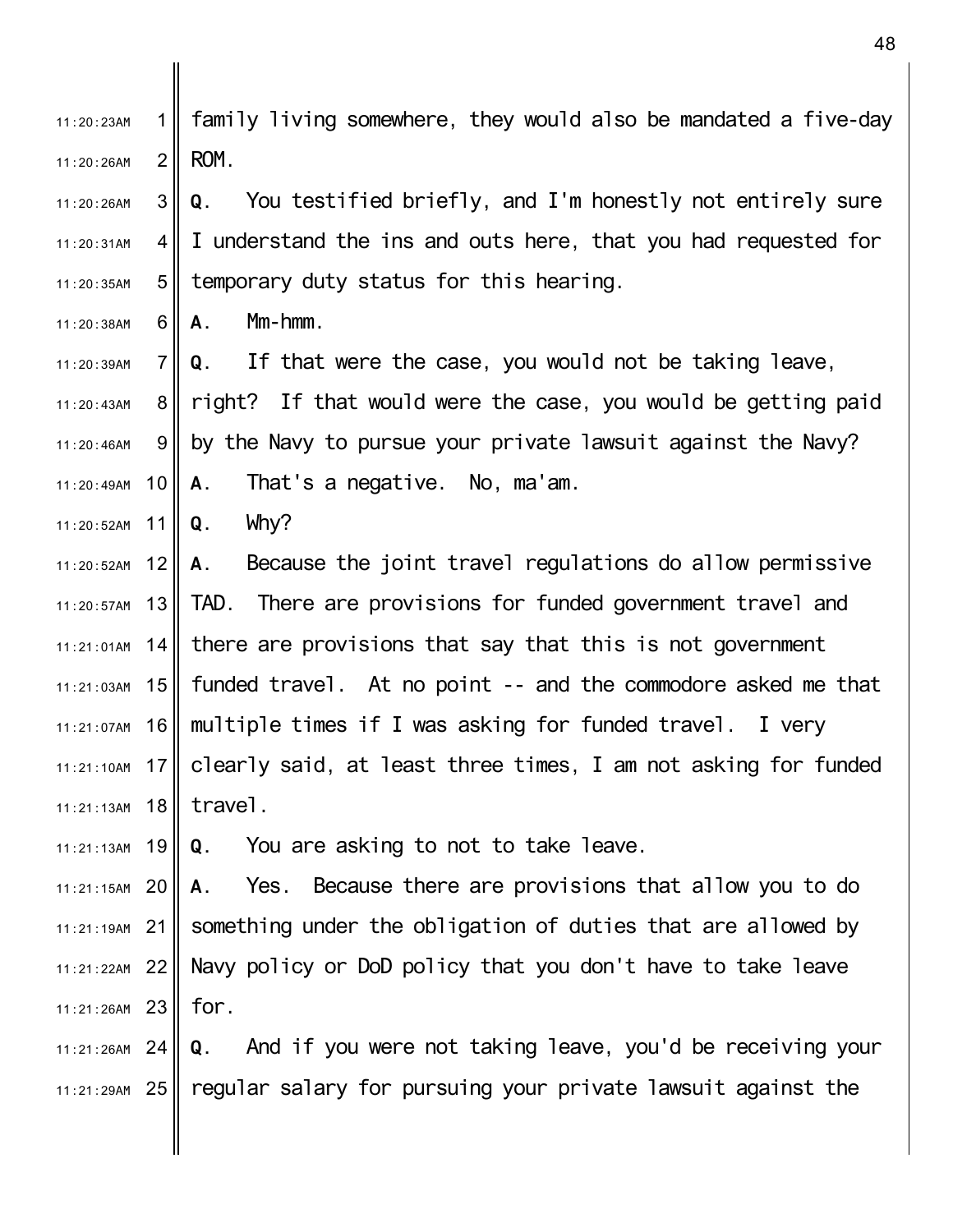| 11:21:32AM      | $\mathbf 1$    | Navy.                                                               |
|-----------------|----------------|---------------------------------------------------------------------|
| 11:21:32AM      | $\overline{2}$ | Yes. And in conversation with my JAG, you can do<br>А.              |
| 11:21:35AM      | 3              | permissive TAD when you are a witness -- when you are               |
| 11:21:39AM      | 4 II           | subpoenaed to witness in court. We have permissive travel all       |
| 11:21:42AM      | 5 <sub>1</sub> | the time for, you know, local TAD stuff, for example, for           |
| 11:21:45AM      | 6              | schools. You have permissive TAD -- and I'm speaking no-cost        |
| 11:21:49AM      | 7 <sup>1</sup> | options here -- for house hunting, for example. Somebody has        |
| 11:21:54AM      | 8              | orders to go somewhere else, they can take no-cost orders to go     |
| 11:21:57AM      | 9              | out and, you know, pursue a future home, where they're going to     |
| 11:22:01AM      | 10 II          | live if they are moving out of the area. And I did not request      |
| 11:22:05AM      |                | 11    funded travel. I said my intentions are to do permissive TAD  |
| 11:22:09AM      | 12             | because I thought there was that provision for me.                  |
| $11:22:11AM$ 13 |                | Q. And typically when your TAD -- is that what you called           |
| 11:22:14AM $14$ |                | that?                                                               |
| $11:22:15AM$ 15 |                | A. Temporary assigned duty --                                       |
| $11:22:15AM$ 16 |                | Okay.<br>Q.                                                         |
| 11:22:16AM $17$ |                | A. -- or temporary duty, TAD, TDY.                                  |
| 11:22:19AM      | 18             | Q. You're in some sort of official status when you're on            |
| $11:22:21AM$ 19 |                | that, correct? Sort of acting in an official capacity?              |
|                 |                | 11:22:26AM 20 $\parallel$ A. I guess you can say that.              |
| $11:22:28AM$ 21 |                | $\vert \mathbf{Q} \vert$ . And this is a personal legal matter; no? |
| $11:22:30AM$ 22 |                | A. So when you do house hunting, you are not acting in an           |
| $11:22:34AM$ 23 |                | official capacity, you are executing duties that the Navy or        |
|                 |                | 11:22:37AM 24 government allows you to do for that purpose.         |
| 11:22:39AM 25   |                | Q. Right. But if you're searching for a house in a new              |
|                 |                |                                                                     |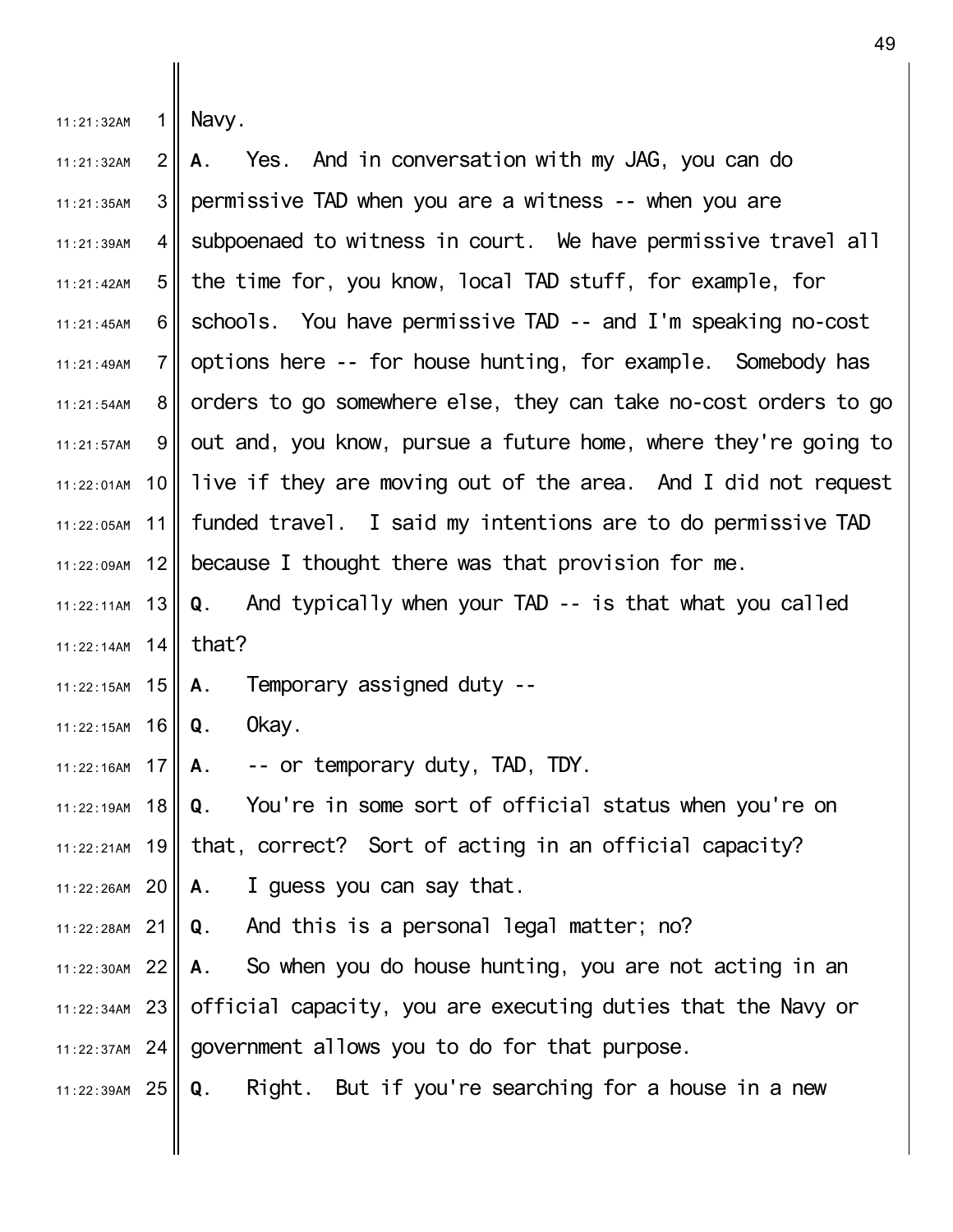| 11:22:42AM      |                | location, it's typically one that the Navy has ordered you to   |
|-----------------|----------------|-----------------------------------------------------------------|
| 11:22:45AM      | $\overline{2}$ | go to.                                                          |
| 11:22:45AM      | 3              | For house hunting leave, yes. You have to have orders<br>A.     |
| 11:22:49AM      | $\overline{4}$ | outside of the area to be able to travel there and execute      |
| 11:22:51AM      | 5              | that.                                                           |
| 11:22:52AM      | 6              | Got it.<br>Q.                                                   |
| 11:23:00AM      | 7              | MS. POWELL: Can I have just a moment?                           |
| 11:23:02AM      | 8              | THE COURT: You may.                                             |
| 11:23:13AM      | 9              | (Off-the-record discussion between Ms. Powell and               |
| 11:23:16AM      | 10             | Commander Osterhues.)                                           |
| 11:23:19AM      | 11             | MS. POWELL: That's all I have, Your Honor.                      |
| 11:23:20AM      | 12             | THE COURT: All right. Thank you, Ms. Powell.                    |
| $11:23:23AM$ 13 |                | Mr. Gannam, if you have redirect for this witness,              |
| 11:23:27AM $14$ |                | you are recognized for that purpose.                            |
| 11:23:30AM      | 15             | MR. GANNAM: Thank you, Your Honor.                              |
| 11:23:32AM      | 16             | May it please the Court.                                        |
| 11:23:33AM      | 17             | REDIRECT EXAMINATION                                            |
| 11:23:33AM      | 18             | BY MR. GANNAM:                                                  |
| 11:23:34AM      | 19             | Did you or the government file the motion that led to the<br>Q. |
|                 |                | 11:23:38AM 20   hearing here today?                             |
| 11:23:40AM      | 21             | I'm sorry, can you say that again?<br>Α.                        |
| $11:23:41AM$ 22 |                | Q. Did you file the motion seeking the stay of the Court's      |
| $11:23:45AM$ 23 |                | order that led to the hearing today?                            |
| $11:23:47AM$ 24 |                | A. No, sir.                                                     |
| 11:23:47AM 25   |                | Q. Is it your understanding that the defendants, the U.S.       |
|                 |                |                                                                 |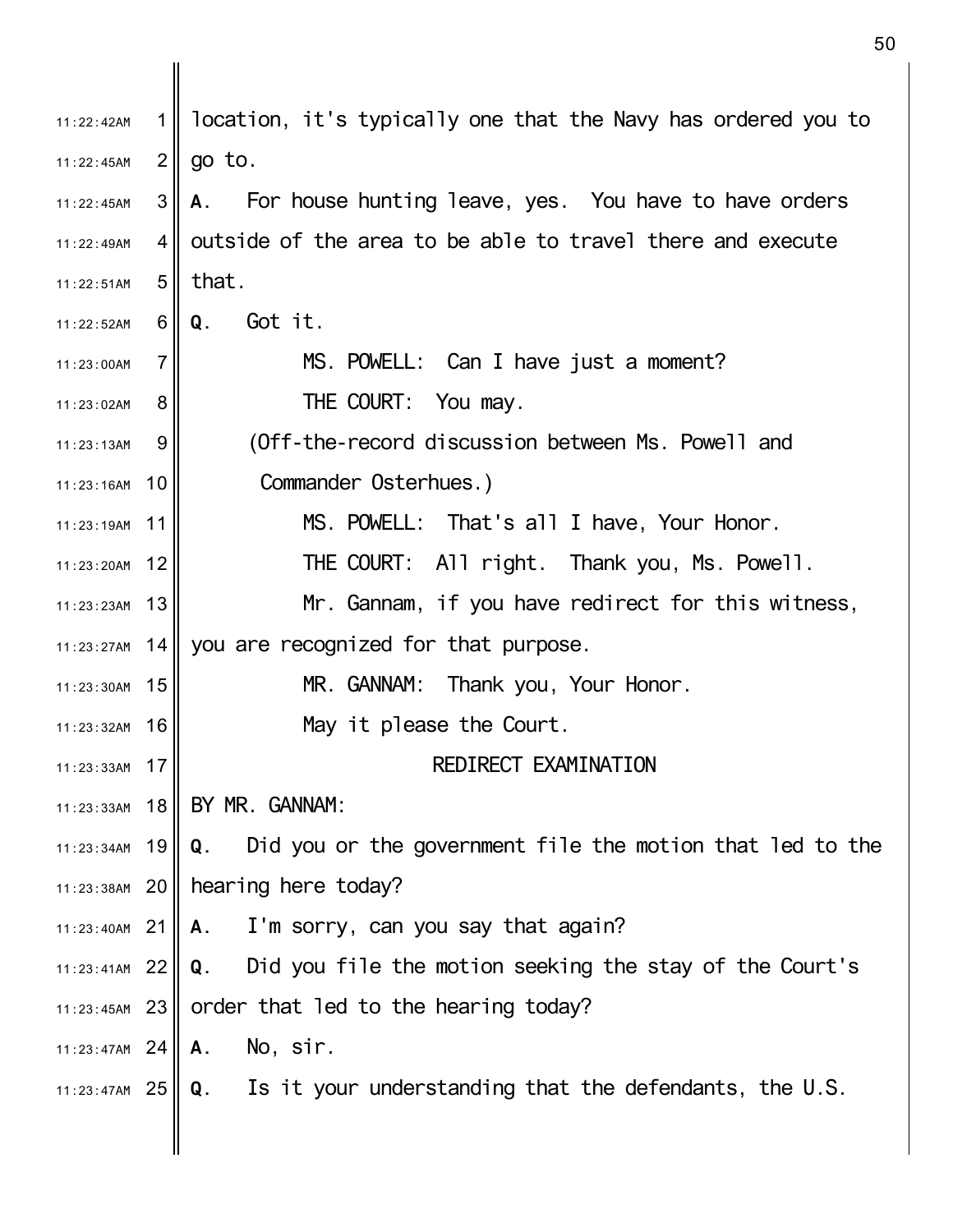1 II  $2<sub>l</sub>$ 3 II 4 II 5 6 II 7 I 8 II 9 11:24:10AM 10 11 11:24:19AM 12 13 11:24:19AM 14 11:24:21AM 11:24:28AM 15 **REIs, which is request for information, of the type of travel** 16|| and the type of leave, what am I doing on leave, where am I 17 11:24:36AM 11:24:40AM 18 11:24:44AM 19 20 11:24:48AM 21 11:24:54AM 22 11:24:59AM 23 11:25:01AM 24 11:25:04AM 25 11:25:06AM 11:23:50AM 11:23:53AM 11:23:55AM 11:23:58AM 11:23:58AM 11:24:00AM  $11:24:04$ AM 11:24:07AM 11:24:09AM 11:24:15AM 11:24:32AM government, filed that motion? **A.** I'm not -- can you say that again? **Q.** Is it your understanding that the defendants in this case -- THE COURT: I think we can take notice of who filed the motion, Mr. Gannam. **Q.** (By Mr. Gannam) At least you didn't ask for the motion to be filed that led to you being here? **A.** No, sir, I did not. **Q.** When you submitted your request for TAD, did you disclose to your commander the reason why you wanted to take that TAD? **A.** I did. **Q.** And was it approved? **A.** It was approved Tuesday evening, yes, sir. After multiple staying, my travel risk, whether it's going to be funded or not, there are multiple RFIs after requesting that, yes, sir. **Q.** When you submitted your recommendation for the ROM requirement when you returned from this hearing, did you demand that it only be three days, or merely recommend that? **A.** It was a recommendation, sir. **Q.** And will you comply with whatever ROM requirement is imposed by your commander whenever that's done? **A.** Yes, sir, I will.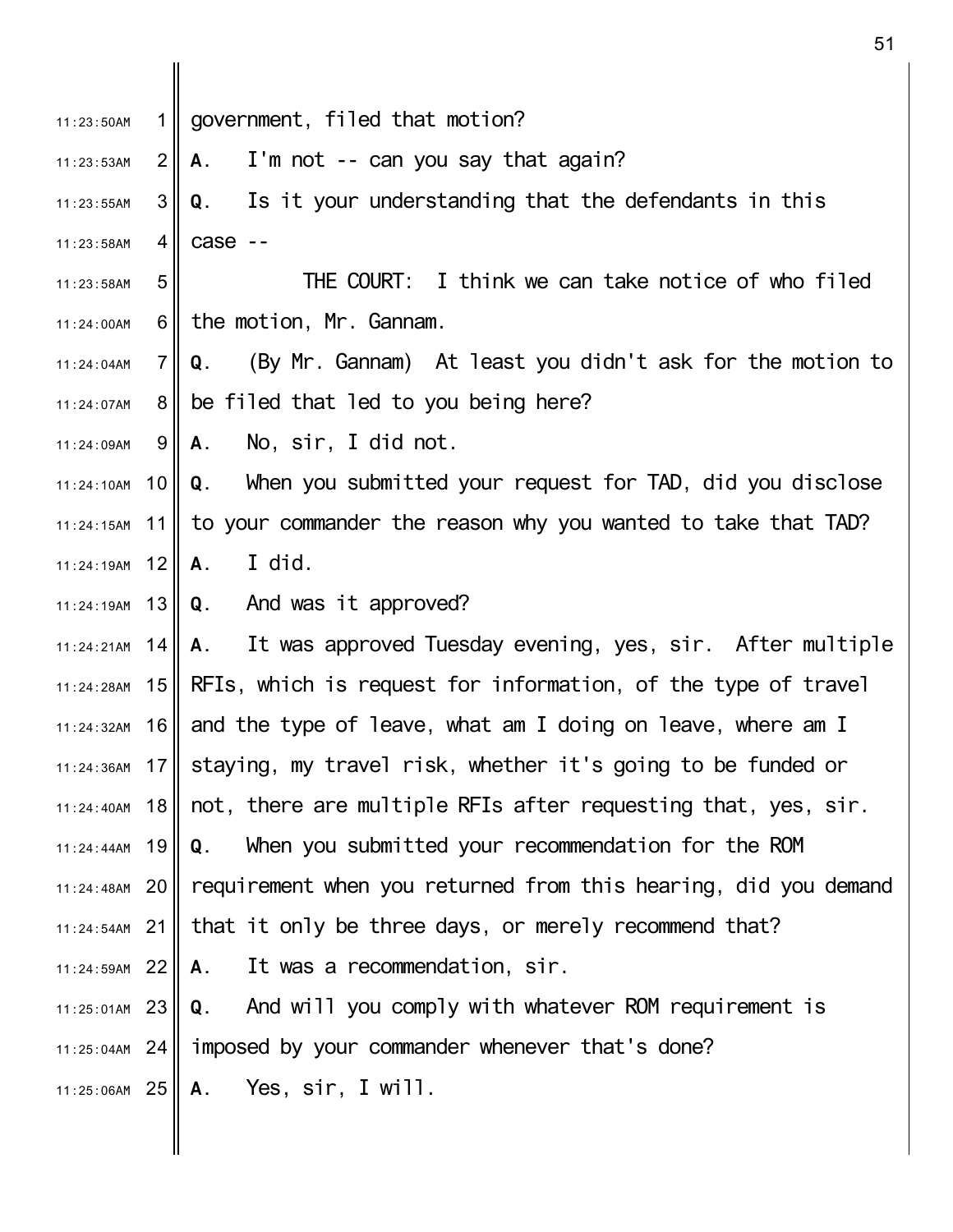| 11:25:07AM      | 1 <sup>1</sup> | Q. And is that any different from how a sailor under your                       |
|-----------------|----------------|---------------------------------------------------------------------------------|
| 11:25:11AM      | $\overline{2}$ | command would be treated when submitting a recommended ROM                      |
| 11:25:15AM      | 3              | requirement for travelling out of area?                                         |
| 11:25:17AM      | 4 II           | No, it is not.<br>A.                                                            |
| 11:25:20AM      | 5 <sub>1</sub> | Q. When the deputy commodore came on board your ship to                         |
| 11:25:25AM      | 6              | travel with you on your last exercise, at any point did he                      |
| 11:25:30AM      | 7 II           | assume command of your ship?                                                    |
| 11:25:31AM      | 8 <sup>1</sup> | No, sir, he did not.<br>A.                                                      |
| 11:25:37AM      | 9              | MR. GANNAM: I've no further questions, Your Honor.                              |
| 11:25:38AM      | 10 II          | THE COURT: All right. Thank you very much. In that                              |
|                 |                | $11:25:40$ AM 11 case, Navy Commander, if you'll remember to let us detach that |
| 11:25:43AM 12   |                | microphone, you may step down, and you're excused with our                      |
| $11:25:47AM$ 13 |                | thanks.                                                                         |
| 11:25:48AM 14   |                | THE WITNESS: Thank you.                                                         |
| 11:25:48AM      | 15             | $-00000 -$                                                                      |
|                 | 16             |                                                                                 |
|                 | 17             |                                                                                 |
|                 | 18             |                                                                                 |
|                 | 19             |                                                                                 |
|                 | 20             |                                                                                 |
|                 | 21             |                                                                                 |
|                 | 22             |                                                                                 |
|                 | 23             |                                                                                 |
|                 | 24             |                                                                                 |
|                 | 25             |                                                                                 |
|                 |                |                                                                                 |